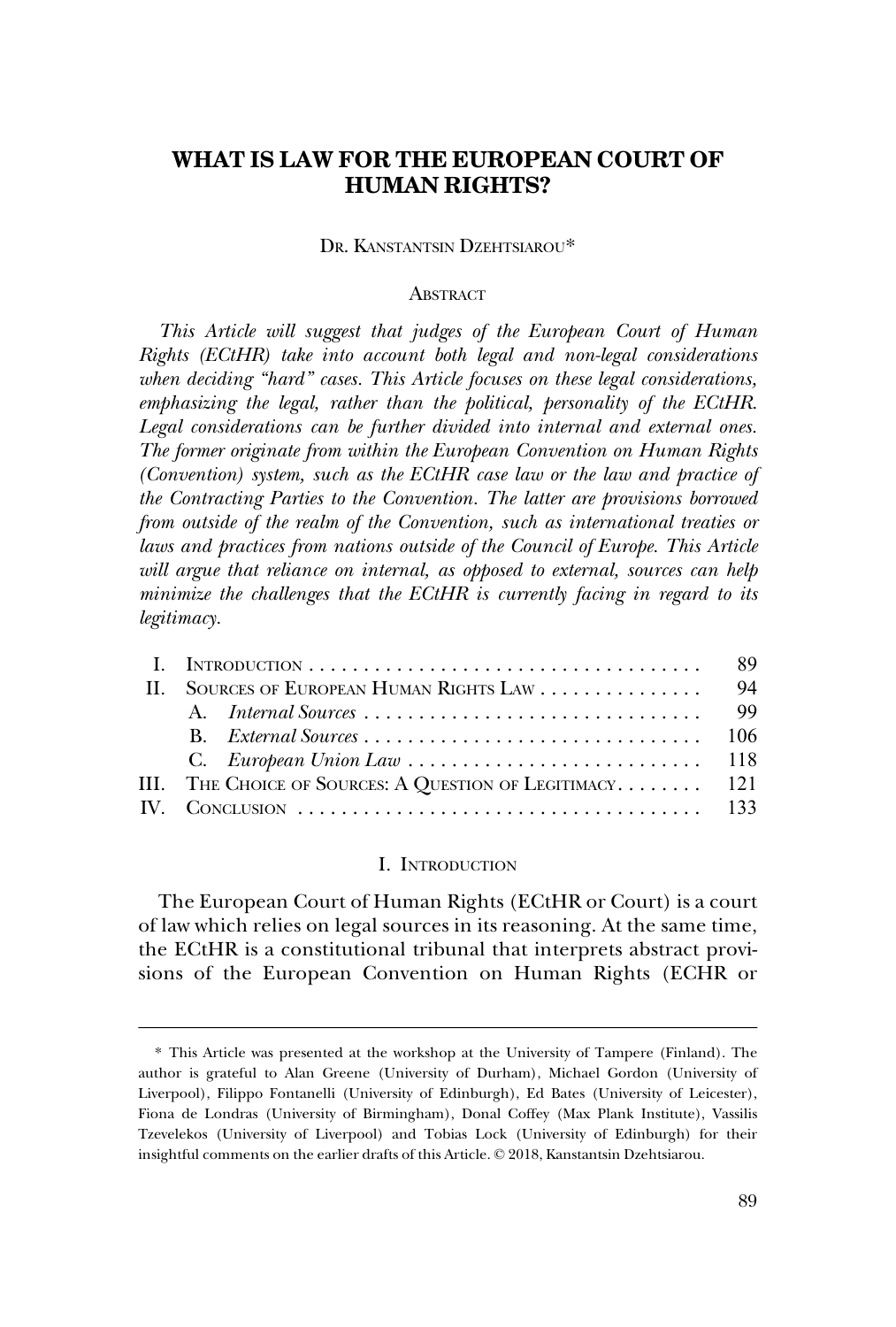Convention).<sup>1</sup> At times, the Court is faced with difficult decisions that cannot be clearly deduced from the meaning of the Convention. This Article analyzes the legal aspects of the Court's activities and considers which law is appropriate to apply in order to interpret the Convention. This Article will also reject the notion of the "legal realism," which argues that courts use laws to justify decisions that have been made on the basis of separate considerations.<sup>2</sup> Although it is debatable whether room exists for non-legal considerations, $3$  the ECtHR is arguably mainly a court of law that applies legal sources.<sup>4</sup> In order to boost its legitimacy, the Court must clearly establish that its activities are not arbitrary, but rather based in and bound to the law.

The Convention itself is the only binding authority on the Court; the impact of all other arguments and legal sources that the Court deploys for interpretation is for the Court to determine.<sup>5</sup> This Article argues that the ECtHR uses a variety of legal sources to support its reasoning. Despite this, however, the Court does not always apply these sources systematically and consistently, which is necessary in order to enhance the clarity and foreseeability of its judgments.

The Court has not built a clear hierarchal structure of possible sources of interpretation of the Convention, which, on the one hand, leaves the Court with some flexibility in their application but, on the other hand, opens it up to possible accusations of arbitrary and non-transparent decision-making.<sup>6</sup> A straightforward system of legal considerations

3. Fiona de Londras & Kanstantsin Dzehtsiarou, *Managing Judicial Innovation in the European Court of Human Rights*, 15 HUM. RTS. L. REV. 523, 534-541 (2015).

4. The term "sources" in this Article is not used in any formal sense usually deployed by international law, for example, treaties or customary international law. "Sources" are any legal provisions that are established by international and domestic bodies involved in law-making or interpretation of law.

5. Bomhoff argues that "[b]ecause judges must justify their decisions through explicit reasoning, and because, in this process, they will generally have a choice as to what arguments to use, any argument's correctness, usefulness, appropriateness, or any other normative qualification that a local interpretative community uses, will always have to be understood as relative to that of other forms of argument." MAURICE ADAMS & JACOB BOMHOFF, PRACTICE AND THEORY IN COMPARATIVE LAW 83 (2012).

6. Transparency and clarity are often named as key factors of process legitimacy of international law. *See, e.g*., Mattias Kumm, *The Legitimacy of International Law: A Constitutionalist Framework of Analysis*, 15 EUR. J. INT'L L. 907, 926 (2004).

<sup>1.</sup> *See, e.g*., Fiona de Londras, *Dual Functionality and the Persistent Frailty of the European Court of Human Rights*, EUR. HUM. RTS. L. REV. 38 (2013); Steven Greer & Luzius Wildhaber, *Revisiting the Debate about "Constitutionalising" the European Court of Human Rights*, 12 HUM. RTS. L. REV. 655 (2012).

<sup>2.</sup> *See* JEROME FRANK, LAW AND THE MODERN MIND (1930). *See also* Oliver Wendell Holmes, *The Path of the Law*, 110 HARV. L. REV. 991 (1997).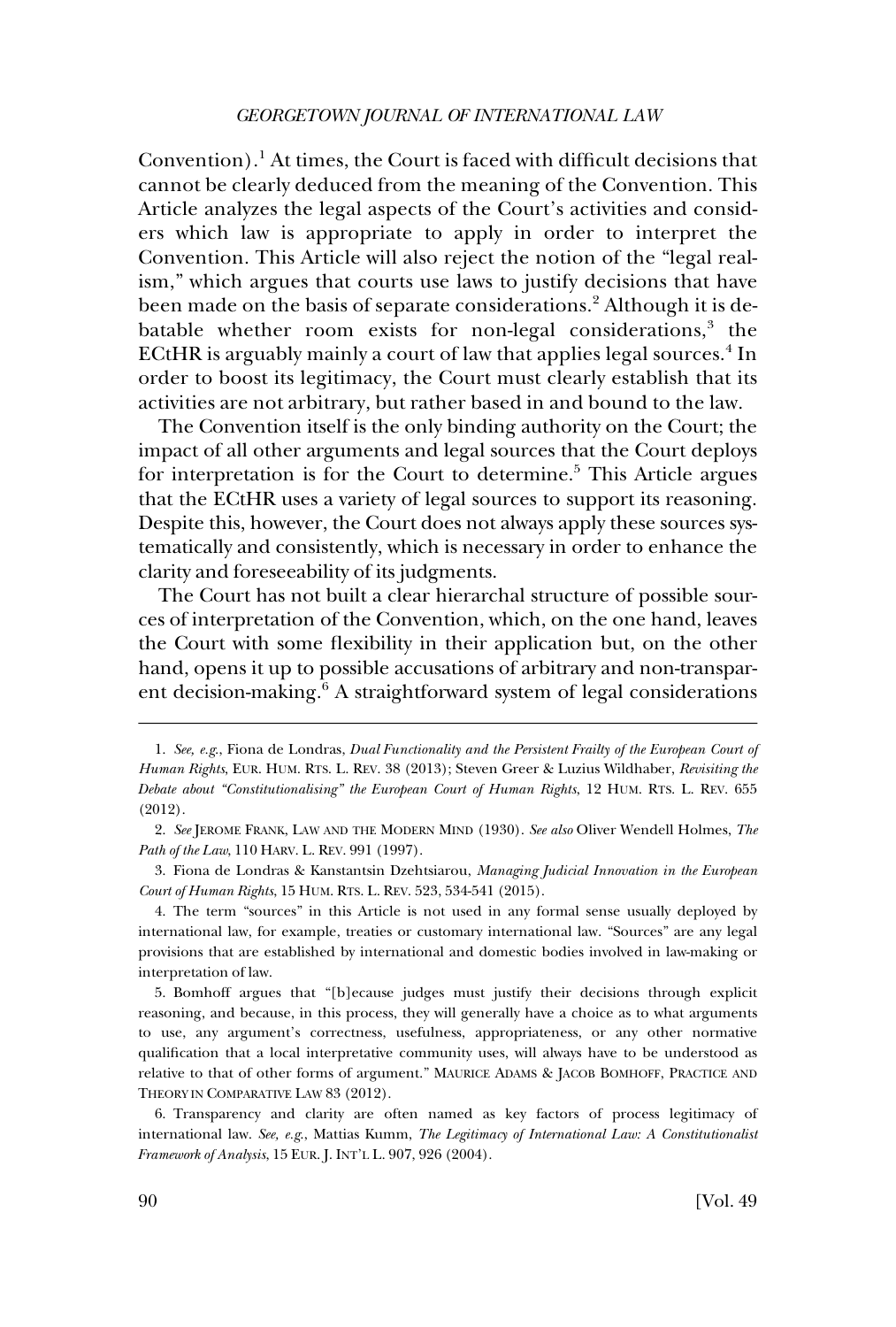# *LAW FOR THE EUROPEAN COURT OF HUMAN RIGHTS*

applied by the Court will clarify the modus operandi of legal reasoning deployed by the Court and demystify it.<sup>7</sup> The purpose of this Article is to suggest a relative value to various sources that the Court is using and systematize the Court's approach without overly restricting its maneuvering space. This Article will build on the current practice of the ECtHR, and both suggests and justifies a clearer hierarchy of legal sources that the Court can utilize in its practice. It also offers a normative argument that a clearer hierarchy might enhance the legitimacy of the Court's rulings.8 This Article is concerned only with the impact of legal sources on the outcome of a case. It is not argued here that the Court should stop utilizing any other sources in its judgments, but instead that their comparative weight should be carefully considered.

The Article starts by suggesting that the Court uses non-legal considerations in its case law. This, however, does not mean that such considerations are the key ones in determining the outcome of a case. Moreover, this Article does not dwell on the question of priority between legal and non-legal considerations. Without access to the deliberation room, answers to this question are predominantly speculative.<sup>9</sup> This Article focuses on legal sources which are explicitly acknowledged in the judgments and available for analysis. Legal sources used by the ECtHR to interpret the Convention can be divided into two groups: internal and external. Internal sources originate from within the Strasbourg system of human rights protection and include the case law of the ECtHR, laws and practices of the Contracting Parties to the Convention, and legal documents produced by the Council of Europe. External legal sources include treaty-based and customary international law, reports of international organizations, and laws and practices of states outside the Council of Europe. Of course, there is an overlap between internal and external sources. Some international laws can find their way into national legal system through implementation or accession. Having said that, it is possible to establish whether a

This issue was highlighted by the report of the Group of Experts of the Council of Europe on the 7. long-term future of the ECtHR. *See The Longer-Term Future of the System of the European Convention on Human Rights, Report of the Steering Committee for Human Rights*, COUNCIL OF EUR., [http://www.coe.int/t/](http://www.coe.int/t/DGHL/STANDARDSETTING/CDDH/REFORMECHR/Publications/Report-LT-future-ECHR_en.pdf)  [DGHL/STANDARDSETTING/CDDH/REFORMECHR/Publications/Report-LT-future-ECHR\\_en.pdf](http://www.coe.int/t/DGHL/STANDARDSETTING/CDDH/REFORMECHR/Publications/Report-LT-future-ECHR_en.pdf)  (last visited Sept. 5, 2016).

<sup>8.</sup> For factors that can enhance process legitimacy of the ECtHR, *see* Kanstantsin Dzehtsiarou, *Does Consensus Matter? Legitimacy of European Consensus in the Case Law of the European Court of Human Rights*, PUB. L. 534, 538 (2011); Thomas M. Franck, *Why a Quest for Legitimacy*, 21 U.C. DAVIS L. REV. 535 (1987).

<sup>9.</sup> According to Rule 22 of the Rules of Court, the Court deliberates in private. Its deliberations remain secret.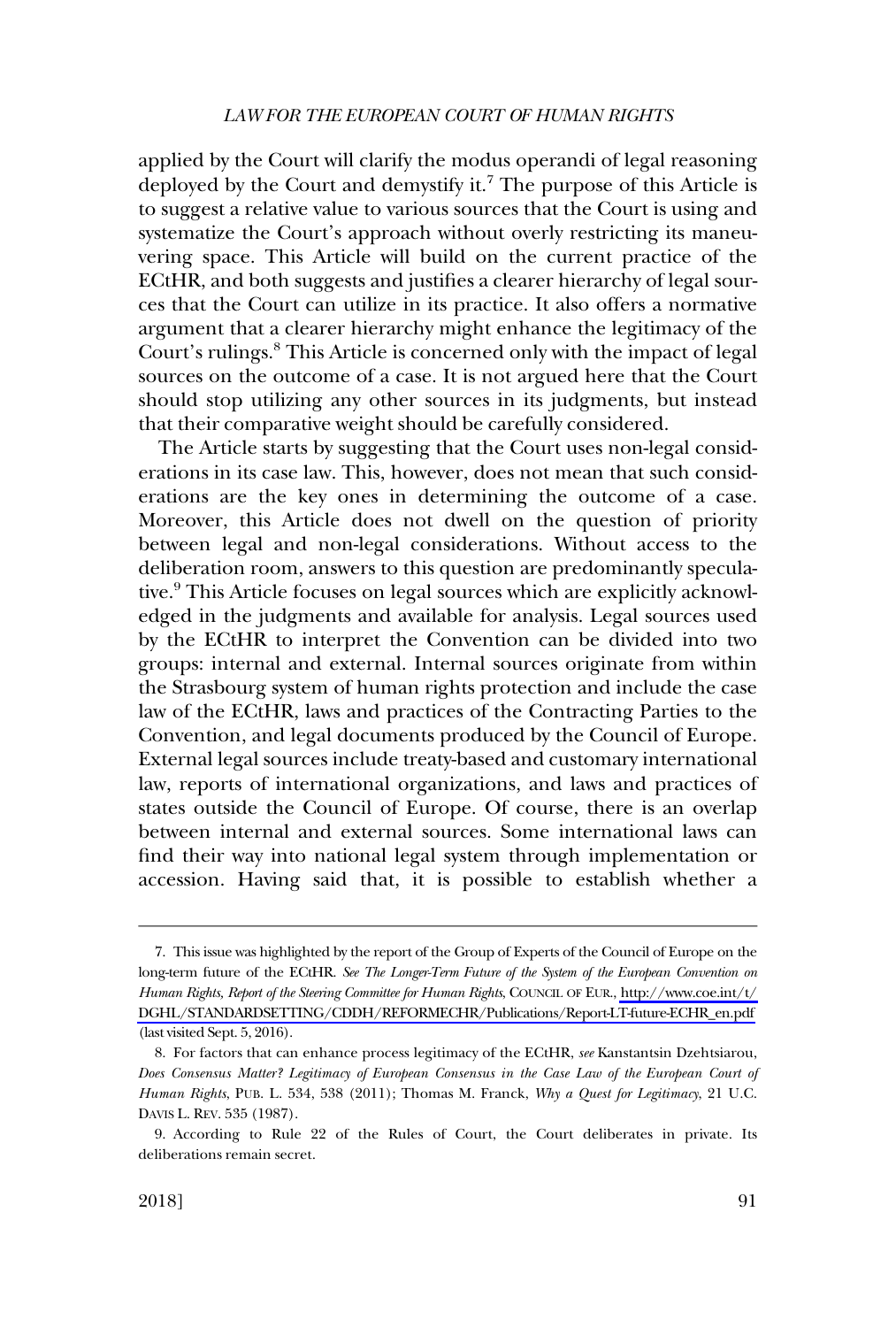particular legal norm is predominantly external or internal. To this end, the sources' primary origin is taken into account for this study.

Both internal and external sources serve various functions in the reasoning of the Court. These functions range from informational to persuasive; the former helps the Court to understand the background of the cases while the latter function explains and justifies the Court's reasoning. The core argument of this Article about the priority of internal sources is predominantly applicable when it comes to the persuasive function of legal sources. Both internal and external sources are equally helpful in explaining the context of the judgment when they are used for informational purpose only.

This Article argues that the ECtHR uses both internal and external legal sources in its reasoning. The term "use" requires some clarification here. Sometimes judges mention legal sources and they only play a minor part in their reasoning.<sup>10</sup> In some other cases, judges rely extensively on legal sources but decide to distinguish the case at hand from the outcome supported by these sources.11 There are other instances in which such an outcome is confirmed by the Court.<sup>12</sup> It is argued here that in all these cases the Court used legal sources. Therefore, the extent and result of the deployment of sources is not particularly important for the descriptive part of this Article as the Court uses sources even if it mentions them in passing.

The normative claim of this Article is that reliance on external sources is less legitimate than on the internal ones. This justifies the suggested hierarchy of sources that prioritizes the former over the latter. In recent years, the Contracting Parties were urging the Court to pay more attention to the decisions they take at the national level.<sup>13</sup> The

<sup>10.</sup> Christopher McCrudden, *Common Law of Human Rights?: Transnational Judicial Conversations on Constitutional Rights*, 20 OXFORD J. LEGAL STUD. 499, 512 (2000).

<sup>11.</sup> In its judgment in the case of *A, B*  $\mathcal{G}$  *C v. Ireland*, the Court decided to depart from an outcome supported by European consensus. A, B & C v. Ireland, App. No. 25579/05, Eur. Ct. H.R. (2010). For a more detailed analysis, *see* Fiona de Londras & Kanstantsin Dzehtsiarou, *Grand Chamber of the European Court of Human Rights, A, B & C v Ireland, Decision of 17 December 2010*, 62 INT'L COMP. L. Q. 250 (2013).

<sup>12.</sup> *See, e.g*., Tekeli v. Turkey, App. No. 29865/96, Eur. Ct. H.R. (2004). In this case the result supported by consensus was confirmed by the ECtHR.

Following the High-Level Conference on the *Implementation of the European Convention on*  13. *Human Rights, our shared responsibility*, the Brussels Declaration was adopted, which, among other things, reiterated "the subsidiary nature of the supervisory mechanism established by the Convention and in particular the primary role played by national authorities, namely governments, courts and parliaments, and their margin of appreciation in guaranteeing and protecting human rights at national level." *Brussels Declaration*, COUNCIL OF EUR., [http://www.](http://www.echr.coe.int/Documents/Brussels_Declaration_ENG.pdf)  [echr.coe.int/Documents/Brussels\\_Declaration\\_ENG.pdf](http://www.echr.coe.int/Documents/Brussels_Declaration_ENG.pdf) (last visited Sept. 5, 2016).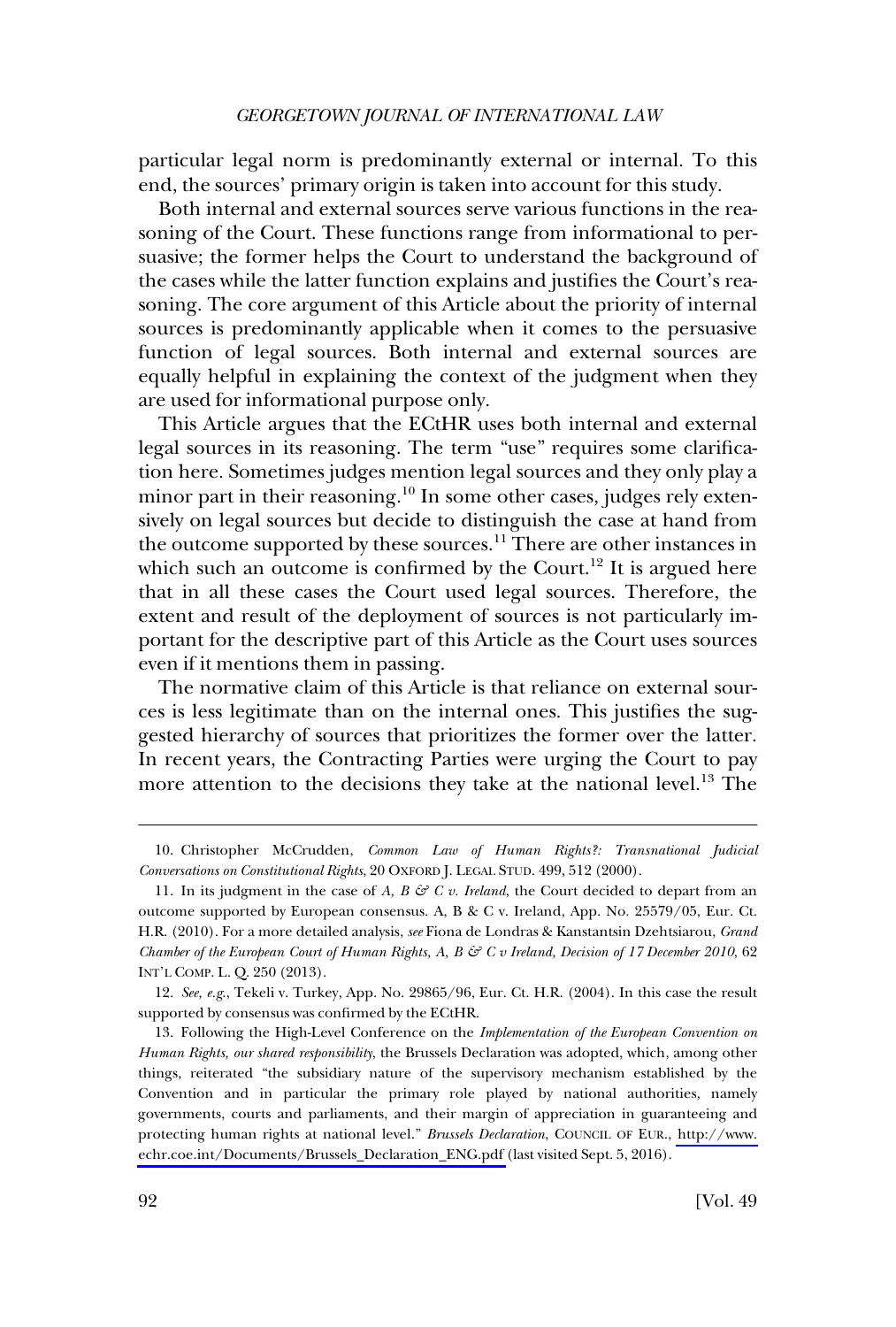# *LAW FOR THE EUROPEAN COURT OF HUMAN RIGHTS*

Court's legitimacy is narrated in terms of subsidiarity and substantive dialogue with the Contracting Parties.<sup>14</sup> Consequently, the key challenges to the Court's legitimacy are defined in terms of its remoteness from the matter at hand and lack of democratic input.<sup>15</sup> Although this narrative is damaging to the Court, it cannot be accepted that democratic legitimacy is the only source of legitimacy in general and the Court's legitimacy in particular.<sup>16</sup> Indeed, unpopularity of a judgment is not a definite sign that the Court's legitimacy is problematic. Procedural legitimacy can act as a partial response to the lack of democratic legitimacy. The Court can refute at least some challenges to its legitimacy by claiming that it mainly applies law with clarity and predictability.

14. Interlaken, Izmir, Brighton, and Brussels declarations mention subsidiarity as the key principle of the functioning of the ECtHR. Former president of the ECtHR Dean Spielmann has also acknowledged that subsidiarity is the key structural principle of the Convention system. Dean Spielmann, President, Eur. Court of Human Rights, Keynote Speech at the Conference at the Paulinerkirche Gottingen: Judgments of the European Court of Human Rights Effects and Implementation (Sept. 20, 2013), [www.echr.coe.int/Documents/Speech\\_20130920\\_](www.echr.coe.int/Documents/Speech_20130920_Spielmann_Gottingen_ENG.pdf)  [Spielmann\\_Gottingen\\_ENG.pdf.](www.echr.coe.int/Documents/Speech_20130920_Spielmann_Gottingen_ENG.pdf) Judge Spano called the new era in development of the ECtHR "the age of subsidiarity." Robert Spano, *Universality or Diversity of Human Rights?* 14 HUM. RTS. L. REV. 487, 487 (2014). Helfer states that "[n]ormatively, subsidiarity helps to legitimize ECtHR review by providing a measure of deference to national actors in situations where such deference is appropriate." Laurence R. Helfer, *Redesigning the European Court of Human Rights: Embeddedness as a Deep Structural Principle of the European Human Rights Regime*, 19 EUR. J. INT'L L. 125, 128 (2008). *See also* Paolo G. Carozza, *Subsidiarity as a Structural Principle of International Human Rights Law*, 97 AM. J. INT'L L. 38 (2003).

15. See LIZE GLAS, THE THEORY, POTENTIAL AND PRACTICE OF PROCEDURAL DIALOGUE IN THE EUROPEAN CONVENTION ON HUMAN RIGHTS SYSTEM 109-111 (2016); Leonard Hoffmann, *The Universality of Human Rights*, 125 L. Q. REV. 416, 429, 431 (2009). Former British Prime Minister David Cameron stated that "[a]ll states agreed that the Court was, in some cases, too ready to substitute its judgment for that of reasonable national processes and all agreed that that was not its role." David Cameron, Prime Minister, Speech on the European Court of Human Rights (Jan. 25, 2012), [www.newstatesman.com/politics/2012/01/human-rights-court-national.](www.newstatesman.com/politics/2012/01/human-rights-court-national) He also expressed the view that "we need to work together to ensure that . . . the Court remains true to its original intention: to uphold the Convention and prevent the abuse of human rights." *Id. See also*  10 Feb. 2011 Parl De HC (2011) col. 495, [www.publications.parliament.uk/pa/cm201011/](www.publications.parliament.uk/pa/cm201011/cmhansrd/cm110210/debtext/110210-0002.htm)  [cmhansrd/cm110210/debtext/110210-0002.htm](www.publications.parliament.uk/pa/cm201011/cmhansrd/cm110210/debtext/110210-0002.htm) (last visited Sept. 5, 2016). The former ambassador of Malta to the Council of Europe has also fiercely criticized the ECtHR. Joseph Licari, *Government by Foreign Courts*, TIMES OF MALTA, Sept. 15, 2013, [www.timesofmalta.com/](www.timesofmalta.com/articles/view/20130915/opinion/Government-by-foreign-courts.486215#.UpTOMD9uqSo) [articles/view/20130915/opinion/Government-by-foreign-courts.486215#.UpTOMD9uqSo](www.timesofmalta.com/articles/view/20130915/opinion/Government-by-foreign-courts.486215#.UpTOMD9uqSo).

16. Samuel Freeman, *Constitutional Democracy and the Legitimacy of Judicial Review*, 9 L. & PHIL. 327, 367 (1990); Aileen Kavanagh, *Participation and Judicial Review: A Reply to Jeremy Waldron*, 22 L. & PHIL. 451, 453 (2003); Dimitrios Kyritsis, *Representation and Waldron's Objection to Judicial Review*, 26 OXFORD J. LEGAL STUD. 733, 740 (2006); Annabelle Lever, *Is Judicial Review Undemocratic?*, PUBLIC LAW 280 (2007).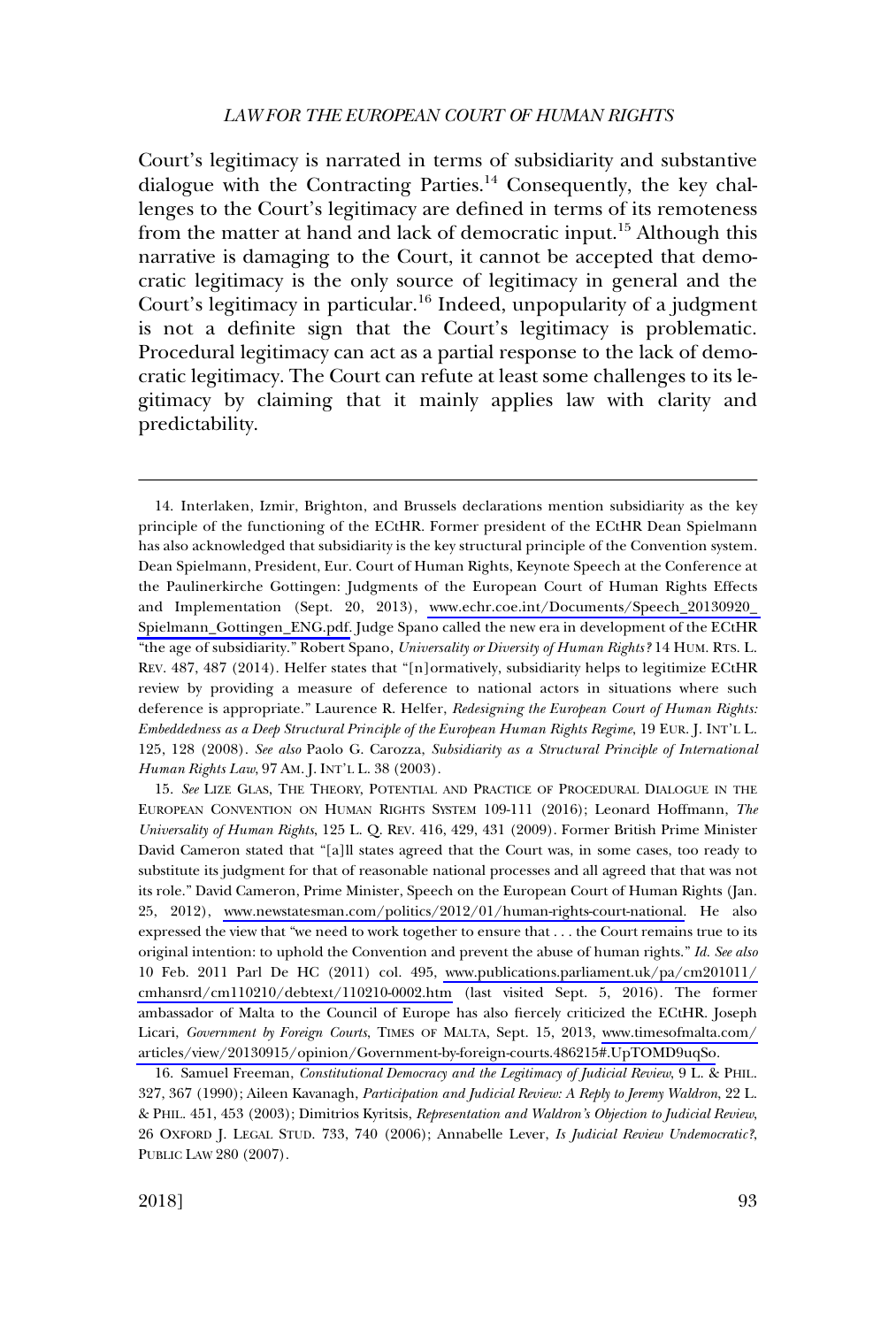<span id="page-5-0"></span>The Court is legitimate because it is based on an international treaty to which the Contracting Parties consented, and it protects human rights, which gives the Court a high moral standpoint. Having said that, the Court should not take legitimacy challenges lightly; where it is not detrimental to human rights protection, it should show that it considers the solutions that are taken at a national level by the Contracting Parties. From this perspective, in its interpretation of the Convention, the Court's reliance on internal sources, especially the laws and practices of the Contracting Parties, is within this legitimacy narrative. In circumstances where external sources point in the same direction as internal sources, their deployment in the reasoning of the ECtHR is not problematic. By deploying external sources, the Court merely reinforces the outcome that is also supported by internal legal sources. However, if the external sources clash with the interpretation accepted by the majority of the Contracting Parties, the Court's reliance on the former can arguably be challenged as illegitimate. Critics of the Court would use such a position of the Court to demonstrate that there is a legitimacy deficit of the Strasbourg system of human rights protection.

The main body of this Article is divided into two parts. Part II describes and analyzes the sources used by the ECtHR; it also identifies the key functions these sources serve in the reasoning of the Court. It concludes that the Court uses internal and external sources for informational or persuasive purposes. It also attempts to locate EU law within the system of legal sources. It is argued that EU law cannot be considered as internal law but can have a higher impact than purely external legal sources. The Court must take note of the developments in EU law, but these developments might not overshadow the approaches that are taken by the Council of Europe Member States. Part II suggests the hierarchy of legal sources, while Part III examines the legitimacy challenges that the ECtHR is facing and considers how internal (especially laws and practices of the Contracting Parties to the Convention) and external legal sources can enhance the perceived legitimacy of the judgments of the Court. Part III concludes that, in case of contradiction between the outcomes of the same case supported by internal and external sources, the Court should prioritize the internal ones, as this might enhance the legitimacy of judgments of the Court.

# II. SOURCES OF EUROPEAN HUMAN RIGHTS LAW

The ECtHR uses legal and non-legal considerations in its decisionmaking. Legal considerations are those arguments that can be linked to legal texts and which may include written legal regulations, judicial decisions, legal practice, and customary law—both domestic and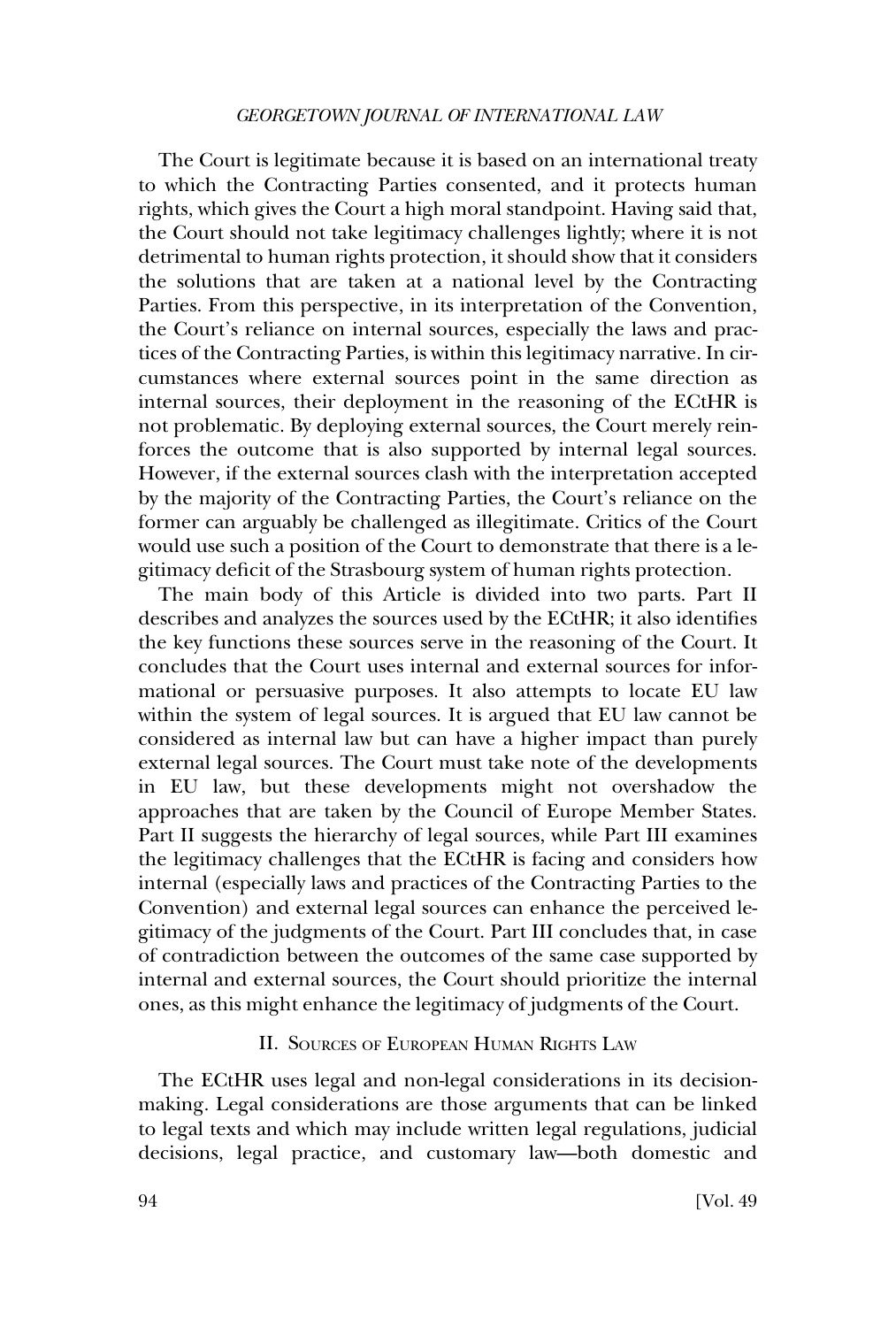#### *LAW FOR THE EUROPEAN COURT OF HUMAN RIGHTS*

international. These considerations are the starting point for the Court's decision-making. If the law is clear and unambiguous, there is usually no need to look for any other considerations. However, if the law has significant gaps, and it often does, then non-legal considerations can be implicitly taken by the Court into account. Non-legal considerations do not originate directly form legal texts and can either fill the lacunae left by legal considerations or, in some limited circumstances, justify a diversion from some of them. Non-legal considerations might include political sensitivity of a given case, the possibility of a backlash from stakeholders, moral attitudes of the judges to a particular problem, and internal managerial reasons, such as a backlog and distribution of cases. Judicial decision-making in "hard cases"17 is a product of interaction between legal and non-legal considerations.<sup>18</sup> However, it is almost impossible to determine to what extent the Court takes into account non-legal considerations due to the fact that these considerations are not usually explicitly acknowledged by the Court. While it is possible that these non-legal considerations play some role in the decision-making process, this Article does not aim to engage with the complex task of exploring this aspect of the adjudicatory process of the ECtHR<sup>19</sup> Thus, the classification of legal and non-legal considerations is useful for the purposes of this Article because it helps to remove

<sup>17.</sup> Tamanaha argues that "[w]hat jurists refer to as 'hard cases' usually fall into one of the two . . . categories: cases involving gaps, conflicts, or ambiguities in the law, and cases involving bad rules or bad results." BRIAN Z. TAMANAHA, BEYOND THE FORMALIST-REALIST DIVIDE 192 (2010).

<sup>18.</sup> It cannot be proved with certainty that a particular judgment was a product of non-legal considerations or that non-legal considerations played a significant role in decision-making because they are not usually explicitly mentioned in the judgments. There are signs that make it possible to assume that some political and strategic reasons were taken into consideration. For example, in the case of *Lautsi v Italy*, the Grand Chamber of the Court overruled the judgment of the Chamber ruling that the mandatory display of crucifixes in Italian state schools violates the ECHR. *See* Lautsi and Others v Italy, App. No. 30814/06, Eur. CT. H.R. (2011). This judgment was heavily criticized by media, politicians, and even the Pope. A major number of Contracting Parties intervened as third parties and the Grand Chamber has reversed the judgment of the Chamber and found no violation in this case. It is plausible to suggest that the Court has taken the hostile reaction to the Chamber judgment into account and obviously this reaction is clearly beyond law. Of course, the Court did not refer to any non-legal considerations in the judgment explicitly but the judges who take part in social life could consciously or sub-consciously reflect on non-legal considerations in deliberations. *See* Dominic McGoldrick, *Religion in the European Public Square and in European Public Life—Crucifixes in the Classroom?*, 11 HUM. RTS. L. REV. 451, 452 (2011); Nick Pisa, *Vatican's Fury as Court Bans Crucifixes in Italian Classrooms Because They "Breach Religious Rights of Children*,*"* DAILY MAIL (Nov. 3, 2009, 7:38 PM), [http://www.dailymail.co.uk/news/article-](http://www.dailymail.co.uk/news/article-1224954/Vaticans-fury-court-bans-crucifixes-Italian-classroom-breach-religious-rights-children.html)[1224954/Vaticans-fury-court-bans-crucifixes-Italian-classroom-breach-religious-rights-children.](http://www.dailymail.co.uk/news/article-1224954/Vaticans-fury-court-bans-crucifixes-Italian-classroom-breach-religious-rights-children.html)  [html.](http://www.dailymail.co.uk/news/article-1224954/Vaticans-fury-court-bans-crucifixes-Italian-classroom-breach-religious-rights-children.html)

<sup>19.</sup> *See* de Londras & Dzehtsiarou, *supra* note 3.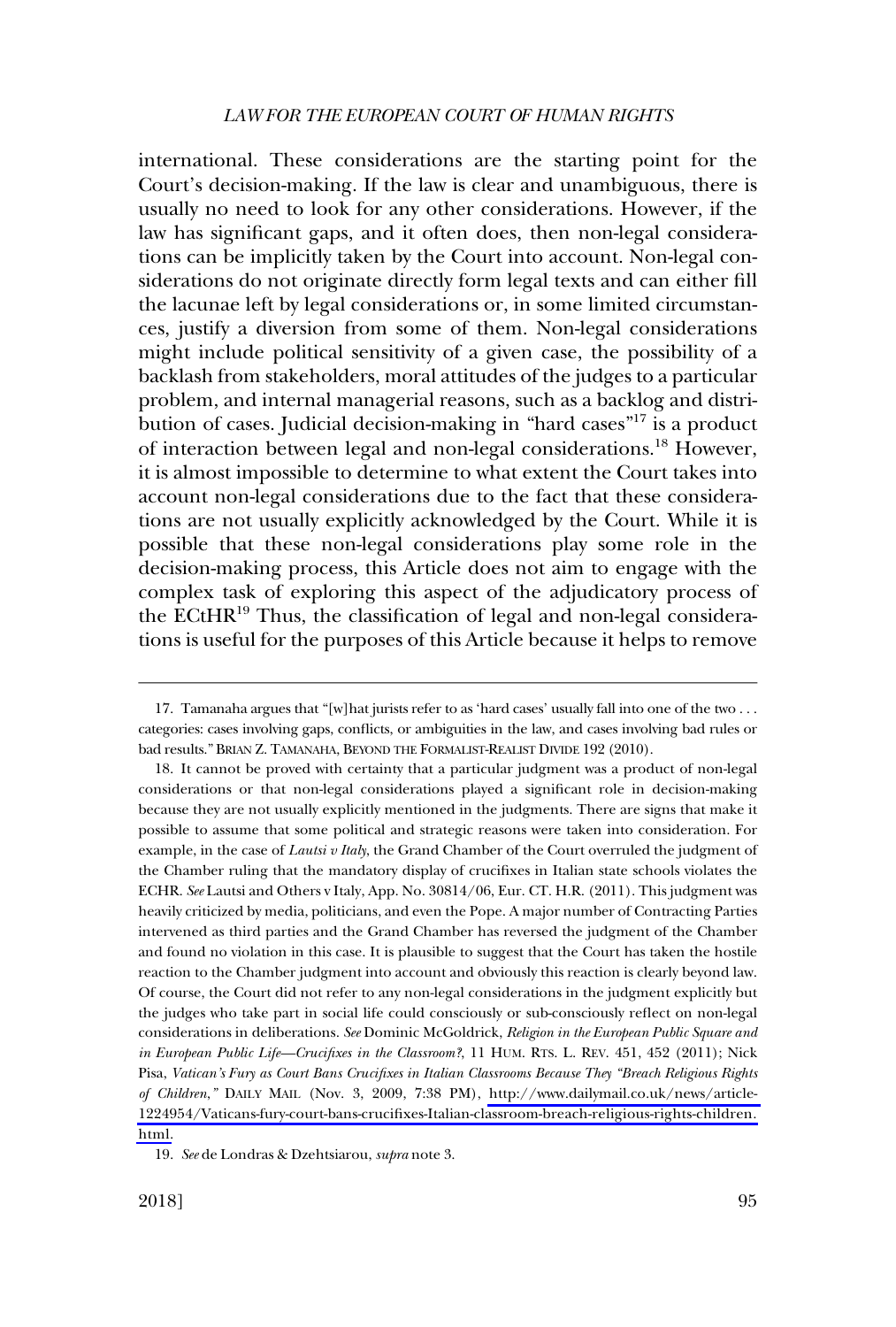any non-legal considerations from its focus and examine only the functionality of legal considerations.

Legal considerations are those arguments that derive from legal sources. They, in turn, are divided into internal and external considerations.20 Internal legal considerations originate from within a particular legal order. These legal considerations usually have clearly established legal force and are often binding on courts. External legal considerations originate from outside of the legal order and lack binding effect. In legal orders of national states, it is easier to separate internal and external legal considerations.<sup>21</sup> To do so on a regional or international level is more complex because the international legal system is less hierarchal and less populated with legal provisions.<sup>22</sup> Within a particular state, all legal provisions that come from the national law-making institutions ought to be considered internal. They are placed in a hierarchy of norms with, more or less, clear rules of subordination, which are normally provided by national constitutions. Legal rules "produced" by national parliaments are usually at the apex of such a system.

This clarity is less obvious on the European level because the European human rights protection machinery lacks some of the elements that are available on the national level. There is no European Parliament that would be akin to a national parliament,<sup>23</sup> and would also be able to produce a constant flow of updated legal regulations of the highest legal force. There is no direct hierarchy between the laws of the Contracting Parties on the one hand and legal provisions emanated from the Council of Europe and the ECtHR on the other; their relations are pluralist.<sup>24</sup> The ECtHR judgments and legal responses to these judgments by the Contracting Parties influence the development of the

<sup>20.</sup> Christopher McCrudden, *Using Comparative Reasoning in Human Rights Adjudication: The Court of Justice of the European Union and the European Court of Human Rights Compared*, 15 CAMBRIDGE Y.B. EUR. LEGAL STUD. 383, 385 (2013).

<sup>21.</sup> JEREMY WALDRON, "PARTLY LAWS COMMON TO ALL MANKIND": FOREIGN LAW IN AMERICAN COURTS 41 (2012).

<sup>22.</sup> Krisch argued that international and national laws "do not form an integrated whole, neatly organised according to rules of hierarchy and a clear distribution of tasks." Nico Krisch, *The Open Architecture of European Human Rights Law*, 71 MOD. L. REV. 183, 184 (2008).

<sup>23.</sup> The Parliamentary Assembly of the Council of Europe is not a legislative body. Pursuant to Article 23 of the Statute of the Council of Europe, "it may discuss and make recommendations upon any matter within the aim and scope of the Council of Europe." GLAS, *supra* note 15, at 22. It shall also discuss and may make recommendations upon any matter referred to it by the Committee of Ministers with a request for its opinion. It does not adopt binding legal rules. *Id*. at 22-23.

<sup>24.</sup> Greer & Wildhaber, *supra* note 1; NICO KRISCH, BEYOND CONSTITUTIONALISM: THE PLURALIST STRUCTURE OF POSTNATIONAL LAW (Martin Loughlin et al. eds., 2010).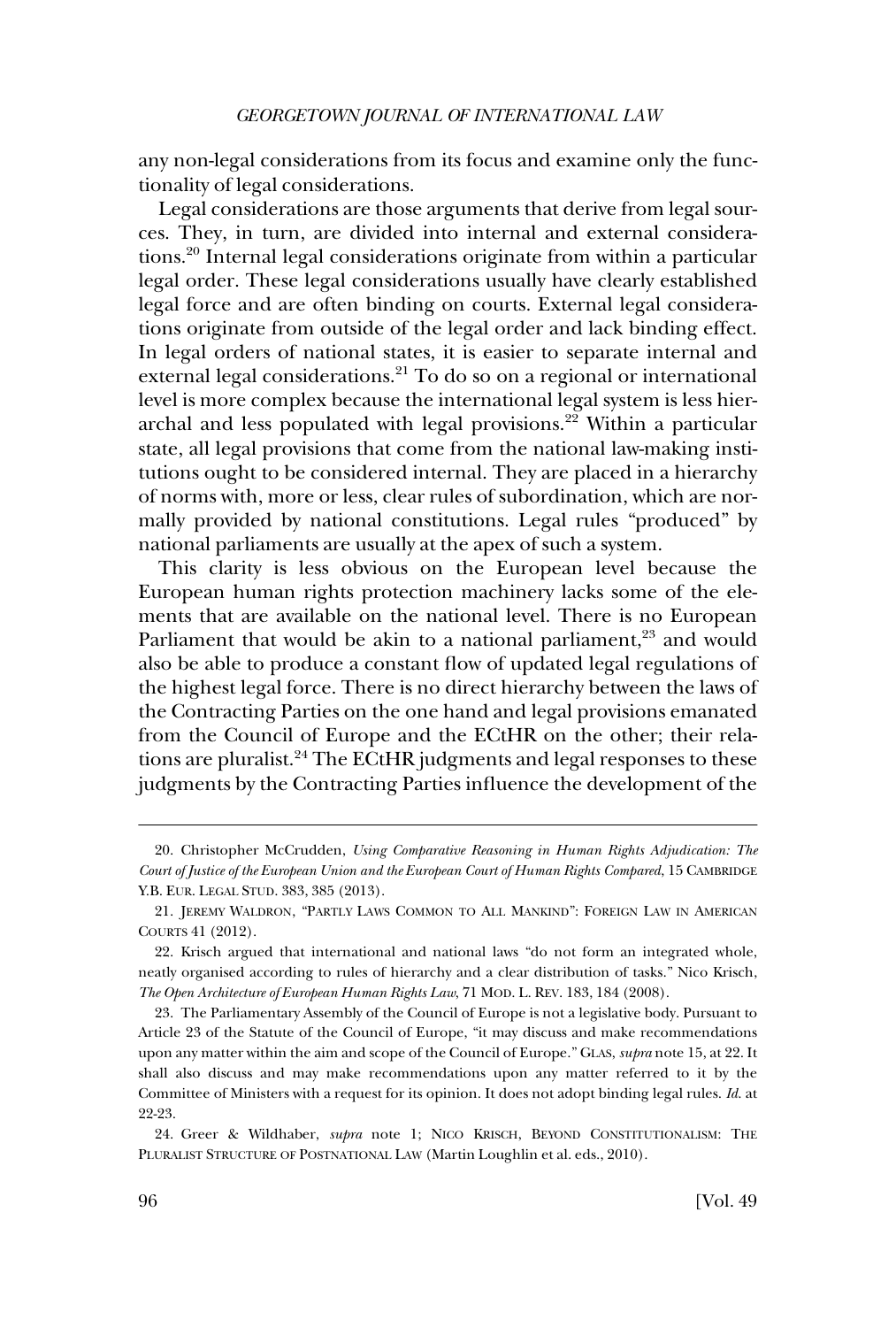legal order of the Convention indirectly.<sup>25</sup> Therefore, there are no clear boundaries between internal and external legal sources in the Strasbourg system.

Additionally, it is not entirely possible to separate the ECHR from the context in which it operates. This also blurs the distinction between internal and external legal considerations. The Convention is an international treaty and therefore some rules of interpretation of international treaties are applicable. The ECHR is the only binding source of law for the ECtHR and it does not clearly instruct the Court as to which sources of law should be used to interpret the Convention.<sup>26</sup>

This Article claims that only those sources which are directly connected to the Council of Europe legal order can be called internal. McCrudden argues that "[i]nternal sources are those that relate to those jurisdictions to which the relevant court has direct relevance and those jurisdictions that are considered part of the same legal system. For the ECtHR, this would include the 47 countries that are parties to the European Convention on Human Rights.<sup>"27</sup> It seems that internal sources are not exhausted by legal provisions coming from the fortyseven Contracting Parties to the Convention. It is argued here that treaties and soft law instruments developed by the Council of Europe as well as the case law of the ECtHR should be considered as internal sources. They originate from within the legal order of the Convention.

External legal sources, meanwhile, include domestic legal norms of the states outside the Council of Europe, customary and treaty-based international legal norms, and decisions of other regional organizations and tribunals. International legal norms which are implemented in the domestic legal systems of the Contracting Parties to the Convention become internal legal sources. One can argue that there are at least some international legal norms that have been adopted by all Contracting Parties to the Convention and this means that they have explicitly consented to such rules of international law. This argument is only valid in relation to treaty-based international law and it is not applicable in relation to other external sources such as soft law mechanisms

<sup>25.</sup> *See* Al-Khawaja & Tahery v. United Kingdom, App. Nos.26766/05 & 22228/06, Eur. Ct. H.R. (2011) (Bratza, J., concurring).

<sup>26.</sup> Some constitutions have more precise rules on what legal sources should be taken into account in interpretation of their Bills of Rights. For instance, the South African Constitution in Article 39 states that when interpreting the Bill of Rights, a court, tribunal, or forum (a) must promote the values that underlie an open and democratic society based on human dignity, equality, and freedom; (b) must consider international law; and (c) may consider foreign law. Constitution of the Republic of South Africa May 8, 1996, ch. 2, art. 39.

<sup>27.</sup> McCrudden, *supra* note 20, at 385.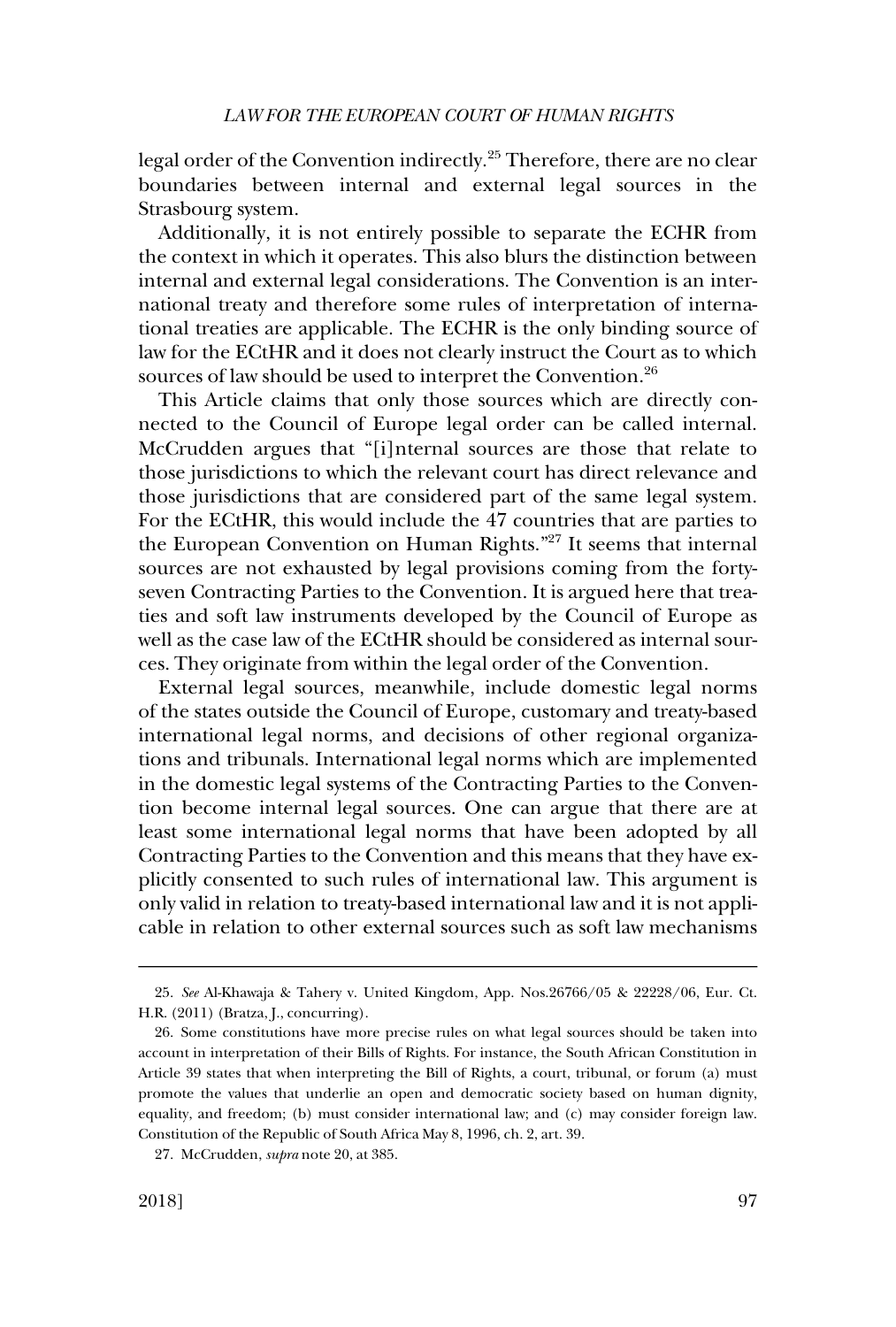and domestic laws of the states from outside the Council of Europe. Also, this argument is only worth dealing with if the majority of the Contracting Parties have ratified a particular treaty and it has come into force.28 This is not always the case. In *Marckx v. Belgium*, the Court drew inspiration from conventions which had not even entered into force in the material time.<sup>29</sup>

Part II will consider the circumstances in which the Court uses internal and external legal sources and how impactful they are on the final judgment, as well as how these sources interact. This will be illustrated by references to the judgments of the Grand Chamber of the Court. This analysis focuses on the Grand Chamber for two main reasons: 1) the most impactful "hard" cases are decided by the most authoritative formation of the Court—the Grand Chamber,<sup>30</sup> and 2) external sources are routinely considered by the Grand Chamber.<sup>31</sup> Much fewer references to external legal considerations can be found in the Chamber judgments.<sup>32</sup> The ECtHR allocates more resources and reserves more time for the Grand Chamber judgments.<sup>33</sup> In other words, lawyers of the Court's Registry staffed on Grand Chamber cases

32. In 2014, the ECtHR released nineteen judgments of the Grand Chamber which are available on the Court case law database, "HUDOC." Two of the judgments are related to interstate complaints and are not taken into account; four contend with issues of admissibility, compliance, or just satisfaction and also disregarded. All judgments on merits contained the survey of international or comparative law. This number was compared to the number of the Chamber judgments that utilized comparative law. Due to the fact that there are 664 judgments in English from 2014 available on HUDOC, it was not possible to review every judgment, so the database search was used instead. The following keywords were used: "relevant international law," "comparative law," "comparative material," and "international material." While some judgments in which international or comparative law were used could have been overlooked, this survey illustrates the general trend that Chamber uses comparative and international law much less often per judgment than the Grand Chamber. Only in fifty-one Chamber judgments did the Court describe the state of international comparative law (less than 8% of all judgments). Moreover, some of these descriptions are very short and basic (*see, e.g*., Zinchenko v. Ukraine, App. No. 63763/11, Eur. Ct. H.R. ¶ 49 (2014), [http://hudoc.echr.coe.int/eng?i=001-141633\)](http://hudoc.echr.coe.int/eng?i=001-141633) and some cases just refer to previous Chamber or Grand Chamber judgments (*see, e.g*., Fozil Nazarov v. Russia, App. No. 74759/13, Eur. Ct. H.R. ¶ 25 (2014), [http://hudoc.echr.coe.int/eng?](http://hudoc.echr.coe.int/eng?i=001-148638) [i=001-148638\)](http://hudoc.echr.coe.int/eng?i=001-148638).

33. This statement should not be understood in absolute terms but refers only to the allocation of resources per judgment.

<sup>28.</sup> Vienna Convention on the Law of Treaties art. 31(3)(c), May 23, 1969, 1155 U.N.T.S. 331.

<sup>29.</sup> Marckx v. Belgium, App. No. 6833/74, 31 Eur. Ct. H.R. ¶ 41 (ser. A) (1979).

<sup>30.</sup> The Grand Chamber of the ECtHR consists of seventeen judges and deals with the most serious standard-setting cases. These cases are selected either by the committee of five judges (referral) or by the chamber of the Court (relinquishment).

<sup>31.</sup> *See* KANSTANTSIN DZEHTSIAROU, EUROPEAN CONSENSUS AND THE LEGITIMACY OF THE EUROPEAN COURT OF HUMAN RIGHTS 92 (2015) [hereinafter EUROPEAN CONSENSUS].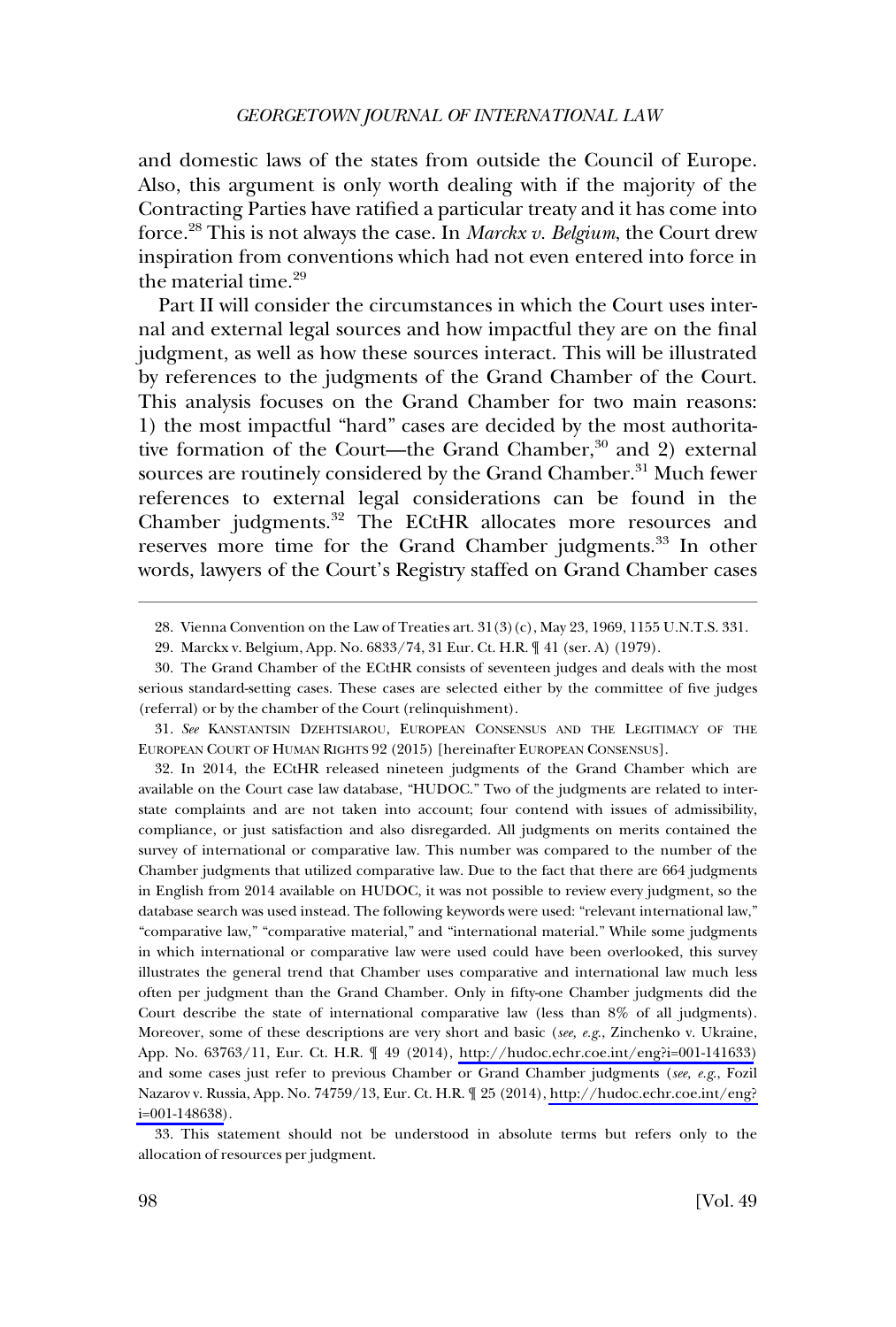<span id="page-10-0"></span>have more opportunities to consider comparative and international law.34 This Article will rely on a comprehensive analysis of the Grand Chamber case law from 2014, as it provides numerous examples of both internal and external legal sources used by the ECtHR. This comprehensive review will exclude a selection bias.

It is hardly possible to clearly establish what weight is given to different sources in a judgment. This study tries to rely on what the ECtHR states in its judgments. For example, if internal sources justify broader margin of appreciation and instead the Court relies on external ones to limit this margin it means that external sources were given priority. However, it also means that the Court used both internal and external sources. Part II will first discuss examples that show that the Court uses internal legal sources and how they influence the outcome of the adjudicatory process in the ECtHR. It will then consider the impact of external sources on the Court's decision making. Finally, the peculiar position of EU law will be under scrutiny. It is concluded here that EU law cannot be perceived as an internal legal source for the ECtHR until the EU accession to the ECHR is complete.

# A. *Internal Sources*

Internal sources are defined as originating from the legal order of the Court. It includes: 1) the Convention, 2) the Court's own case law, 3) the national laws of Contracting Parties, and 4) the treaties and soft law adopted by the Council of Europe. This subsection mainly discusses the role of the national laws of Contracting Parties through a comprehensive analysis of cases, and concludes that the Court does consider the result of comparative legal studies of the laws and practices of the Contracting Parties.

The primary internal source for the ECtHR is the Convention.<sup>35</sup> It is the only binding legal source on the ECtHR and it empowers the Court to interpret it.36 The ECHR does not specify the sources that the ECtHR should deploy in interpreting the Convention.

The Court's references to its own case law are the least controversial and require little explanation here. In almost every decision and

<sup>34.</sup> The Registry of the Court assist in the preparation of the judgments. According to Article 24 of the ECHR, its functions are laid down in the rules of the Court. Convention for the Protection of Human Rights and Fundamental Freedoms art. 24, Nov. 4, 1950, E.T.S. 005.

<sup>35.</sup> According to Article 19 of the ECHR, "To ensure the observance of the engagements undertaken by the High Contracting Parties in the Convention and the Protocols thereto, there shall be set up a European Court of Human Rights . . ." *Id*. art. 19.

<sup>36.</sup> *Id*. art. 32.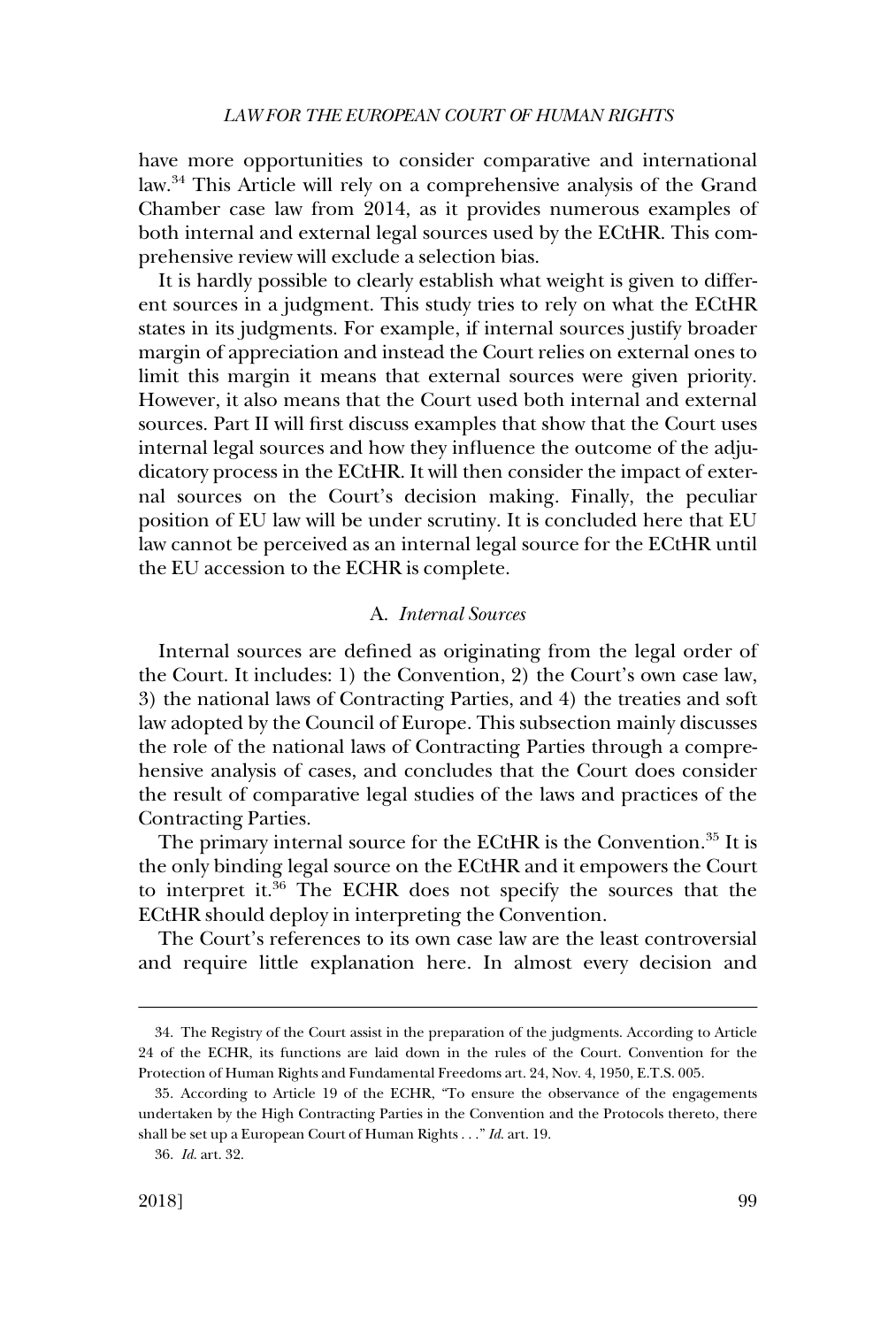judgment, the ECtHR refers to its own case law; while the Court is not formally bound by its previous judgments, on a number of occasions it has acknowledged that, in the interests of legal certainty, it should not depart from its jurisprudence without a good reason.<sup>37</sup> The status of the case law of the ECtHR as the proper source of the ECHR law was also reinforced by Protocol 14, which introduced a simplified adjudicatory procedure in cases in which the matter at issue is covered by the well-established case law.<sup>38</sup> The case law of the ECtHR is not homogenous in its impact on future cases. Although the Court has never explicitly adopted any hierarchy, the most authoritative judgments are delivered by the Grand Chamber followed by the those of the Chamber.39 Despite the fact that there is no strict doctrine of *stare decisis*  in the Court's practice, ECtHR case law often plays a decisive role in interpreting the Convention. This case law is an internal legal source which originates from the heart of the Strasbourg system of human rights protection.

The ECtHR references the national laws of Contracting Parties to the Convention and legal regulations emanating from the Council of Europe in its case law. $40 \text{ In } 2014$ , nineteen judgments delivered by the Grand Chamber were published.<sup>41</sup> Six of these judgments were admissibility decisions, or judgments dealing with only just satisfaction or judgments made in inter-state cases.<sup>42</sup> There were thirteen judgments on the merits in cases of individual applications.<sup>43</sup> Each of these judgments

*See* HUDOC database of the ECtHR, [https://hudoc.echr.coe.int.](https://hudoc.echr.coe.int) 41.

42. Georgia v. Russia (I), App. No. 13255/07, Eur. Ct. H.R. (2014); Cyprus v. Turkey (just satisfaction), App. No. 25781/94, Eur. Ct. H.R. (2014); Vistini & Perepjolkins v. Latvia (just satisfaction), App. No. 71243/01, Eur. Ct. H.R. (2014); Vucõković & Others v. Serbia (preliminary objection), App. Nos. 17153/11 & 29 other cases, Eur. Ct. H.R. (2014); Kuric´ v. Slovenia (just satisfaction), App. No. 26828/06, Eur. Ct. H.R. 321 (2014); Gross v. Switzerland, App. No. 67810/ 10, Eur. Ct. H.R. 463 (2014).

43. Jaloud v. Netherlands, App. No. 47708/08, Eur. Ct. H.R. 229 (2014); Tarakhel v. Switzerland, App. No. 29217/12, Eur. Ct. H.R. 195 (2014); Jeunesse v. Netherlands, App. No.

<sup>37.</sup> *See generally*, Mamatkulov & Askarov v. Turkey, App. Nos. 46827/99 & 46951/99, Eur. Ct. H.R. ¶ 121 (2005).

<sup>38.</sup> According to Article 28(1) of the ECHR, the committee of three judges can declare an application admissible and render at the same time a judgment on the merits, if the underlying question in the case, concerning the interpretation or the application of the Convention, is already the subject of well-established case law of the Court. Convention for the Protection of Human Rights and Fundamental Freedoms art. 28(1).

<sup>39.</sup> *See* de Londras & Dzehtsiarou, *supra* note 3, at 532-534.

<sup>40.</sup> For example, in *A, B & C v. Ireland*, the Court quoted Parliamentary Assembly of the Council of Europe (PACE) Recommendation 1903 in paragraph 106, PACE Resolution 1608 in paragraph 107, and laws of the Contracting Parties in paragraph 112. A, B & C v. Ireland, *supra*  note 11, ¶¶ 106-107, 112.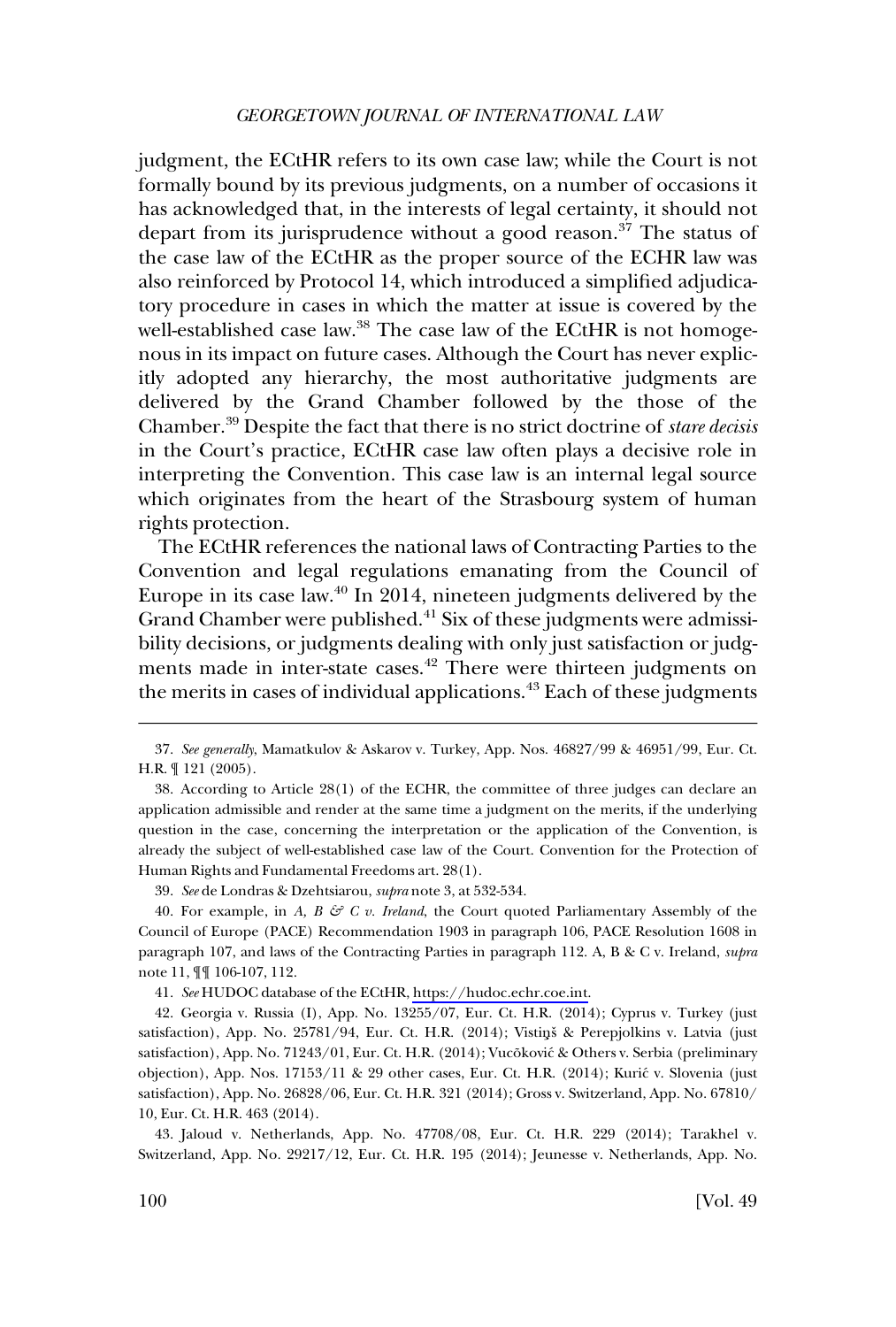contains references to international or comparative law.<sup>44</sup> As this section concerns internal sources, only those cases in which the Court makes references to the laws of the Contracting Parties or documents produced by the Council of Europe will be considered.

The Court included the summary of the laws of the Contracting Parties in the following cases: Svinarenko and Slyadnev v. Russia,<sup>45</sup> *Hämäläinen v. Finland*, <sup>46</sup> SAS v France, <sup>47</sup> Fernandez Martinez v. Spain. <sup>48</sup> For instance, in *O'Keeffe v. Ireland*, the Court quotes the relevant recommendations of the Parliamentary Assembly of the Council of Europe.<sup>49</sup> While it is relatively easy to locate references to the laws of the Contracting Parties and the documents of the Council of Europe in the judgments, it is much more difficult to determine what role these sources played in the reasoning of the ECtHR and how impactful they are on the outcome of the respective case. The impact often depends on whether there are similarities between the Contracting Parties concerning the legal regulation of a particular issue. If such similarities can be established, the Court might conclude that there is a European consensus on the matter at issue and limit the margin of appreciation of the

44. Jaloud v. Netherlands, App. No. 47708/08, Eur. Ct. H.R. 229 ¶¶ 90-104 (2014); Tarakhel v. Switzerland, App. No. 29217/12, Eur. Ct. H.R. 195 ¶ 47 (2014); Jeunesse v. Netherlands, App. No. 12738/10, Eur. Ct. H.R. ¶¶ 73-75 (2014); Mocanu & Others v. Romania, App. No.10865/09, Eur. Ct. H.R. ¶¶ 190-192 (2014); Hassan v. United Kingdom, App. No. 29750/09, Eur. Ct. H.R. ¶¶ 33- 38 (2014); Ctr. for Legal Res. *ex rel* Valentin Caˆmpeanu v. Romania, App. No. 47848/08, Eur. Ct. H.R. ¶¶ 64-72 (2014); Svinarenko & Slyadnev v. Russia, App. No. 32541/08 & 43441/08, Eur. Ct. H.R.  $\P\P$  70-76 (2014); Hämäläinen v. Finland, App. No. 37359/09, Eur. Ct. H.R.  $\P$  2 (2014) (Ziemele, J., concurring); S.A.S. v. France, *supra* note 43, ¶¶ 35-39; Martı´nez v. Spain, App. No. 56030/07 Eur. Ct. H.R.  $\mathbb I$  100 (2014); Marguš v. Croatia, App. No. 4455/10, Eur. Ct. H.R.  $\mathbb I$  1 35-68 (2014); O'Keeffe v. Ireland, App. No.  $35810/09$ , Eur. Ct. H.R.  $\P\P$  93-96 (2014); and Ališić v. Bosnia & Herzegovina, App. No. 60642/08, Eur. Ct. H.R. 213 at ¶¶ 59-73 (2014).

<sup>12738/10,</sup> Eur. Ct. H.R. (2014), Mocanu and Others v. Romania, App. No.10865/09, Eur. Ct. H. R. 345 (2014); Hassan v. United Kingdom, App. No. 29750/09, Eur. Ct. H.R. 1 (2014); Ctr. for Legal Res. *ex rel* Valentin Câmpeanu v. Romania, App. No. 47848/08, Eur. Ct. H.R. (2014); Svinarenko & Slyadnev v. Russia, App. Nos.32541/08 & 43441/08, Eur. Ct. H.R. (2014); Hämäläinen v. Finland, App. No. 37359/09, Eur. Ct. H.R. 369 (2014); S.A.S. v. France, App. No. 43835/11, Eur. Ct. H.R. (2014); Martínez v. Spain, App. No. 56030/07, Eur. Ct. H.R. (2014); Marguš v. Croatia, App. No. 4455/10, Eur. Ct. H.R. (2014); O'Keeffe v. Ireland, App. No. 35810/ 09, Eur. Ct. H.R. (2014); and Ališić v. Bosnia & Herzegovina, App. No. 60642/08, Eur. Ct. H.R. 213 (2014).

<sup>45.</sup> Svinarenko and Slyadnev v. Russia, App. Nos.32541/08 & 43441/08, Eur. Ct. H.R. 369 (2014).

<sup>46.</sup> Hämäläinen v. Finland, App. No. 37359/09, Eur. Ct. H.R. 369 (2014).

<sup>47.</sup> S.A.S. v. France, *supra* note 43.

<sup>48.</sup> Martínez v. Spain, App. No. 56030/07, Eur. CT. H.R. (2014).

<sup>49.</sup> O'Keeffe v. Ireland, App. No. 35810/09, Eur. Ct. H.R. (2014).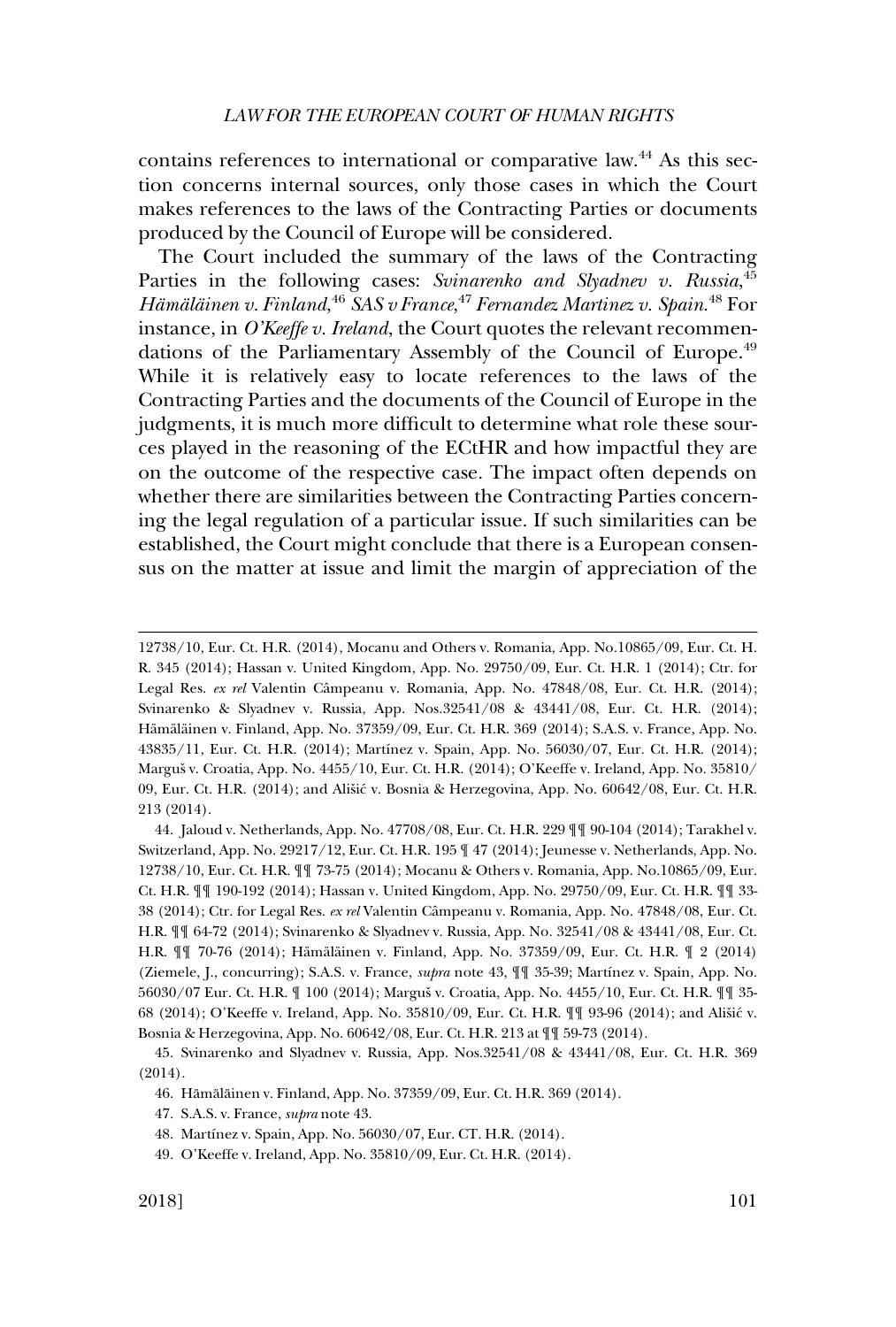responding state.<sup>50</sup> However, if no common ground exists, the Court allows a broader margin of appreciation and applies a looser test of proportionality to the situation at hand.<sup>51</sup> Therefore, the Court's conclusion regarding the presence or absence of consensus in Europe influences the outcome of the case, but does not automatically predetermine it.<sup>52</sup>

The majority of judgments issued by the Grand Chamber in 2014 confirmed outcomes supported by a European consensus. In *Svinarenko and Slyadnev v. Russia*, the Court discussed whether the widespread Russian practice of confining suspects in a metal cage in courtrooms violates Article 3 of the ECHR.<sup>53</sup> The Court listed a limited number of former Soviet states which had adopted such a practice.<sup>54</sup> Although it did not explicitly rely on the consensus argument in its reasoning, the ECtHR nevertheless noted that even those states where cages were installed had begun removing them from the courtrooms.55 As a result, the Court found a violation of the ECHR in this case and forced Russia to comply with European trend in this area.<sup>56</sup>

In *Hämäläïnen v. Finland*, internal legal provisions of the Contracting Parties to the Convention also influenced the outcome of the case.<sup>57</sup> Here, the Court considered whether Finland had a positive obligation to simultaneously recognize both the new gender of a transgender individual as well as that individual's pre-existing marriage.<sup>58</sup> The applicant argued that this obligation stems from Article 8 of the ECHR that enshrines right to private and family life.<sup>59</sup> In Finland, same-sex marriage was not allowed at the material time, although another form of legal recognition of same-sex couples, namely civil partnerships, was

<sup>50.</sup> For example, the Grand Chamber judgment in Bayatyan v. Armenia in which the ECtHR observed the emerging consensus in acknowledging conscientious objections limited the respondent party's margin of appreciation in this area. Bayatyan v. Armenia, no. 23459/03, Eur. Ct. H.R. ¶ 122-123 (2011); for more detail of how consensus operates *see generally* EUROPEAN CONSENSUS, *supra* note 31, especially chapter 1.

<sup>51.</sup> In Schalk and Kopf v. Austria the Court pointed out that there is no consensus in Europe on the issue of same-sex marriages and allowed broad margin of appreciation. Schalk v. Austria, App. No. 30141/04, Eur. Ct. H.R. 409 (2010).

<sup>52.</sup> *See* EUROPEAN CONSENSUS, *supra* note 31, at 24-30.

<sup>53.</sup> Svinarenko & Slyadnev v. Russia*, supra* note 43.

<sup>54.</sup> *Id*. ¶ 75.

<sup>55.</sup> *Id*. ¶ 131.

<sup>56.</sup> *Id*.

<sup>57.</sup> Hämäläinen v. Finland, *supra* note 46, at 390-93.

<sup>58.</sup> *Id*.

<sup>59.</sup> *Id*. ¶ 34.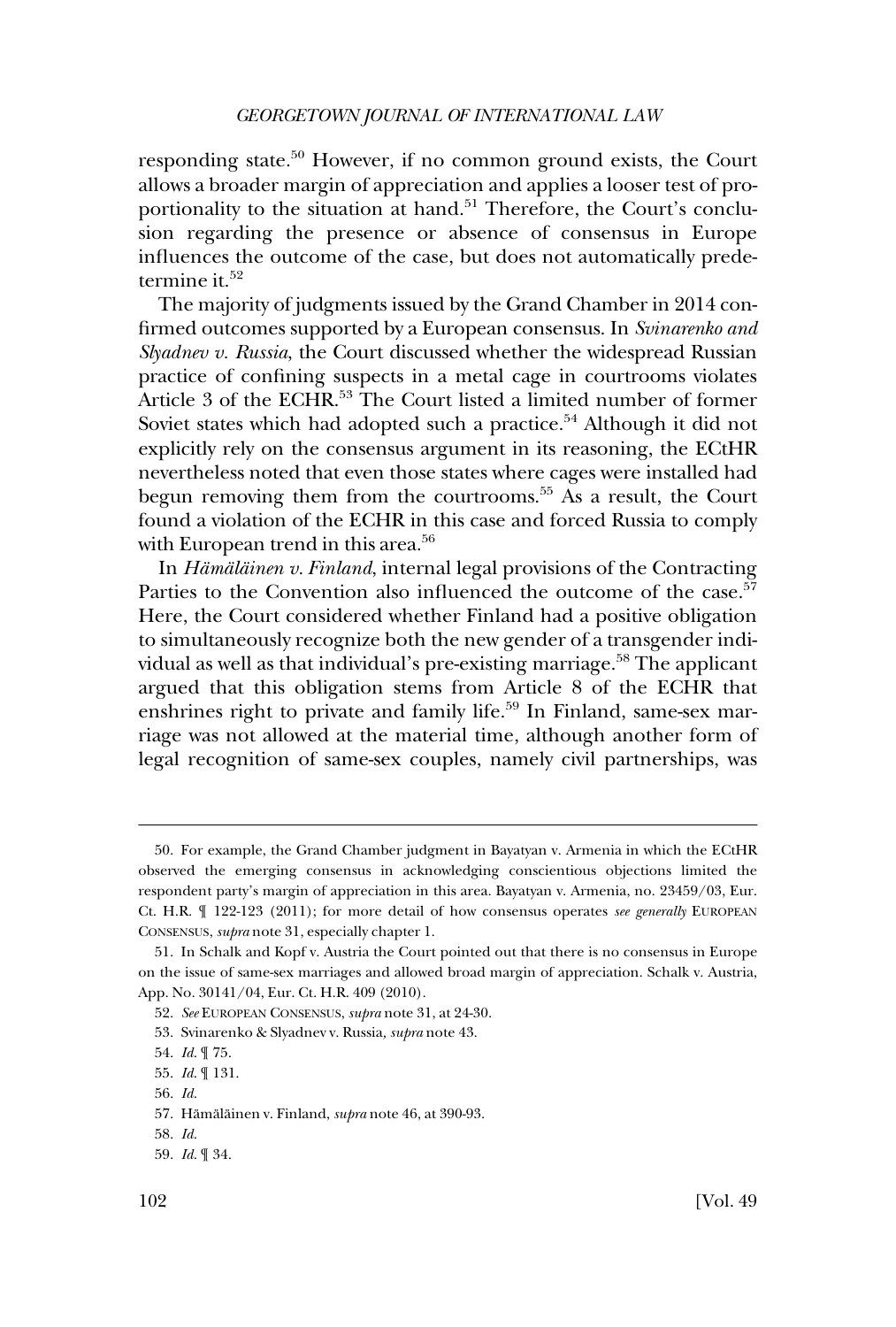provided for by law.60 The Court concluded that there is no consensus in Europe regarding this matter and, as a result, granted a wide margin of appreciation to the Finnish authorities, ruling that Article 8 had not been violated.<sup>61</sup>

A less traceable link between internal legal sources and a case's outcome can be found in *Fernandez Martinez v. Spain*. 62 In this case, the Court considered whether the termination of an employment contract with a priest who openly opposed celibacy violates Article  $8^{63}$ . The applicant taught religious ethics at a public school and was dismissed for criticising the church's stance on celibacy. $64$  The Court stated that among the majority of Contracting Parties, the teachers of religious classes require authorization from the religious community.65 While this information indirectly supports the Court's ultimate ruling that no violation exists, this comparative legal analysis is not explicitly featured in the Court's reasoning. In this case, the Court uses comparative law for informational purposes—the ECtHR illustrated its awareness of the current legal regulation of the matter at issue in Europe but did not explicitly rely on it in its judgment. Deployment of laws and practices of the Contracting Parties to the Convention for informational purposes seems appropriate and legitimate because it shows that the Court's decision-making is well informed and not arbitrary.<sup>66</sup>

An analysis of these three cases demonstrates how comparative law can be impactful, as well as how the link between the conclusions of comparative legal surveys and the particular outcome of the case is relatively easy to establish. At first glance, the case of *S.A.S. v. France*  appears to be in line with this tendency—the Court could not establish a consensus in Europe and, therefore, found no violation of the Convention.67 However, the case of *S.A.S. v. France* is exceptional in some respects and calls for a more detailed analysis. In *S.A.S*., the Court was called to decide whether the French ban on wearing full-face veils

<sup>60.</sup> *Id*. ¶ 24-30.

<sup>61.</sup> *Id*. ¶¶ 31, 74.

<sup>62.</sup> *See* Martinez v. Spain, App. No. 56030/07, Eur. Ct. H.R. (2014).

<sup>63.</sup> *Id*. ¶ 2.

<sup>64.</sup> *Id*. ¶¶ 76-78.

<sup>65.</sup> *Id*. ¶ 66.

<sup>66.</sup> For a more detailed analysis of informational purpose of comparative law in the case law of the ECtHR, see Kanstantsin Dzehtsiarou & Vasily Lukashevich, *Informed Decision-Making: The Comparative Endeavours of the Strasbourg Court*, 30 NETH. Q. HUM. RTS. 272, 278-81 (2012); EUROPEAN CONSENSUS, *supra* note 31, at 77-78.

<sup>67.</sup> S.A.S. v. France, *supra* note 43, ¶¶ 156-59.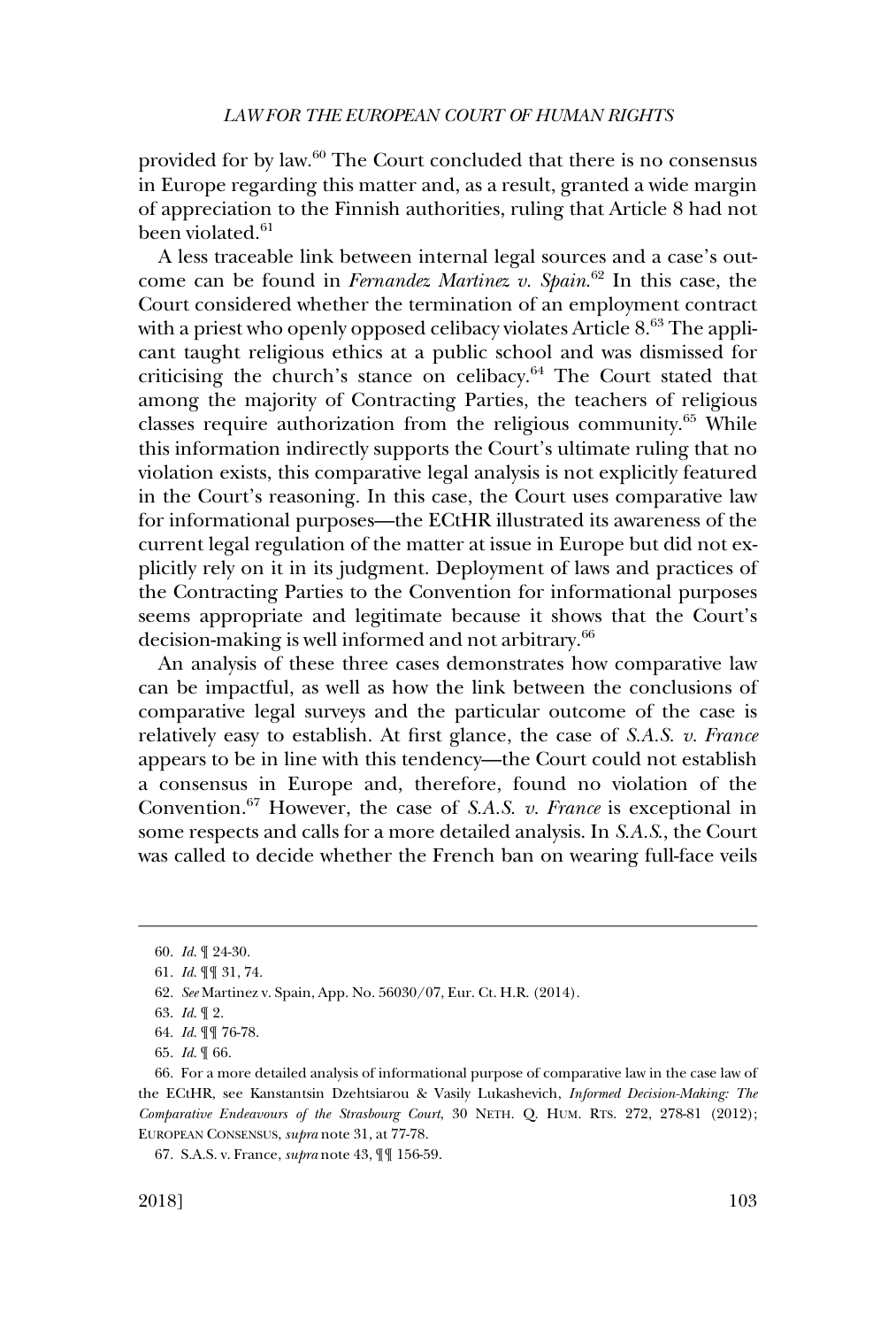in public violated Article 8 of the ECHR.<sup>68</sup> The Court's consideration of comparative law in this case is particularly curious. It established that "[t]o date, only Belgium has passed a law that is comparable to the French Law of 11 October 2010, and the Belgian Constitutional Court has found it compatible with the right to freedom of thought, conscience and religion."69 It seems that this is a clear manifestation of consensus against such a ban. The Court has previously stated that when only two states deviate from the commonly-accepted standard, this indicates a very strong consensus.70 In *S.A.S*., however, the Court observed that the issue of headscarves is more pressing in some states than in others, and this must be taken into account when analyzing the results of comparative legal research.<sup>71</sup> Nevertheless, there are clearly more than only two countries in Europe with a substantial Muslim population.<sup>72</sup> The Court has rejected this argument and stated,

[C]ontrary to the submission of one of the third-party interveners, there is no European consensus against a ban. Admittedly, from a strictly normative standpoint, France is very much in a minority position in Europe: except for Belgium, no other member State of the Council of Europe has, to date, opted for such a measure. It must be observed, however, that the question of the wearing of the full-face veil in public is or has been a subject of debate in a number of European States. In some it has been decided not to opt for a blanket ban. In others, such a ban is still being considered.<sup>73</sup>

It appears that, according to the majority, even the hypothetical possibility of adopting similar bans in other Contracting Parties is enough to undermine the European consensus. In the past, the Court would

<sup>68.</sup> *Id*. ¶ 74.

<sup>69.</sup> *Id*. ¶ 40.

<sup>70.</sup> A, B & C v. Ireland, *supra* note 11, ¶ 235.

<sup>71.</sup> S.A.S. v. France, *supra* note 43, ¶¶ 156-59.

Among member states of the Council of Europe, the following illustrate the percentage of 72. Muslims out of the total population in the respective member states: 98.4% in Azerbaijan, 22.7% in Cyprus, 82.1% in Albania, 5.1% in Austria, 41.6% in Bosnia and Herzegovina, 13.4% in Bulgaria, 10.5% in Georgia, 5% in Germany, 18.5% in Montenegro, 5.5% in Netherlands, 34.9% in Macedonia, 11.4% in Russia, 4.9% in Sweden, 5.7% in Switzerland, 7.5% in France, and 6% in Belgium. None of the aforementioned countries introduced a ban on headscarves. Data is taken from Pew Forum on Religion and Public Life. *See* Muslim Populations by Country: How Big Will Each Muslim Population Be by 2030? THE GUARDIAN: DATABLOG, [https://www.theguardian.com/](https://www.theguardian.com/news/datablog/2011/jan/28/muslim-population-country-projection-2030#data) [news/datablog/2011/jan/28/muslim-population-country-projection-2030#data.](https://www.theguardian.com/news/datablog/2011/jan/28/muslim-population-country-projection-2030#data)

<sup>73.</sup> S.A.S. v. France, *supra* note 43, ¶ 156.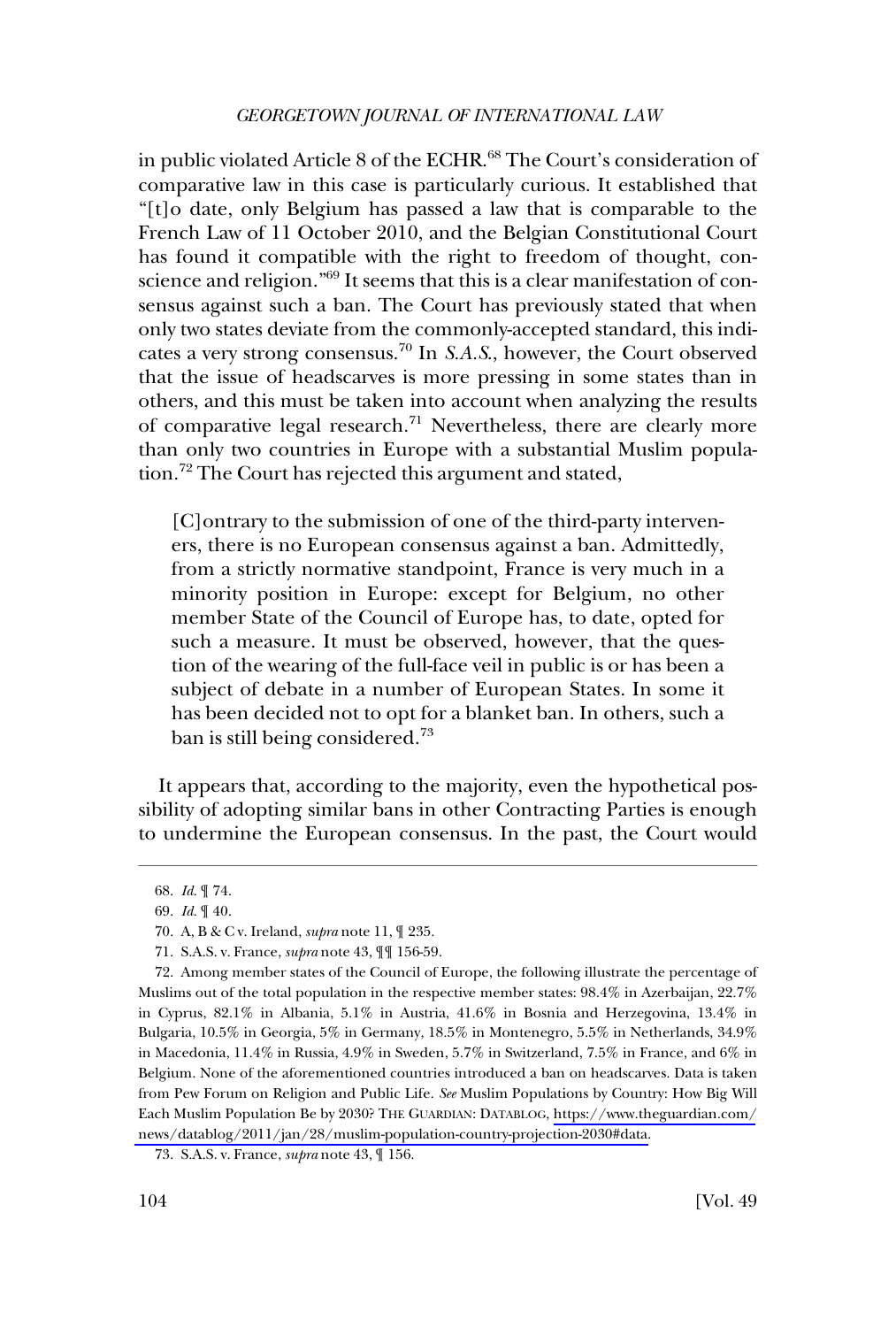have given the respondent State a wide margin of appreciation where there was no consensus in Europe; $^{74}$  in this case, however, European consensus could have been identified. Thus, the broad margin of appreciation given to France in this case might be seen unjustified.

Despite some inconsistency in the identification of a European consensus in *S.A.S*., it is possible to conclude that the Court took into account the results of comparative legal studies analyzing the laws and practices of the Contracting Parties. The Court's approach to comparative law in 2014 is consistent with its approach throughout the years.<sup>75</sup>

Another internal source of law is treaties and soft law mechanisms adopted by the Council of Europe. The ECHR is one such treaty that was concluded under the auspices of the Council of Europe.<sup>76</sup> While the Court is not designed to supervise the execution of any other conventions, resolutions, or recommendations, except for the ECHR, it is not contrary to ECHR law and the logic of the Strasbourg system for the ECtHR to use legal documents of the Council of Europe as persuasive authority.<sup>77</sup> The judgment in *O'Keeffe v. Ireland* illustrates this point. In this case, the Court considered whether Irish authorities fulfilled their positive obligation to protect children from sexual abuse at school.78 The Court referred to the recommendations of the Parliamentary Assembly of the Council of Europe and the European Social Charter to establish the positive obligation of the Contracting Parties to protect children at school.<sup>79</sup> The ECtHR ruled that the Irish authorities failed to fulfil their positive obligations and, thus, found a violation of the Convention.<sup>80</sup>

The key legal challenge associated with the documents produced by the Council of Europe is that they are either non-binding or, even when binding, the Court does not have a mandate to enforce them. Despite this lack of binding legal force, these documents are internal sources of law that can have a considerable impact on the judgments issued by the ECtHR. The rationale for this suggestion derives from the

<sup>74.</sup> *See* Schalk v. Austria, supra note 51.

<sup>75.</sup> EUROPEAN CONSENSUS, *supra* note 31, at 86-97.

The European Convention on Human Rights is treaty No. 005 in the list. *See* COMPLETE 76. LIST OF THE COUNCIL OF EUROPE'S TREATIES, [https://www.coe.int/en/web/conventions/full-list.](https://www.coe.int/en/web/conventions/full-list)

<sup>77.</sup> Glas observes that "[t]he Court's reliance on soft-law instruments has been criticised. . .because it means the Court can transform these instruments into binding obligations be way of its judgments, something which may have a chilling effect on the states' willingness to adopt new soft-law instruments." GLAS, *supra* note 15, at 328.

<sup>78.</sup> O'Keeffe v. Ireland, App. No. 35810/09, Eur. Ct. H.R. (2014).

<sup>79.</sup> *Id*. ¶ 92.

<sup>80.</sup> *Id*.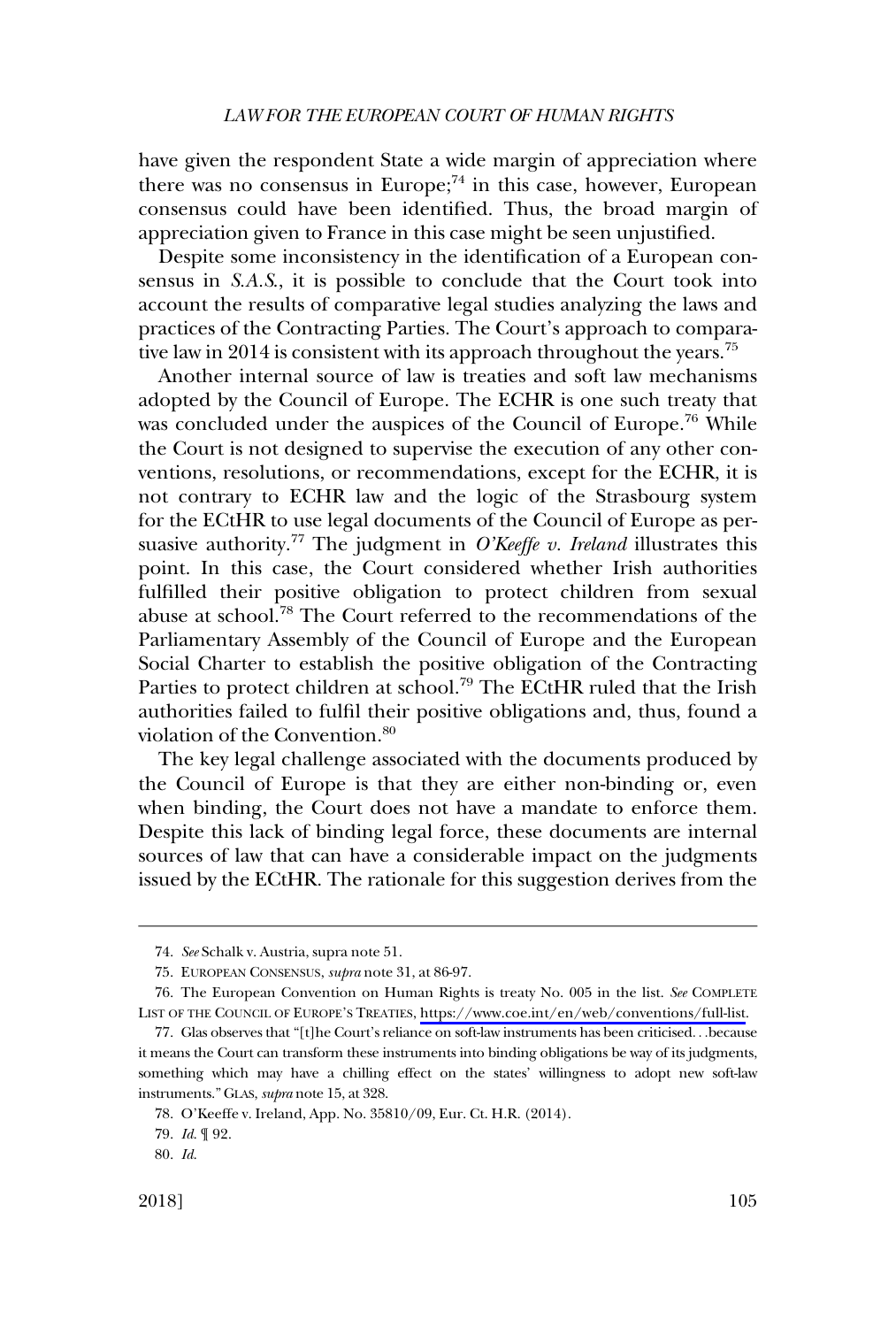<span id="page-17-0"></span>object and purpose of the Convention.<sup>81</sup> The object of the ECHR is to further the realisation of human rights among the Contracting Parties.<sup>82</sup> At the same time, the Council of Europe itself and the treaties concluded under its auspices serve the purpose of further realizing human rights in Europe.<sup>83</sup> Thus, the ECHR and other Council of Europe documents are developed by the same international organization and designed to fulfil similar objectives. The treaties and soft law mechanisms adopted under the auspices of the Council of Europe inform the interpretation of the Convention and can be considered internal legal sources of the Strasbourg Court.

While not homogenous in their legal effect and structure, internal legal sources share a key feature, namely their origin from within the legal order of the ECtHR.

# B. *External Sources*

External legal sources used by the Court in its reasoning include the provisions of international law,<sup>84</sup> reports of international inter-state and nongovernmental organisations, $85$  judgments of international and

84. International law includes both treaty-based law and customary international law. *See, e.g*., Marckx v. Belgium, App. No. 6833/74, 31 Eur. Ct. H.R. (ser. A) at 15 (1979). The Court, for example, utilised a definition of torture from the UN Convention Against Torture and Other Cruel, Inhuman or Degrading Treatment or Punishment, Selmouni v. France, App. No. 25803/ 94, Eur. Ct. H.R. ¶ 97 (1999). The Court also used the Universal Declaration of Human Rights, Al-Adsani v. the United Kingdom, App. No. 35763/97, Eur. Ct. H.R. ¶ 26 (2001), International Covenant on Civil and Political Rights, Makaratzis v. Greece, App. No. 50385/99, Eur. Ct. H.R. ¶ 28 (2004), the Convention on the Rights of the Child, Sommerfeld v. Germany, App. No. 31871/96, Eur. Ct. H.R. ¶¶ 37-39 (2003), the Convention on the Elimination of All Forms of Discrimination Against Women, Rantsev v. Cyprus and Russia, App. No. 25965/04, Eur. Ct. H.R. ¶¶ 147-148 (2010).

85. The Court used findings of the European Committee for the Prevention of Torture and Inhuman or Degrading Treatment or Punishment, Bouyid v. Belgium, App. No. 23380/09, Eur. Ct. H.R. ¶ 48 (2013); reports of Amnesty International and Human Rights Watch, Saadi v. Italy, App. No. 37201/06, Eur. Ct. H.R. ¶¶ 65-79 (2008); statements of the International Committee of the Red Cross, El-Masri v. Former Yugoslav Republic of Macedonia, App. No. 39630/09, Eur. Ct. H.R. ¶ 122 (2012).

<sup>81.</sup> *See* European Convention for the Protection of Human Rights and Fundamental Freedoms, preamble, (ETS 5), 213 U.N.T.S. 222, *entered into force*, Sept. 3, 1953 [hereinafter European Convention for the Protection of Human Rights preamble].

<sup>82.</sup> *Id*.

<sup>83.</sup> According to the Preamble to the Convention, the aim of the Council of Europe is the achievement of greater unity between its members and that one of the methods by which that aim is to be pursued is the maintenance and further realization of Human Rights and Fundamental Freedoms. *See* European Convention for the Protection of Human Rights preamble.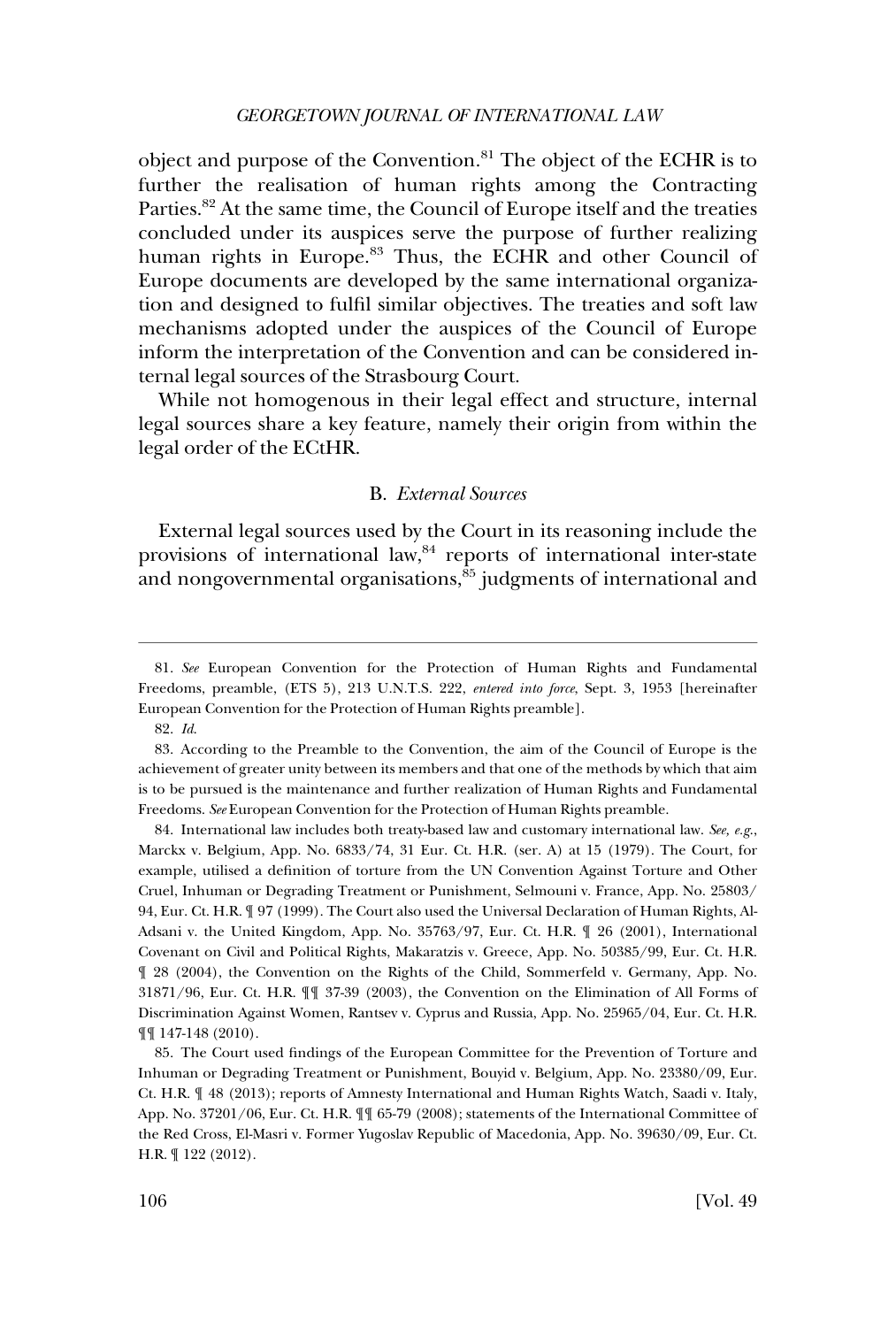regional tribunals other than the  $ECHR$ ,<sup>86</sup> and the laws and practices of the states outside the Council of Europe.87 Classifying these sources as external does not undermine their value; rather it shows that they are located outside the European system of human rights protection.

The Court itself has emphasised the importance of external sources by pointing out that "[t]he Convention and its Protocols cannot be interpreted in a vacuum but must be interpreted in harmony with the general principles of international law of which they form part."88 In *Demir and Baykara v. Turkey*, the Court concluded that it has "never considered the provisions of the Convention as the sole framework of reference for the interpretation of the rights and freedoms enshrined therein."89 The ECHR is part of international law and some provisions of the Convention explicitly refer to it.<sup>90</sup> This, however, does not signify that every reference to international law affects the Court's reasoning and forms a part of a substantive argument. References to international law can fulfil at least three distinct functions. First, the Court can use international law to determine the scope of its competence. Due to the special character of the ECtHR as a regional tribunal, it is unlikely that it would be able to draw inspiration from national laws of the Contracting Parties in relation to questions such as whether it can, for example, award just satisfaction in inter-state cases. National courts and tribunals are unlikely to deal with comparable situations. The second function presents itself when international law is used as a fact

<sup>86.</sup> The Court used judgments of the International Court of Justice, Cyprus v. Turkey, App. No. 25781/94, Eur. Ct. H.R. (2001-IV), ¶ 86, the Inter-American Court of Human Rights, Zolotukhin v. Russia, App. No. 14939/03, Eur. Ct. H.R. ¶ 40 (2009), the Inter-American Commission of Human Rights, Issa & Others v. Turkey, App. No. 31821/96, Eur. Ct. H.R. ¶ 71 (2004), the Human Rights Committee and other bodies of the United Nations, Folgerø and Others v. Norway, App. No. 15472/02, Eur. Ct. H.R. ¶ 45 (2007), the International Military Tribunal in Nuremberg, Kononov v. Latvia, App. No. 36376/04, Eur. Ct. H.R. ¶¶ 118-199 (2010).

<sup>87.</sup> The Court examined the laws of the following countries: Australia, Canada, South Africa, Hong Kon, Mauritius, Namibia, New Zealand, the United States, and Israel. Neulinger & Shuruk v. Switzerland, App. No. 41615/07, Eur. Ct. H.R. ¶ 72 (2010); Hirst v. United Kingdom, App. No. 74025/01, Eur. Ct. H.R. ¶¶ 35-38 (2005); Vinter & Others v. United Kingdom, App. Nos. 66069/ 09, 130/10 & 3896/10, Eur. Ct. H.R. ¶ 73 (2013); Evans v. United Kingdom, App. No. 6339/05, Eur. Ct. H.R. ¶ 49 (2007).

<sup>88.</sup> Marguš v. Croatia, App. No. 4455/10, Eur.Ct.H.R. ¶ 129 (2014).

<sup>89.</sup> Demir and Baykara v. Turkey, App. No. 34503/97, Eur. Ct. H.R. ¶ 67 (2008).

<sup>90.</sup> European Convention for the Protection of Human Rights and Fundamental Freedoms arts. 7, 15, & 35, Nov. 4, 1950, Eur. TS No. 5, 213 U.N.T.S. 221. The CDDH has discussed a proposal to include in the Preamble to the Convention ". . . the general principle that the Convention as a whole should be interpreted in harmony with other principles of international law." COUNCIL OF EUR., *supra* note 7, at 101. It has, however, rejected this proposal because it would be time consuming while the added value would be limited. *Id*.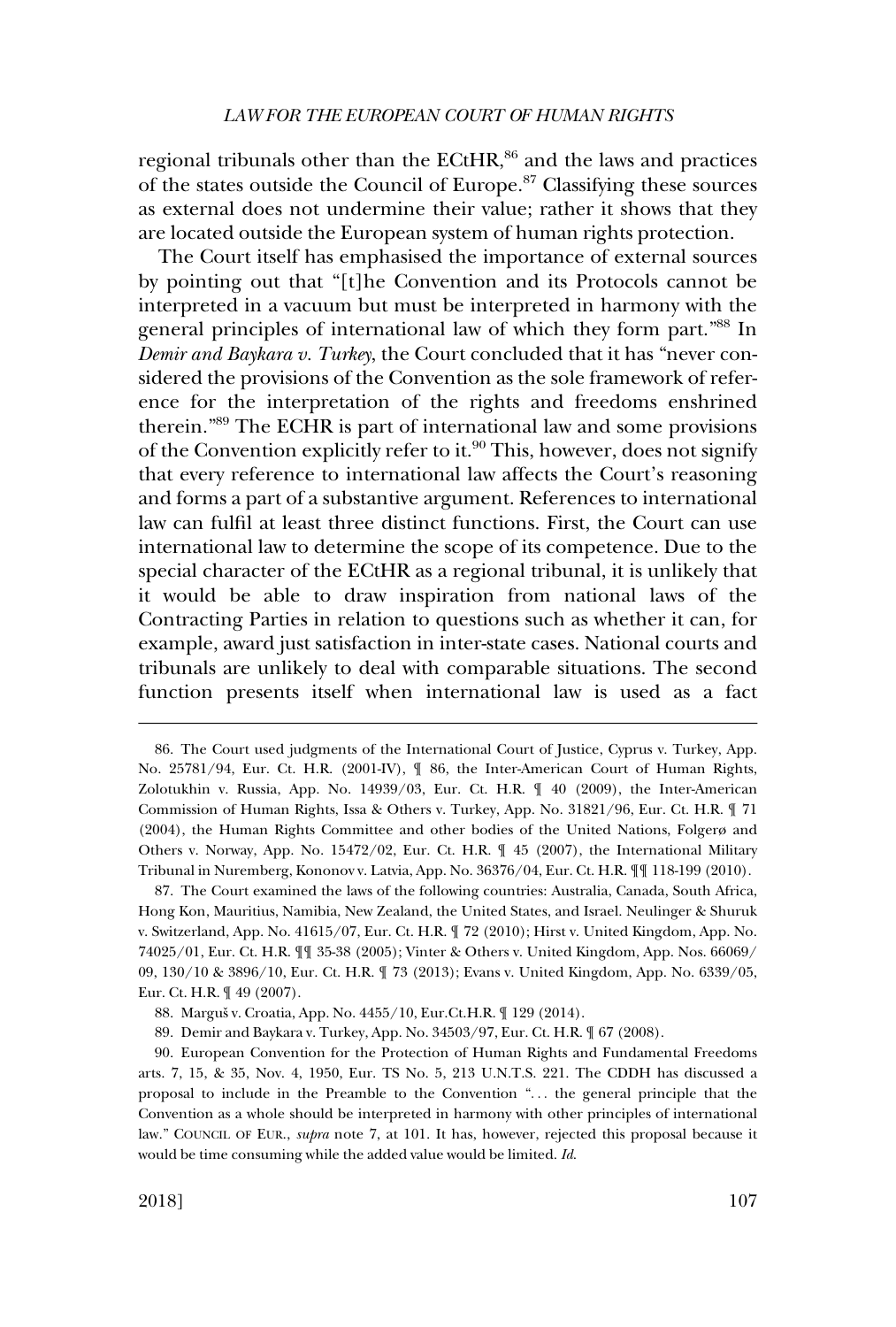explaining the circumstances in a case at hand. This function is similar but not identical to informational purpose. The latter one describes the standards and broader context of a particular application of the Convention. International law can also be used as a source of information about the legal context in a particular area. Finally, international law can form a part of a substantive argument. International law can be used together with internal sources supporting the same outcome or can be used as an independent argument. These three functions will now be discussed in turn using examples from 2014 Grand Chamber judgments.

The first function of international law is to support the Court's rulings about its procedural competence. International law is important here, as national law does not often provide appropriate comparative materials for the Court. This function is less challenging than the others are as it reflects the obvious nature of the ECtHR as a regional court; it is also unproblematic as it does not directly impact interpretation of the substantive articles of the Convention. Two key criteria for this function of international law should be acknowledged: first, it concerns *sui generis* issues of international law and second, these rules can have only indirect impact on the merits of the case, namely they cannot prejudge the outcome. The following examples explain these criteria in more detail.

The Grand Chamber of the Court has made references to international law in all of its judgments on merits in  $2014$ .<sup>91</sup> The following analysis will focus mainly on the meritorious judgments in individual cases, although some judgments in interstate cases contain references to international law as well. For example, the Court adjudicated on the issue of just satisfaction in the "old" case of *Cyprus v. Turkey*. 92 In this case, the Court had to justify its competence to award just satisfaction in inter-state cases.93 Just satisfaction awards in cases of individual

<sup>91.</sup> Jaloud v. Netherlands, App. No. 47708/08, Eur. Cr. H.R. (2014); Tarakhel v. Switzerland, App. No. 29217/12, Eur. Ct. H.R. (2014); Jeunesse v. Netherlands, App. No. 12738/10, (2014); Mocanu v. Romania, App. No.10865/09, Eur. Ct. H.R. (2014); Hassan v. United Kingdom, App. No. 29750/09, Eur. Ct. H.R. (2014); Ctr. for Legal Res. ex rel Valentin Câmpeanu v. Romania, App. No. 47848/08, Eur. Ct. H.R. ¶¶ 64-72 (2014); Svinarenko & Slyadnev v. Russia, App. Nos.32541/08 & 43441/08, Eur. Ct. H.R. (2014): Hämäläinen v. Finland, App. No. 37359/09, Eur. Ct. H.R. (2014); S.A.S. v. France, App. No. 43835/11, Eur. Ct. H.R. ¶¶ 25-26 (2014); Martínez v. Spain, App. No. 56030/07, Eur. Ct. H.R.  $\sqrt{\sqrt{ }}$  48-66 (2014); Marguš v. Croatia, App. No. 4455/10, Eur. Ct. H.R. (2014); O'Keeffe v. Ireland, App. No. 35810/09, Eur. Ct. H.R. (2014); and Ališić v. Bosnia & Herzegovina, App. No. 60642/08, Eur. Ct. H.R. (2012).

<sup>92.</sup> Cyprus v. Turkey, *supra* note 43.

<sup>93.</sup> *Id*.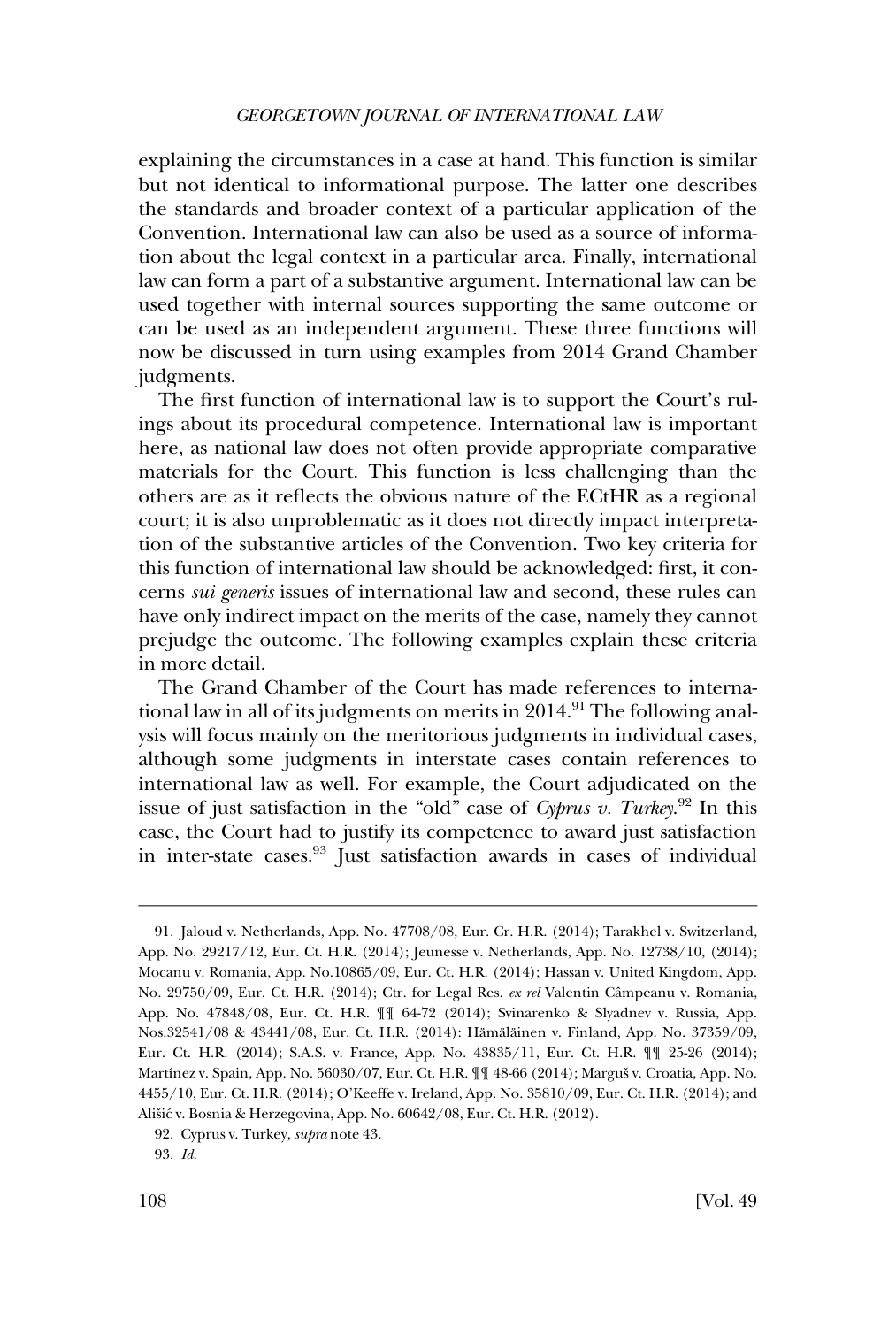#### *LAW FOR THE EUROPEAN COURT OF HUMAN RIGHTS*

applications is a well-established practice; $94$  however, until this case, the Court had never granted just satisfaction in inter-state cases. In *Cyprus v. Turkey*, the Court used references to the case law of other international tribunals, such as the Permanent Court of International Justice and the International Court of Justice, to establish its competence in awarding just satisfaction.<sup>95</sup> Here, the Court could not rely on the practice of national tribunals, as there was no appropriate comparator. In such a scenario, it is only useful to make comparisons with other international judicial institutions.

Another aspect of the same function presents itself when the Court contends with setting the scope of its jurisdiction. International legal norms played an important role in *Jaloud v. Netherlands*, in which the Court discusses the issue of its extraterritorial jurisdiction in Iraq.<sup>96</sup> In *Jaloud*, the applicants' relatives were killed as a result of the military operation conducted by Dutch troops.<sup>97</sup> In order to determine whether the Court had jurisdiction over the issue, it used treaty-based and customary international law, providing a helpful insight into the procedural and admissibility phases of a case.98 In *Hassan v. the United*  Kingdom and *Ališić and others v. Bosnia and Herzegovina, Croatia, Serbia,* Slovenia and the former Yugoslav Republic of Macedonia,<sup>99</sup> the Court also used references to international law to determine its own jurisdiction. While domestic courts sometimes discuss extraterritorial application of national laws, $100$  this occurs in a different legal context, and national law cannot fully reflect all the challenges that international tribunals face in this respect. For example, extraterritorial application of the Convention inevitably leads to broadening the scope of obligation by the Contracting Parties to which they might claim they have never consented. The issue of consent is much less to the forefront at the national level.

<sup>94.</sup> *See* ED BATES, THE EVOLUTION OF THE EUROPEAN CONVENTION ON HUMAN RIGHTS 408-09 (2010).

<sup>95.</sup> *See* Cyprus v. Turkey, *supra* note 42, ¶ 41.

<sup>96.</sup> Jaloud v. Netherlands, App. No. 47708/08, Eur. Ct. H.R. (2014).

<sup>97.</sup> *Id*.

<sup>98.</sup> *Id*. ¶ 140-145.

<sup>99.</sup> Hassan v. United Kingdom, App. No. 29750/09, Eur. Ct. H.R. (2014); Ališić v. Bosnia & Herzegovina, App. No. 60642/08, Eur. Ct. H.R. (2014).

<sup>100.</sup> *See, e.g*., Kiobel v. Royal Dutch Petrol. Co., 569 U.S. 108 (2013) (considering the application of the Alien Tort Statute, 28 U.S.C. § 1350).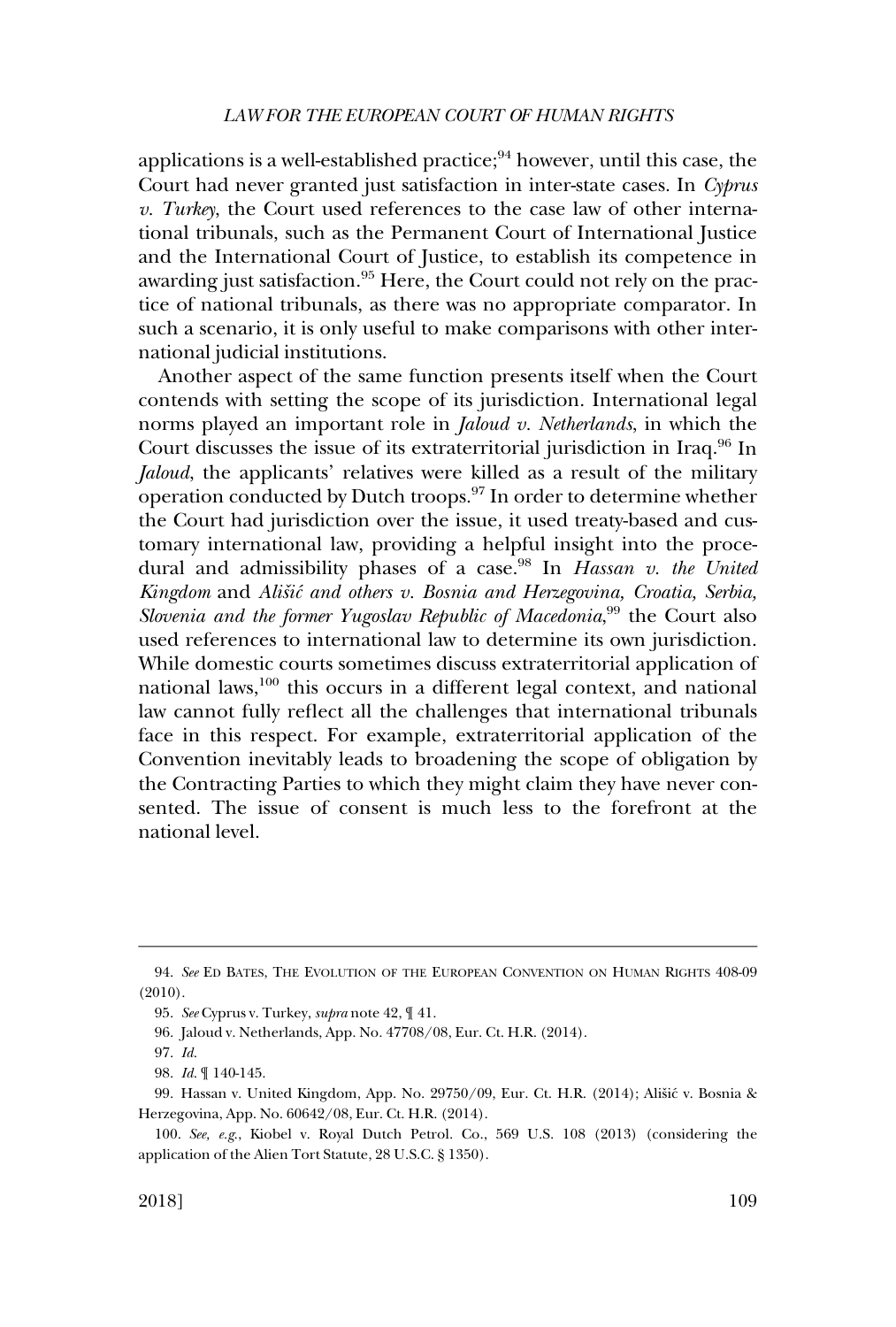In a similar vein, international law was used in *Centre for Legal Resources on behalf of Valentin Câmpeanu v. Romania*.<sup>101</sup> The key issue in this case was whether a human rights NGO, which was not a direct victim of the violation, can submit an application to the Court on behalf of an underage and mentally disadvantaged applicant.<sup>102</sup> It is a wellestablished rule of the ECHR that only victims have standing and can submit their applications to the Court.<sup>103</sup> In this case, however, the Court compared how this issue is dealt with by various tribunals established by international law and concluded that the Centre for Legal Resources (CLR) can be granted standing here.<sup>104</sup>

In *Centre for Legal Resources on behalf of Valentin Câmpeanu*, the victim had severe mental disabilities and was HIV positive.<sup>105</sup> His mother had abandoned him at birth, and he died in grossly inadequate conditions in the care of the state.<sup>106</sup> The Court described those conditions as follows:

On 20 February 2004 a team of monitors . . . noticed Mr Câmpeanu's condition [...] Mr Câmpeanu was alone in an isolated room, unheated and locked, which contained only a bed without any bedding. He was dressed only in a pyjama top. At the time he could not eat or use the toilet without assistance. However, the staff at the [hospital] refused to help him, allegedly for fear that they would contract HIV. Consequently, the only nutrition provided to Mr Câmpeanu was glucose, through a drip. The report concluded that the hospital had failed to provide him with the most basic treatment and care services.<sup>107</sup>

There were no relatives who could bring the case to the Court on behalf of the deceased. The ECtHR had to consider whether a nongovernmental organization, the CLR, could apply on his behalf. The CLR was neither the direct nor indirect victim of this violation and had no power of attorney from the deceased. A strict application of the rules

<sup>101.</sup> Ctr. for Legal Res. *ex rel* Valentin Câmpeanu v. Romania, App. No. 47848/08, Eur. Ct. H.R. (2014).

<sup>102.</sup> *Id*.

<sup>103.</sup> *Id*.

<sup>104.</sup> *Id*.

<sup>105.</sup> *Id*.

<sup>106.</sup> *Id*.

<sup>107.</sup> Ctr. for Legal Res. ex rel Valentin Câmpeanu v. Romania, App. No. 47848/08, Eur. Ct. H.R. ¶ 23 (2014).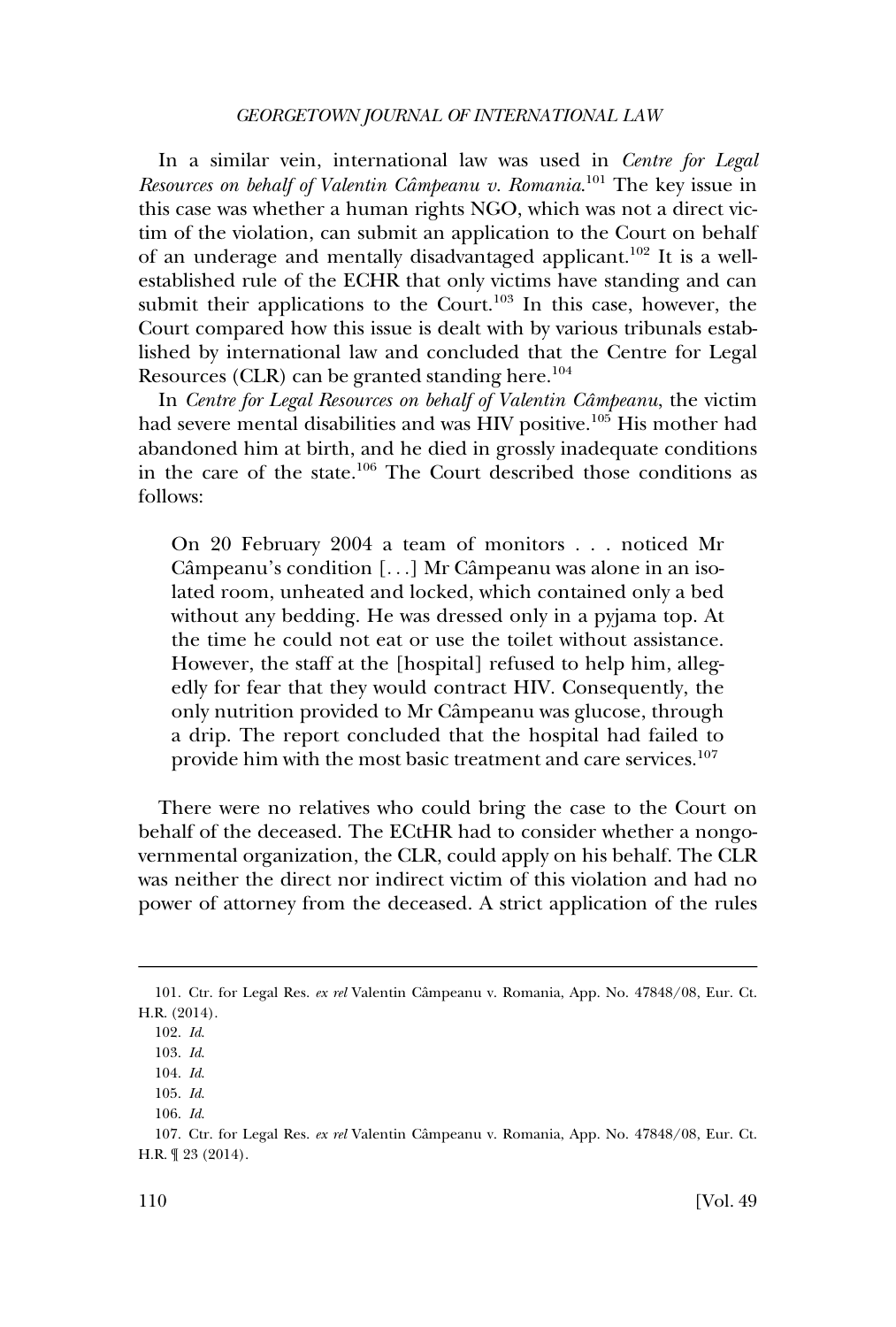would suggest that the application ought to have been deemed inadmissible. The Court, however, came to a different conclusion, stating:

[I]n the exceptional circumstances of this case and bearing in mind the serious nature of the allegations, it should be open to the CLR to act as a representative of Mr Câmpeanu, notwithstanding the fact that it had no power of attorney to act on his behalf and that he died before the application was lodged under the Convention. To find otherwise would amount to preventing such serious allegations of a violation of the Convention from being examined at an international level, with the risk that the respondent State might escape accountability under the Convention as a result of its own failure to appoint a legal representative to act on his behalf as it was required to do under national law. Allowing the respondent State to escape accountability in this manner would not be consistent with the general spirit of the Convention, nor with the High Contracting Parties' obligation under Article 34 of the Convention not to hinder in any way the effective exercise of the right to bring an application before the Court.<sup>108</sup>

The Court effectively adopted a position similar to that of the UN Human Rights Committee, which exceptionally granted standing to representatives acting on behalf of an applicant who was unable to submit his or her application by him/herself.<sup>109</sup>

It follows from this brief analysis that international law can play an important role in determining the scope of the jurisdiction of the ECtHR. This is an important, but technical, function of international law. It seems that the Court can legitimately deploy external sources in its determination of procedural competencies for the following key reasons. First, as has been previously pointed out, there are usually no other appropriate comparable internal legal sources on which the Court can rely. Second, the Court adopts the approaches that have already been tested by other international tribunals. In so doing, the ECtHR reduces the risk of resistance and criticism by the Contracting Parties because these practices are not novel to international law it has some pedigree

<sup>108.</sup> *Id*. ¶ 112.

<sup>109.</sup> *Id*. ¶ 66.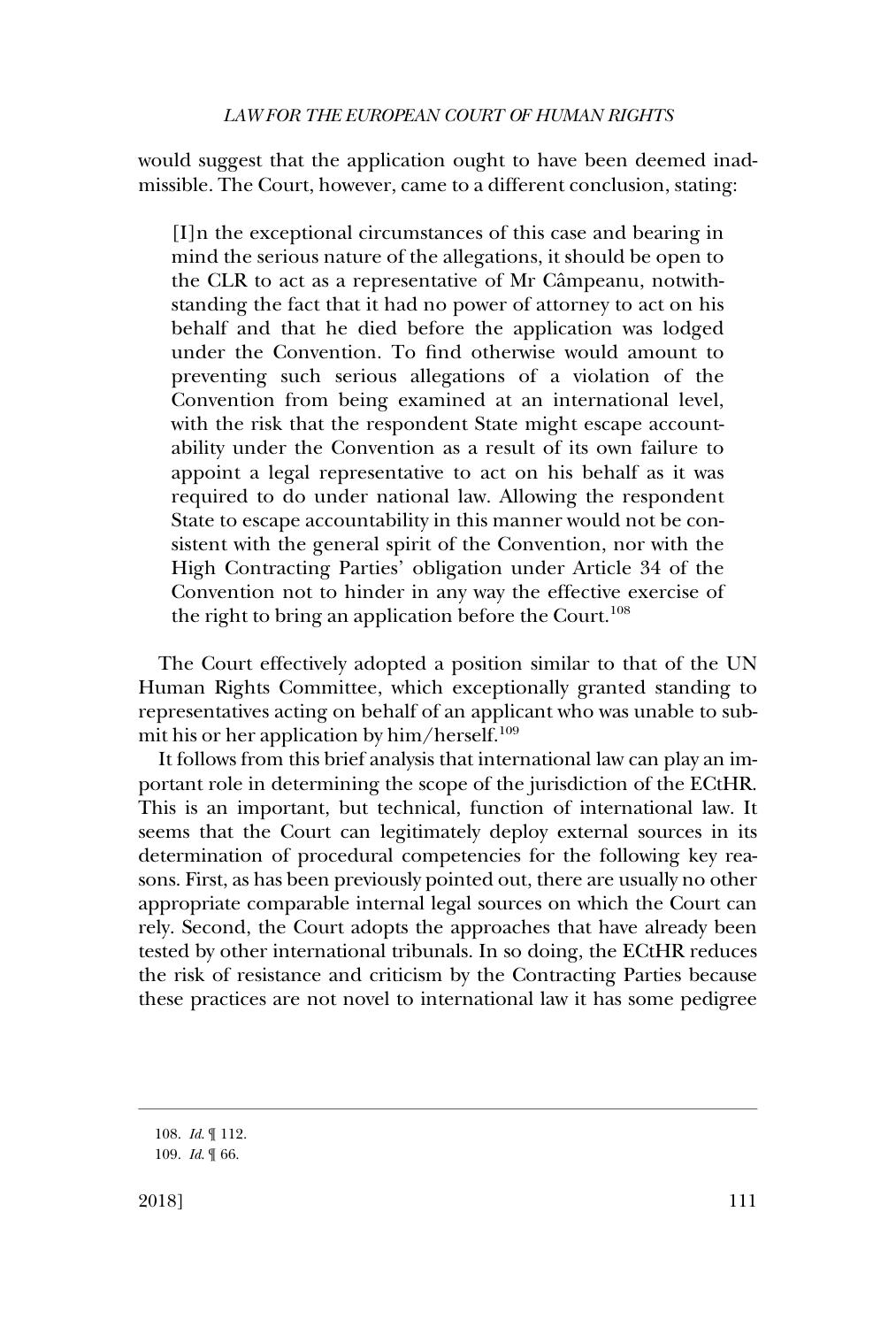and traction.110 Moreover, such reliance on international law can preclude its further fragmentation.<sup>111</sup>

The second function of international law is one of factual evidence. In the previously mentioned case, *Centre for Legal Resources on behalf of*  Valentin Câmpeanu v. Romania, the Court considered the report of the United Nations Special Rapporteur on the Right to Health on Romania to enhance its understanding of the legal and factual situation with human rights protection of mentally disable people in the respondent state.112 The Court often uses reports of various international bodies and institutions, as evidenced in the so-called extradition cases, where the Court examined whether the applicant faces the real risk of torture or inhuman and degrading treatment in the receiving state.<sup>113</sup> This function is important as international law allows the Court to be better informed in issuing judgments.

If an international legal source is treated as a fact, it explains the matter at issue and assists the Court in describing a case's background. In *Slivenko v. Latvia*, which concerned the status of former Soviet citizens in Latvia, the Court quoted the Latvian-Russian treaty on the withdrawal of Russian troops.114 The Court did not use this treaty support its reasoning; $115$  the compliance of the provisions of that treaty with the Convention was considered by the judges.116 Another example is *Prince* 

113. *See, e.g*., Saadi v. Italy, App. No. 37201/06, Eur. Ct. H.R. ¶ 65-94 (2008); Dzhurayev v. Russia, App. No. 71386/10, Eur. Ct. H.R. ¶ 102-107 (2013).

114. Slivenko v. Latvia, App. No. 48321/99, Eur. Ct. H.R. ¶ 64-67 (2003).

116. The Court has stated that "the withdrawal of the armed forces of one independent State from the territory of another, following the dissolution of the State to which they both formerly belonged, constitutes, from the point of view of the Convention, a legitimate means of dealing with the various political, social and economic problems arising from that dissolution. The fact that in the present case the Latvian-Russian treaty provided for the withdrawal of all military officers who after 28 January 1992 had been placed under Russian jurisdiction, including those who had been discharged from the armed forces prior to the entry into force of the treaty (which in this respect therefore had retroactive effect), and that it also obliged their families to leave the country, is not in itself objectionable from the point of view of the Convention and in particular Article 8. Indeed, it can be said that this arrangement respected the family life of the persons

<sup>110.</sup> *See* SHAI DOTHAN, REPUTATION AND JUDICIAL TACTICS: A THEORY OF NATIONAL AND INTERNATIONAL COURTS 131-35 (2015).

<sup>111.</sup> See Martti Koskenniemi & Päivi Leino, Fragmentation of International Law? Postmodern *Anxieties*, 15 LEIDEN J. INT'L L. 553 (2002); Anthony E. Cassimatis, *International Humanitarian Law, International Human Rights Law, and Fragmentation of International Law*, 56 INT'L & COMP. L. Q. 623 (2008); Anne-Charlotte Martineau, *The Rhetoric of Fragmentation: Fear and Faith in International Law*, 22 LEIDEN J. INT'L L. 1 (2009).

<sup>112.</sup> Ctr. for Legal Res. ex rel Valentin Câmpeanu v. Romania, App. No. 47848/08, Eur. Ct. H.R. ¶ 78 (2014).

<sup>115.</sup> *Id*. ¶ 116.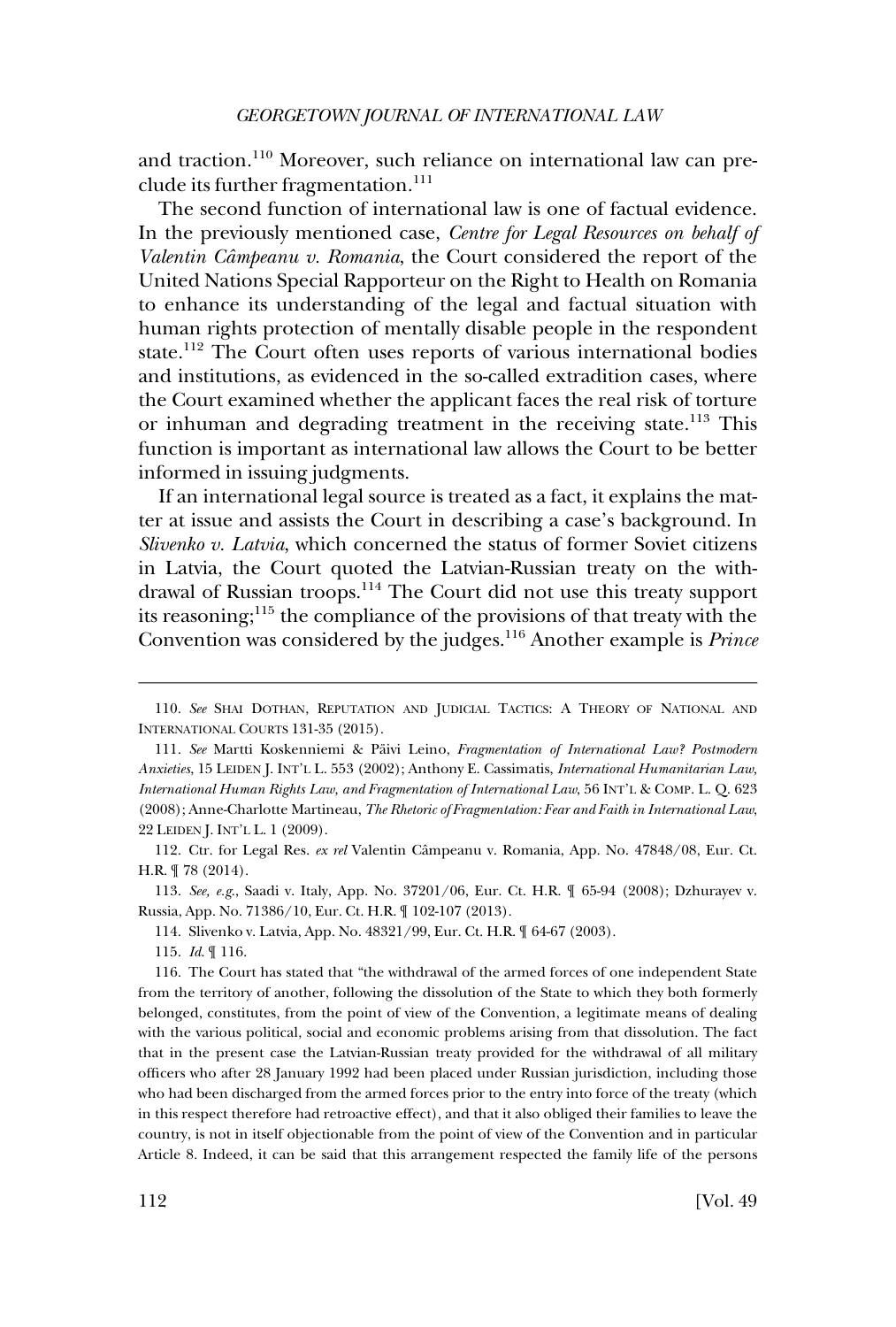#### *LAW FOR THE EUROPEAN COURT OF HUMAN RIGHTS*

*Hans-Adam II of Liechtenstein v. Germany*, in which the Court referred to international legal provisions. Here again, international law did not form part of a substantive argument but was included to explain the legal regime from which the legal matter had emerged.<sup>117</sup>

Finally, international law can act as an external legal source in supporting a substantive argument developed in the reasoning of the Court; hence, it can directly influence the outcome of the Court's judgment on merits. The main argument of this Article, namely that the Court must prioritize internal sources over external, relates mainly to this function. The case of *Marguš* v. *Croatia* offers an example of such function.<sup>118</sup> There the applicant was granted amnesty after the Yugoslavian civil war.<sup>119</sup> Ten years later, the decision to grant amnesty was annulled and the applicant was convicted for crimes committed during the war.<sup>120</sup> The applicant argued that this revocation amounted to punishing twice for the same crime, which is prohibited by Article 4 of Protocol 7.121 The Court considered the rules of international law dealing with pardoning of grave international crimes.<sup>122</sup> It acknowledged the growing trend in international law prohibiting amnesty in such circumstances.123 The Court quoted case law of the Inter-American Court of Human Rights and various international criminal tribunals.124 It also mentioned the U.N. Convention on Prevention and Punishment for Genocide.<sup>125</sup> Most of these legal instruments prohibit amnesties for war crimes, crimes against humanity and genocide. This trend is clear in international law; it influenced the reasoning of the ECtHR in this case. For instance, the Court pointed out that "[a] growing tendency in international law is to see such amnesties as unacceptable because they are incompatible with the unanimously recognised obligation of States to prosecute and punish grave breaches of fundamental human rights."126 This was one of the reasons why the Court did

118. Marguš v. Croatia, supra note 43.

concerned in that it did not interfere with the family unit and obliged Russia to accept the whole family within its territory, irrespective of the origin or nationality of the individual family members." *Id*.

<sup>117.</sup> Prince Hans-Adam II of Liechtenstein v. Germany, App. No. 42527/98, Eur. Ct. H.R. ¶ 23- 37 (2001).

<sup>119.</sup> *Id*.

<sup>120.</sup> *Id*.

<sup>121.</sup> *Id*.

<sup>122.</sup> *Id*. ¶ 35-68.

<sup>123.</sup> *Id*. ¶ 130.

<sup>124.</sup> *Id*. ¶ 131-138.

<sup>125.</sup> *Id*. ¶ 42.

<sup>126.</sup> *Id*. ¶ 139.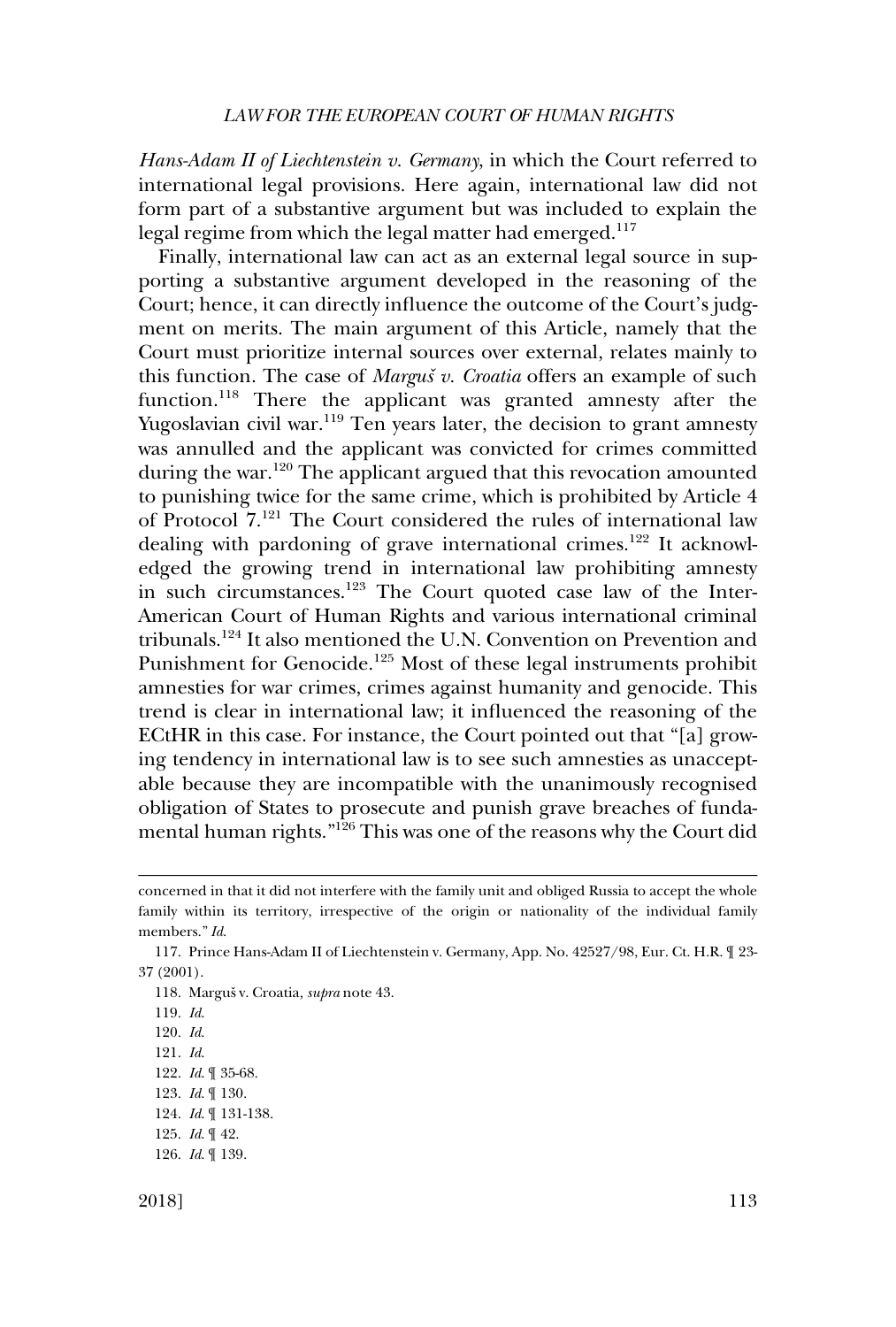not find a violation of the Convention in this case. It is safe to suggest that the Court used international legal sources as a substantive argument that influenced the outcome in this case. Meanwhile, the position of national laws of the Contracting Parties to the Convention had not been consulted. In spite of the relevance to international law, it is plausible that the Contracting Parties to the Convention have specific rules of granting amnesties. Conceivably, these rules would prevent granting amnesties where grave crimes were committed. Having said that, the Court decided not to use internal sources to support its findings and relied solely on international law. One reason for this could be that the Court dealt with a specific post-war transitional situation in Croatia, which is not often taken into account in national laws of European states. In contrast, many international criminal law tribunals were specifically established to deal with similar situations.<sup>127</sup> A more pragmatic reason is that international law is more accessible and can replace a more work intensive and complicated comparative analysis.<sup>128</sup> This is even more so when comparative analysis is likely to support the same outcome as the one established as a result of consideration of international law.

While *Marguš* v. Croatia relied solely on international law, the Grand Chamber refers to both the laws of the respective Contracting Parties to the Convention as well as international law in its other judgments.<sup>129</sup> In 2014, the Court did not consider any clashes between internal and external legal sources and, therefore, did not have to contend with the conflict of laws. In *Svinarenko and Slyadnev*, the Court pointed out that even those few Contracting Parties that allowed metal cages in the courtrooms have begun to abandon this practice.<sup>130</sup> The Court also referred to such external sources as the case law of the UN Human Rights Committee, UN Standard Minimum Rules of Procedure of international criminal tribunals, and the Amnesty International Fair Trial Manual.<sup>131</sup> These various sources support the finding that confinement in metal cages in courtrooms violates the Convention. The Court came to the same conclusion through its analysis of internal sources. Therefore, deployment of these materials in this case is

<sup>127.</sup> For example, International Criminal Tribunal for Former Yugoslavia or International Criminal Tribunal for Rwanda.

<sup>128.</sup> EUROPEAN CONSENSUS, *supra* note 31, at 95.

<sup>129.</sup> *See Part III below*. Section C of Part II analyzes the Court's choice of law and reviews the legitimacy of selecting the competing legal provisions.

<sup>130.</sup> Svinarenko & Slyadnev v. Russia, *supra* note 43, ¶ 122.

<sup>131.</sup> *Id*. ¶ 132.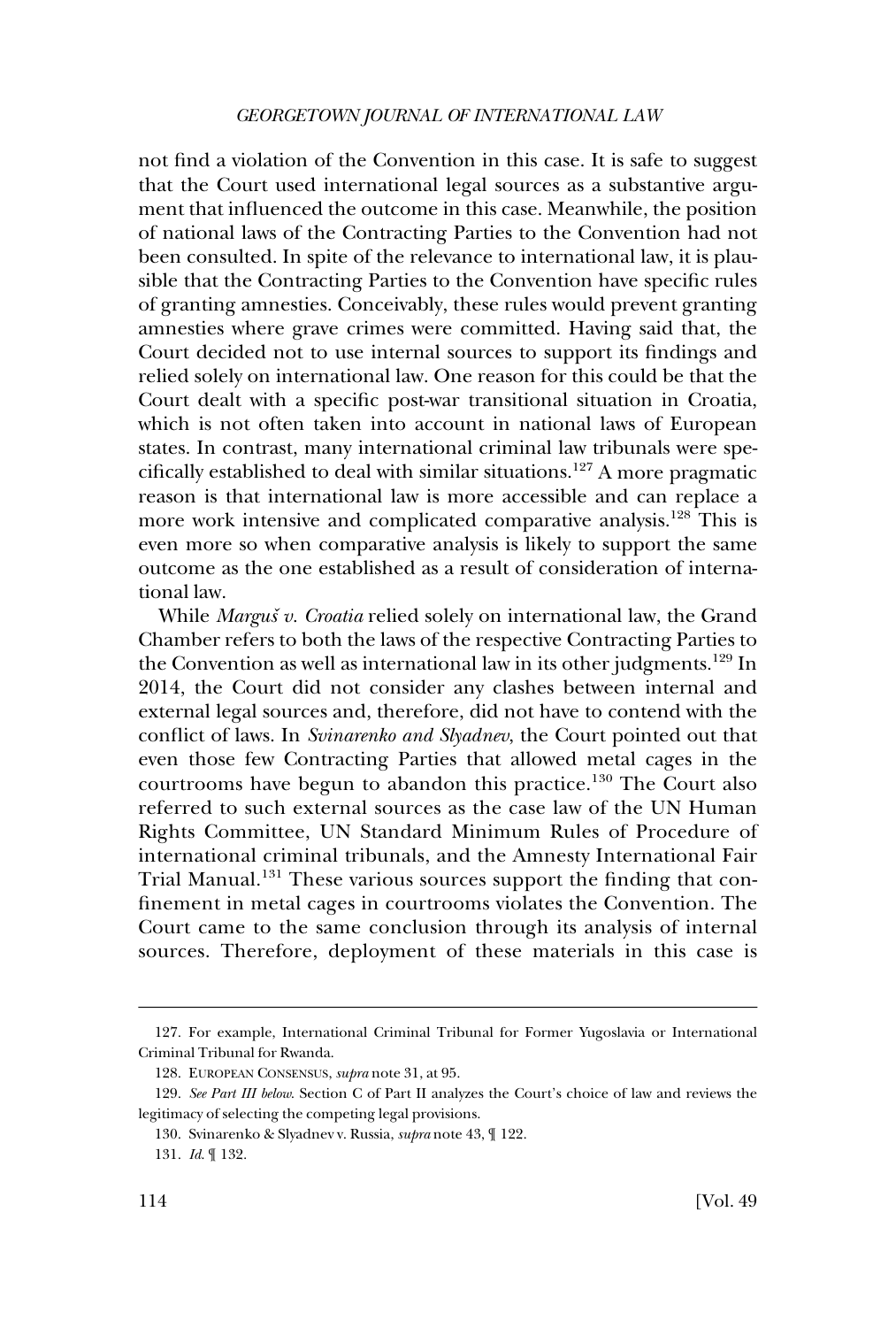uncontroversial, as the Court does not need to choose between internal and external sources.

Another external source utilized by the Court is the laws and practices of states outside the Council of Europe. Because the Grand Chamber of the Court did not rely on these sources in 2014, the following examples will be drawn from other judgments of the Court. The Court has previously relied on laws,<sup>132</sup> court judgments,<sup>133</sup> and legal practices of states outside the Council of Europe. The ECtHR used these sources for informational, factual, and persuasive purposes.

"Informational purpose" signifies that the domestic laws outside of the Council of Europe are described by the Court but they do not explicitly form a part of a substantive argument of the Court and these laws are not mentioned in its reasoning.134 The case of *Neulinger and Shuruk v. Switzerland* can illustrate this function.<sup>135</sup> The applicants in this case were a mother and her son—the concern being that the son would be returned to his biological father in Israel.<sup>136</sup> The Court was called upon to decide whether such a removal would violate the applicants' rights under Article 8.137 The Court relied on the rules of international law, as well as case law from Australia and the United States in relation to inter-state custodial disputes.<sup>138</sup> Despite referring to the case law, the Court did not explicitly rely on the laws and practices of Australia and the United States in its reasoning.139 Thus, reference to these legal rules was included for informational purposes only.

The second purpose for the deployment of foreign laws is factual; in other words, foreign laws are used to explain the particularities of a foreign legal system relevant to the case at hand. The difference between an informational and a factual purpose is that a factual purpose allows for the opportunity for foreign laws to impact the outcome of a particular case—though they cannot influence the standard setting function of the Court. In other words, foreign law as a fact cannot affect the mode of application of the ECHR in future cases. It seems that foreign law included for informational purposes can also impact the outcome of the case; however, the ECtHR does not explicitly rely on such sources

<sup>132.</sup> *See* Goodwin v. United Kingdom, App. No. 28957/95, Eur. Ct. H.R. (2002).

<sup>133.</sup> *See* Hirst v. United Kingdom, *supra* note 87.

<sup>134.</sup> *See* Kanstantsin Dzehtsiarou & Vasily Lukashevich, *Informed Decision-Making: The Comparative Endeavours of the Strasbourg Court*, 30 NETH. Q. HUM. RTS. 272, 278-81 (2012).

<sup>135.</sup> Neulinger & Shuruk v. Switzerland, App. No. 41615/07, Eur. Ct. H.R. (2010).

<sup>136.</sup> *Id*.

<sup>137.</sup> *Id*.

<sup>138.</sup> *Id*. ¶ 70-74.

<sup>139.</sup> *Id*. ¶ 72, 74.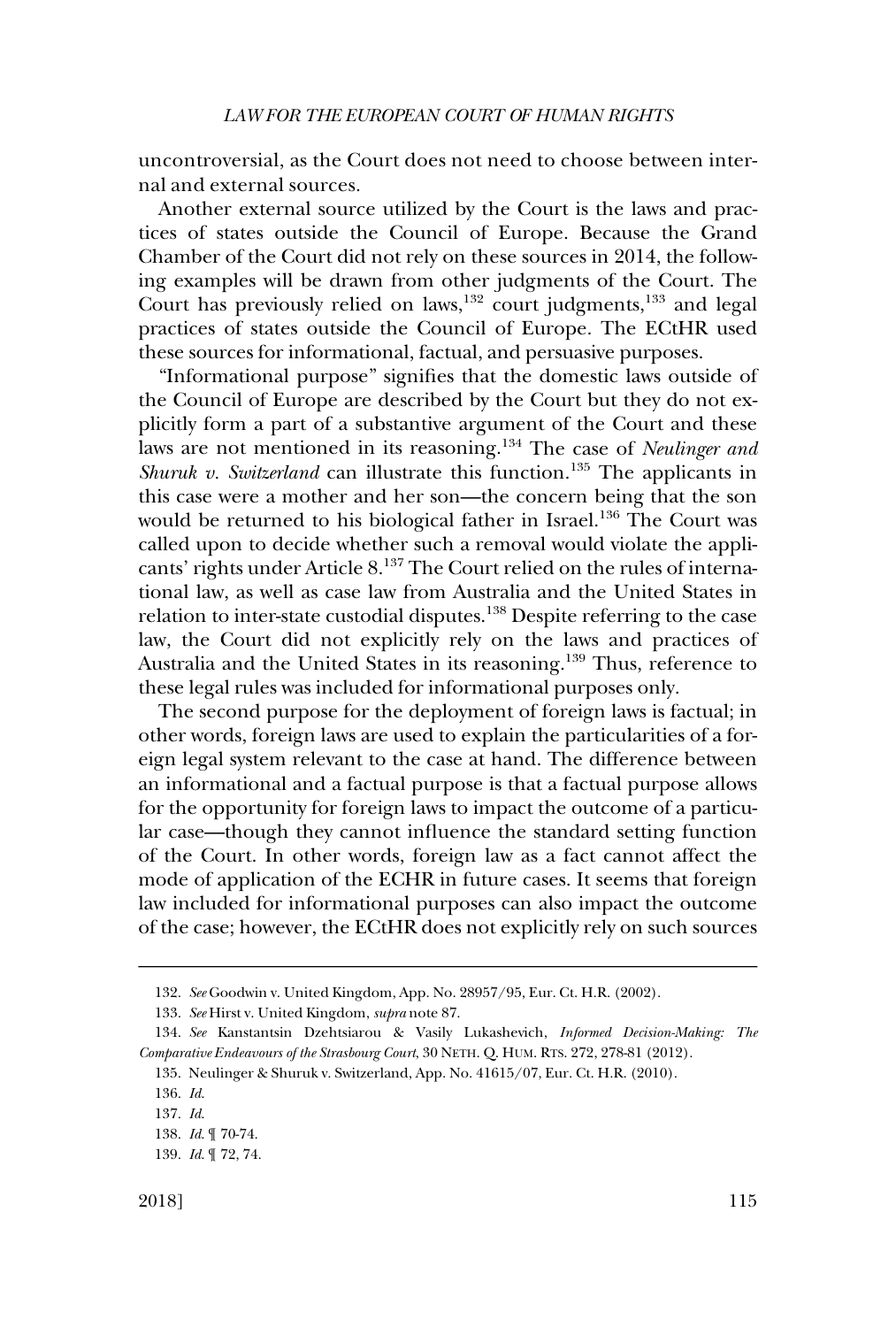in its reasoning. In cases of factual purpose of foreign laws, the ECtHR analyses them explicitly in its reasoning. For instance, if the Court considers whether extradition to a state outside the Council of Europe should be allowed, foreign law used for a factual purpose may be crucial to the outcome of the case at hand but cannot prejudge similar cases in the future. For example, in *Soering v. the United Kingdom*, the first case in which the Court prohibited extradition of a wanted criminal to the State of Virginia in the United States, the Court acknowledged that the applicant could be placed on death row were he to be extradited to Virginia.<sup>140</sup> This, in turn, would violate Article 3 of the ECHR.<sup>141</sup> The judgment contains a detailed description of relevant laws in Virginia.<sup>142</sup> The Court considered this description when deciding extradition in Soering.<sup>143</sup> The Court decided that, because the applicant could be placed on death row in Virginia, the United Kingdom is prohibited from extraditing him.<sup>144</sup> This, however, does not mean that every suspect is prohibited from being extradited to Virginia. Virginian law did not influence the interpretation of the Convention, but rather helped the Court apply it to the case at hand.

Foreign legal provisions may also form a part of a substantive argument, and can, therefore, be used for persuasive purposes. Unlike the deployment of external sources as information or facts, this function of external sources is particularly problematic because it may influence the Court's reasoning. In *Hirst No 2 v. the United Kingdom*, for example, the Court considered whether the blanket ban of prisoner voting violated Article 3 of Protocol 1.145 In this case, the Court described and relied on the then-two recent judgments from the highest courts of Canada and South Africa.146 Both judgments condemned the disenfranchisement of prisoners.147 The Court established that the blanket ban that existed<sup>148</sup> in the UK violates the Convention, despite the fact that there was no clear European consensus supporting this outcome at

<sup>140.</sup> Soering v. United Kingdom, App. No. 14038/88, Eur. Ct. H.R. (1989), ¶ 93-99.

<sup>141.</sup> European Convention for the Protection of Human Rights and Fundamental Freedoms art. 3, Nov. 4, 1950, 213 U.N.T.S. 221 ("No one shall be subjected to torture or to inhuman or degrading treatment or punishment").

<sup>142.</sup> Soering v. United Kingdom, App. No. 14038/88, Eur. Ct. H.R. (1989), ¶ 39-48.

<sup>143.</sup> *Id*. ¶ 98-99.

<sup>144.</sup> *Id*.

<sup>145.</sup> Hirst v. United Kingdom, *supra* note 87.

<sup>146.</sup> *Id*. ¶ 35-39.

<sup>147.</sup> August v. Electoral Commission 1999 (3) SA 1 (CC)  $\parallel$  22 (S. Afr.); Sauvé v. the Attorney General of Canada [2002] S.C.T. 519 (Can. S.C.C.).

<sup>148.</sup> And it still exists at the moment of writing of this Article (5 January 2018).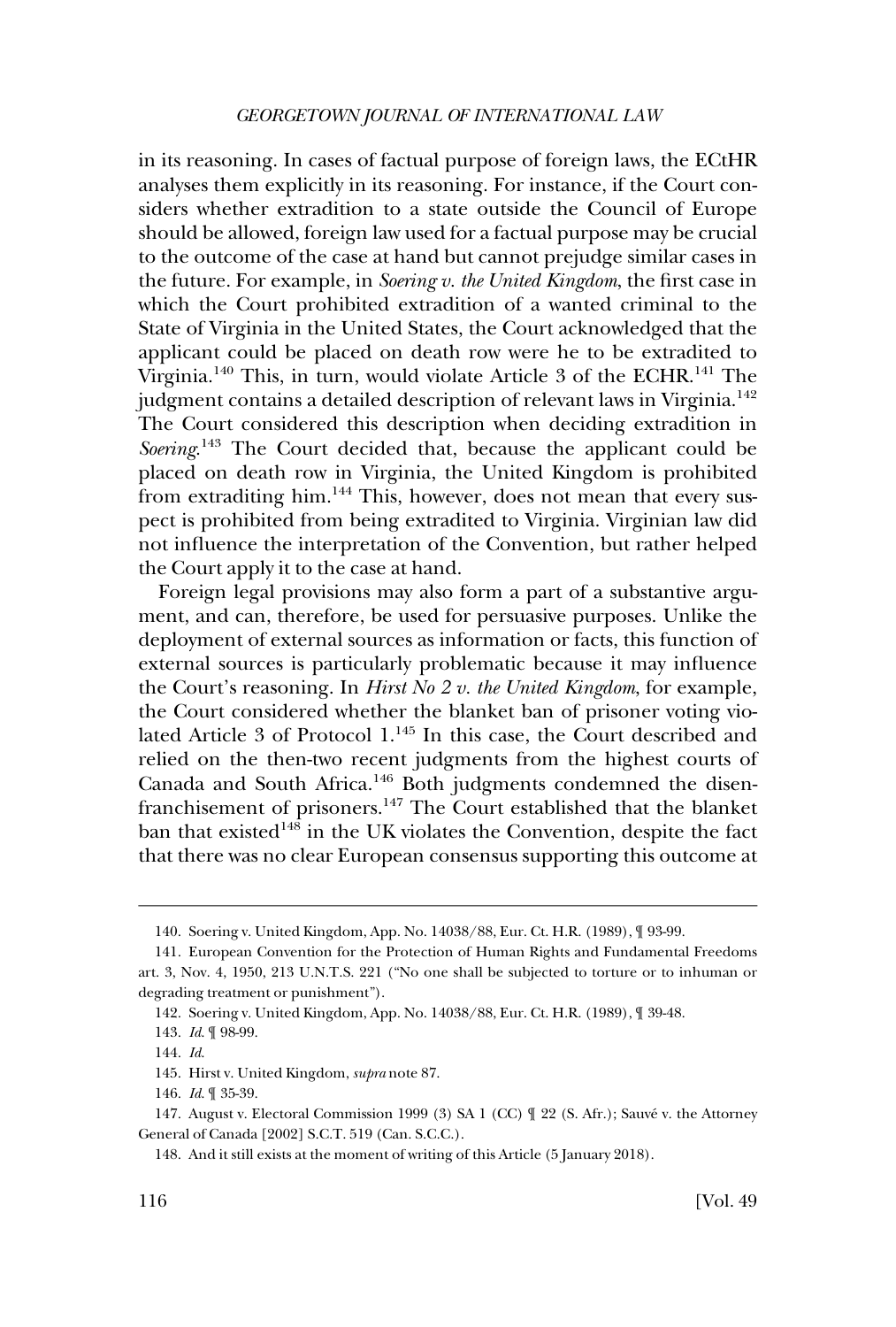that time.<sup>149</sup> The dissenting judges criticized this approach to interpretation of the Convention, stating:

The majority submit that "it is a minority of Contracting States in which a blanket restriction on the right of serving prisoners to vote is imposed or in which there is no provision allowing prisoners to vote". The judgment of the Grand Chamber which refers in detail to two recent judgments of the Canadian Supreme Court and the Constitutional Court of South Africa unfortunately contains only summary information concerning the legislation on prisoners' right to vote in the Contracting States.

According to the information available to the Court, some eighteen countries out of the forty-five Contracting States have no restrictions on prisoners' right to vote. On the other hand, in some thirteen States prisoners are not able to vote either because of a ban in their legislation or de facto because appropriate arrangements have not been made. It is essential to note that in at least four of those States the disenfranchisement has its basis in a recently adopted Constitution (Russia, Armenia, Hungary and Georgia). In at least thirteen other countries more or less far-reaching restrictions on prisoners' right to vote are prescribed in domestic legislation, and in four of those States the restrictions have a constitutional basis (Luxembourg, Austria, Turkey and Malta). The finding of the majority will create legislative problems not only for States with a general ban such as exists in the United Kingdom. As the majority have considered that it is not the role of the Court to indicate what, if any, restrictions on the right of serving prisoners to vote would be compatible with the Convention, the judgment in the present case implies that all States with such restrictions will face difficult assessments as to whether their legislation complies with the requirements of the Convention.150

The Court's reliance on external legal sources is among the key reasons why prisoner voting case law is so controversial and widely

<sup>149.</sup> Hirst v. United Kingdom, *supra* note 87.

<sup>150.</sup> *Id*. ¶ 6 (Wildhaber, J., Costa, J., Lorenzen, J., Kovler, J., & Jebens, J., dissenting).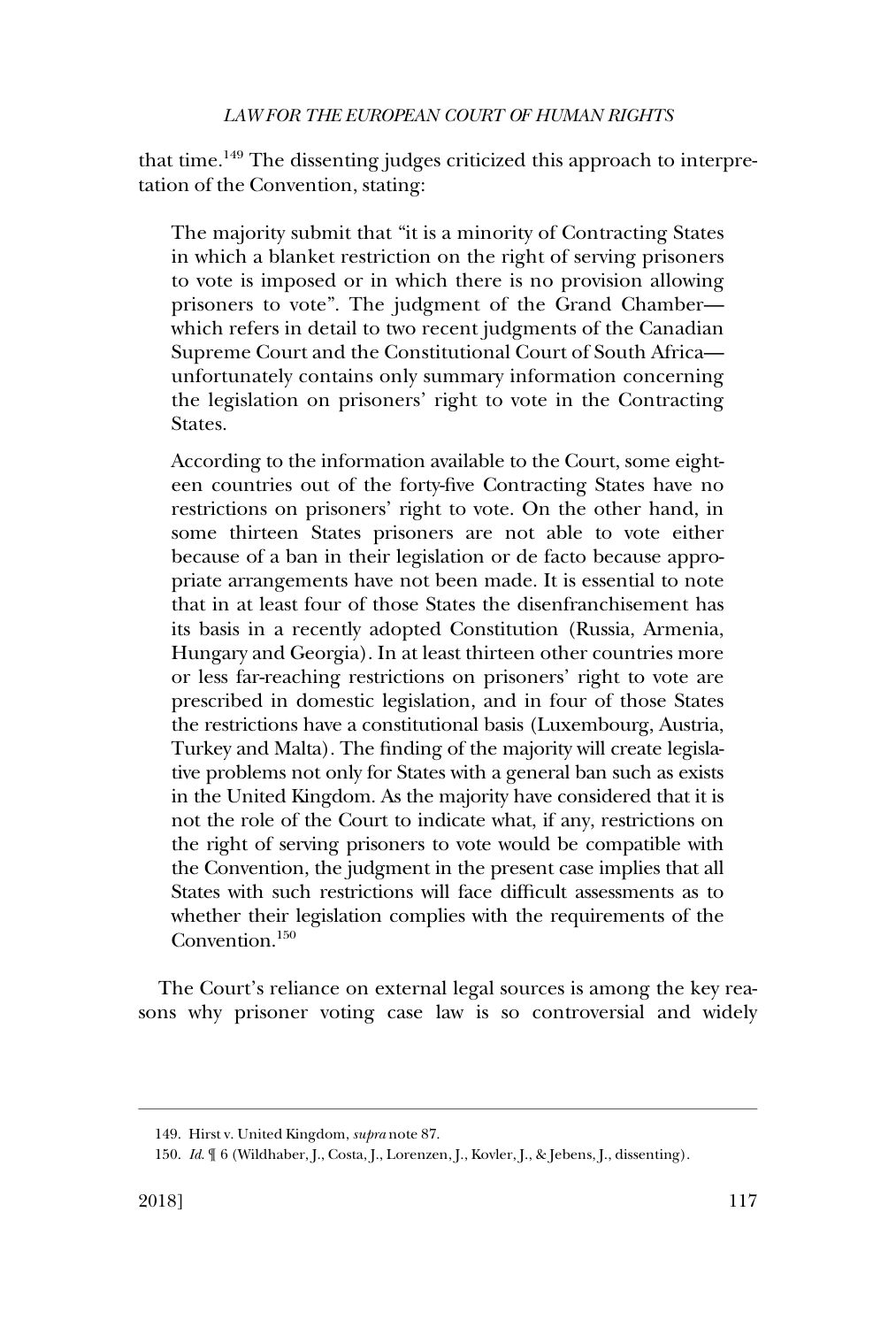<span id="page-29-0"></span>discussed. Even thirteen years since it was delivered, the *Hirst No 2* judgment has not yet been implemented by the UK government.<sup>151</sup>

# C. *European Union Law*

European Union law is *sui generis* in its relations vis-a`-vis the law of the ECHR. All EU member states are, at the same time, Contracting Parties to the Convention.152 Some of EU laws are directly effective, supreme and enforceable on the territory of EU member states. In other words, EU law is not external *stricto sensu* for the EU member state, and at the same time it does not originate from these Contracting Parties, but was instead imposed by the EU. For that reason, EU law cannot be considered an internal legal source and, in a hierarchy of sources, should be placed between internal and external sources—less influential than the former but more so than the latter. Such a conclusion does not diminish the role of EU law, and the Court should be informed of its state in relevant cases. Additionally, in the unlikely event of a clash between EU law and internal legal sources, it is more legitimate to prioritize the latter.

The Court has used various sources of EU law in its jurisprudence. The involvement of the EU in human rights matters has rapidly increased in the last few decades and has culminated in the adoption of the EU Charter of Fundamental Rights (Charter).153 The ECtHR has referred to EU law on a number of occasions even before the Charter entered into force.154 The ECtHR has quoted EU law for both informational and persuasive purposes,<sup>155</sup> and has used various sources of EU law, including case law of the Court of Justice of the European Union,  $156$  the Charter,  $157$  the Treaty of the European

154. *See* Matthews v. United Kingdom, 28 Eur. Ct. H.R. 361, ¶ 16 (1999).

<sup>151.</sup> Kanstantsin Dzehtsiarou, Prisoner Voting and Power Struggle: a Never-Ending Story?, VERFASSUNGSBLOG (Oct. 30, 2017), [http://verfassungsblog.de/prisoner-voting-and-power](http://verfassungsblog.de/prisoner-voting-and-power-struggle-a-never-ending-story/)[struggle-a-never-ending-story/,](http://verfassungsblog.de/prisoner-voting-and-power-struggle-a-never-ending-story/) K. Dzehtsiarou, *Prisoner Voting Saga: Reasons for Challenges, in*  ELECTORAL RIGHTS IN EUROPE (H. Hardman & B. Dickson eds., 2017).

<sup>152.</sup> This is true until the United Kingdom exits the European Union following the referendum in 2016.

<sup>153.</sup> K. Dzehtsiarou & P. Repyeuski, *European Consensus and the EU Accession to the ECHR*, *in* THE EU ACCESSION TO THE ECHR, 313-314 (V. Kosta, N. Skoutaris & V. Tzevelekos eds., 2014).

<sup>155.</sup> Tobias Lock, *The Influence of EU Law on Strasbourg Doctrines* (2016) 41 European Law Review 804, 811.

<sup>156.</sup> *See* Delfi AS v. Estonia, 586 Eur. Ct. H.R. ¶ 52-57 (2015); Nada v. Switzerland, 1691 Eur. Ct. H.R. ¶ 82-87 (2012).

<sup>157.</sup> Bosphorus Hava Yolları Turizm ve Ticaret Anonim S**�** irketi v. Ireland, App. No. 45036/98, Eur. Ct. H.R. (2005), at ¶ 78; Micallef v. Malta, App. No. 17056/06, Eur. Ct. H.R. ¶ 32 (2009).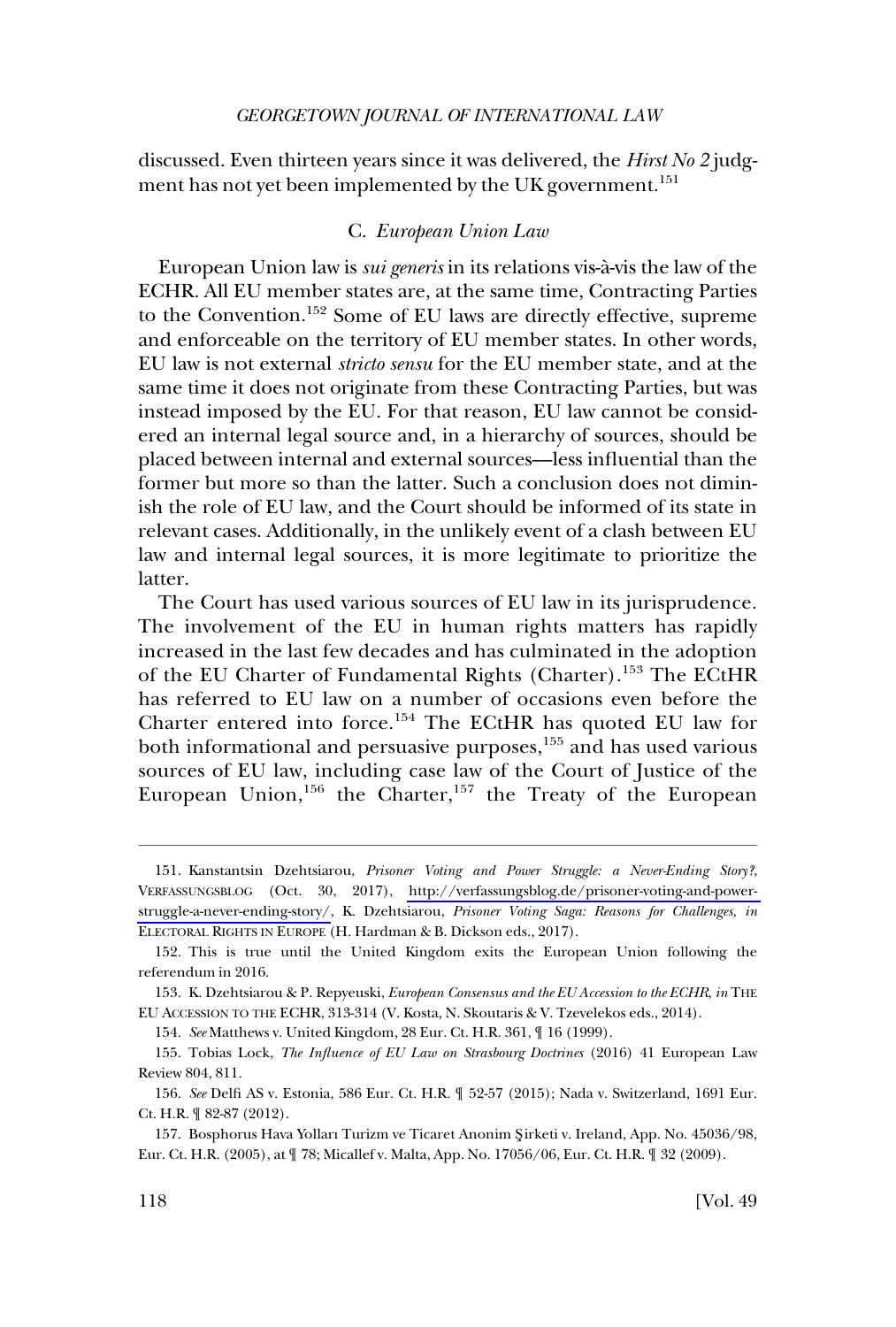Union,<sup>158</sup> various European Union Council directives,<sup>159</sup> regulations<sup>160</sup> and decisions,161 as well as resolutions of the European Union Parliament.<sup>162</sup>

At least some of these sources are legally binding and can effectively be considered laws of the twenty-eight Contracting Parties to the Convention.163 Some commentators have been quick to argue that when the EU rules on a particular issue, such a ruling effectively forms a European consensus. Former ECtHR Judge Christos Rozakis points out,

It is undeniable that evidence of the existence of a European consensus in situations where an advanced protection is offered by the EU legal order is easily detectable. The evidence that the EU Member States consent to an advanced protection suffices, I think, to prove the existence of a European consensus since the Member States of the EU constitute the majority of the states parties to the ECHR, and given that the real meaning of consensus is not identical to a unanimous consent of all states participating in the ECHR system.<sup>164</sup>

Such an approach effectively equates EU law with internal legal sources and nearly automatically converts human rights-related decisions of the EU into emerging European consensus. However, Tobias Lock argues that this approach is problematic.165 First, as detailed in Part III, one reason for the increased value of internal sources is that they are adopted with the rights enshrined in the Convention in mind. Therefore, at least in theory, laws of the Contracting Parties to the Convention undergo the internal process of checking their compliance

<sup>158.</sup> Avotiņš v. Latvia, App. No. 17502/07, Eur. Ct. H.R. ¶ 36-37 (2014).

<sup>159.</sup> Nachova and Others v. Bulgaria, App. Nos.43577/98 & 43579/98, Eur. Ct. H.R. ¶ 80 (2005); Stec & Others v. United Kingdom, App. Nos.65731/01 & 65900/01, Eur. Ct. H.R. ¶ 38 (2006).

<sup>160.</sup> Anheuser-Busch Inc. v. Portugal, App. No. 73049/01, EUR. CT. H.R. ¶ 36 -38(2007).

<sup>161.</sup> Greens & M.T. v. United Kingdom, App. Nos.60041/08 & 60054/08, Eur. Ct. H.R. ¶ 52-54 (2010).

<sup>162.</sup> Karner v. Austria, App. No. 40016/98, Eur. Ct. H.R. ¶ 36 (2003).

<sup>163.</sup> The EU is formed of 28 Member States which are at the same time the Contracting Parties to the Convention. On 23 June, 2016, the UK voted to leave the European Union. This statement remains true until the UK is no longer a member of the EU.

<sup>164.</sup> Christos Rozakis, *The Accession of the EU to the ECHR and the Charter of Fundamental Rights: Enlarging the Field of Protection of Human Rights, in* THE EU ACCESSION TO THE ECHR 331 (Basiliki Kosta et al. eds., 2014).

<sup>165.</sup> Lock, *supra* note 155, at 824.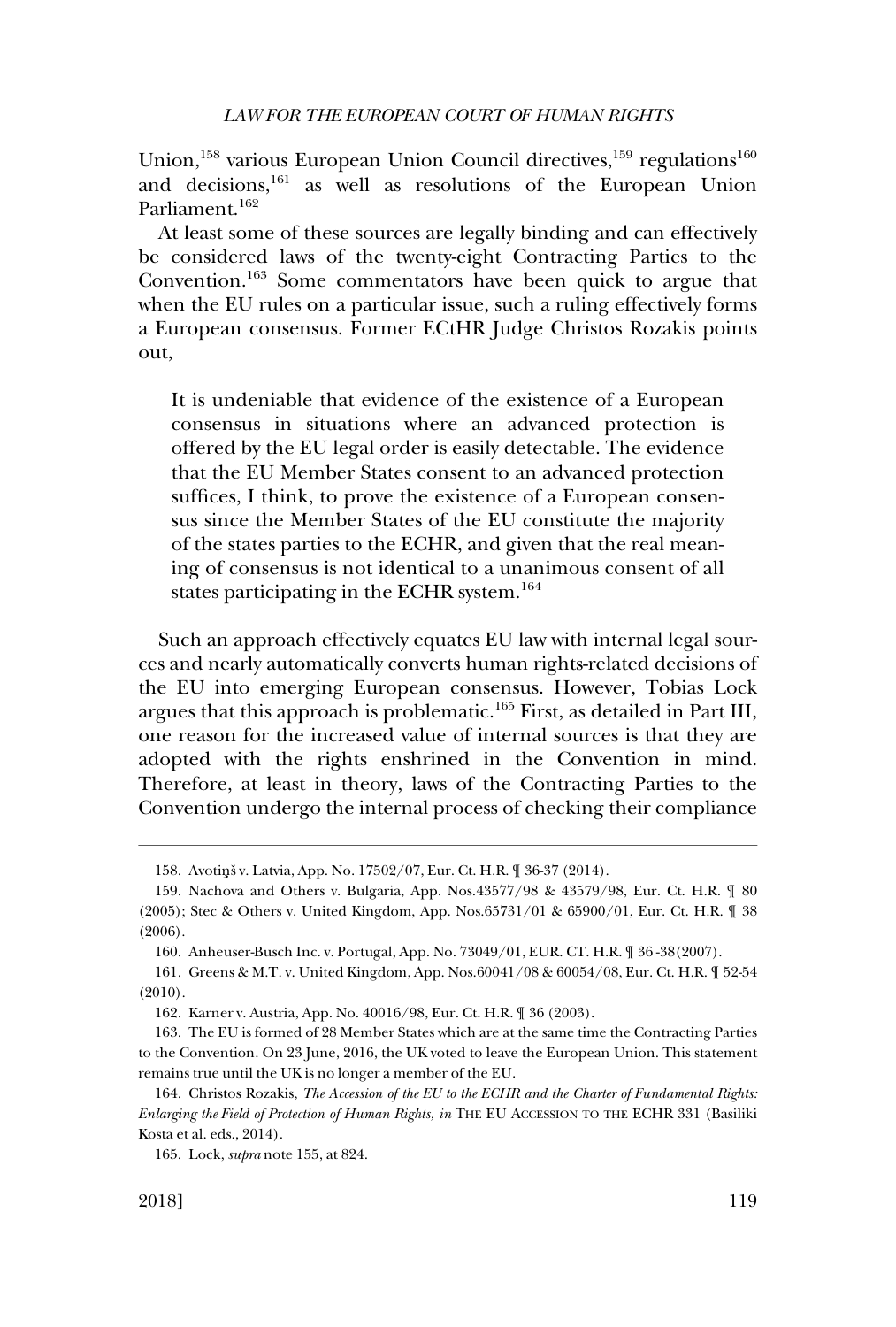with the ECHR.<sup>166</sup> However, the EU is not under a direct obligation to ensure compatibility of its laws with the ECHR. Although the ECtHR has declared on a number of occasions that the EU complies with similar standards of human rights protection as the Council of Europe, the EU is not a Contracting Party to the Convention.167 While this fact in itself does not signify that EU law falls short of human rights standards adopted by the ECtHR, it does suggest that the EU might deviate from the standards adopted under the ECHR. Moreover, a group of experts of the Council of Europe, in their report on the long-term future of the ECtHR, has indicated that there is a danger associated with diverging interpretations of human rights by the Court of Justice of the European Union and the ECtHR.168 One possible reason for this is that the Luxemburg court is not strictly bound by the norms of the ECHR and the Charter is not a mirror copy of the ECHR. Until the EU accedes to the Convention, EU law should be deemed external to the Convention system.

Another, and even possibly stronger, reason for not treating EU law as an internal source of law is that it might marginalise the legal practices of non-EU members of the Council of Europe. Undoubtedly, consent is one of the key legitimizing factors in international law.<sup>169</sup> Convention law is binding because the Contracting Parties agreed to be bound by it; they also agreed to establish a system of collective enforcement of human rights, as specified in the Preamble to the Convention.170 Nevertheless, the Contracting Parties have not agreed to

<sup>166.</sup> Human Rights Act 1998, c. 42 § 19 (UK), [https://www.legislation.gov.uk/ukpga/1998/](https://www.legislation.gov.uk/ukpga/1998/42/section/19) [42/section/19](https://www.legislation.gov.uk/ukpga/1998/42/section/19) ("A Minister of the Crown in charge of a Bill in either House of Parliament must, before Second Reading of the Bill (a) make a statement to the effect that in his view the provisions of the Bill are compatible with the Convention rights ('a statement of compatibility'); or (b) make a statement to the effect that although he is unable to make a statement of compatibility the government nevertheless wishes the House to proceed with the Bill.").

<sup>167.</sup> Adoption of the Treaty of Lisbon and Protocol 14 to the made it possible for the EU to accede to the ECHR. The process of accession is in a state of flux at the moment following the negative assessment of the accession treaty by the Court of Justice of the European Union in Opinion 2/13 of 18 December 2014. For a detailed analysis *see* Piet Eeckhout, *Opinion 2/13 on EU Accession to the and Judicial Dialogue: Autonomy or Autarky*, 38 FORDHAM INT'L L. J. 955, 956 (2015).

<sup>168.</sup> COUNCIL OF EUR., *supra* note 7, at 96.

<sup>169.</sup> *See*, *e.g*., Allen Buchanan & Robert Keohane, *The Legitimacy of Global Governance Institutions*, 20 ETHICS & INT'L AFFAIRS 405, 412-13, 439 (2006).

<sup>170.</sup> *See* European Convention on Human Rights preamble ("the governments of European countries which are likeminded and have a common heritage of political traditions, ideals, freedom and the rule of law, to take the first steps for the collective enforcement of certain of the rights stated in the Universal Declaration.").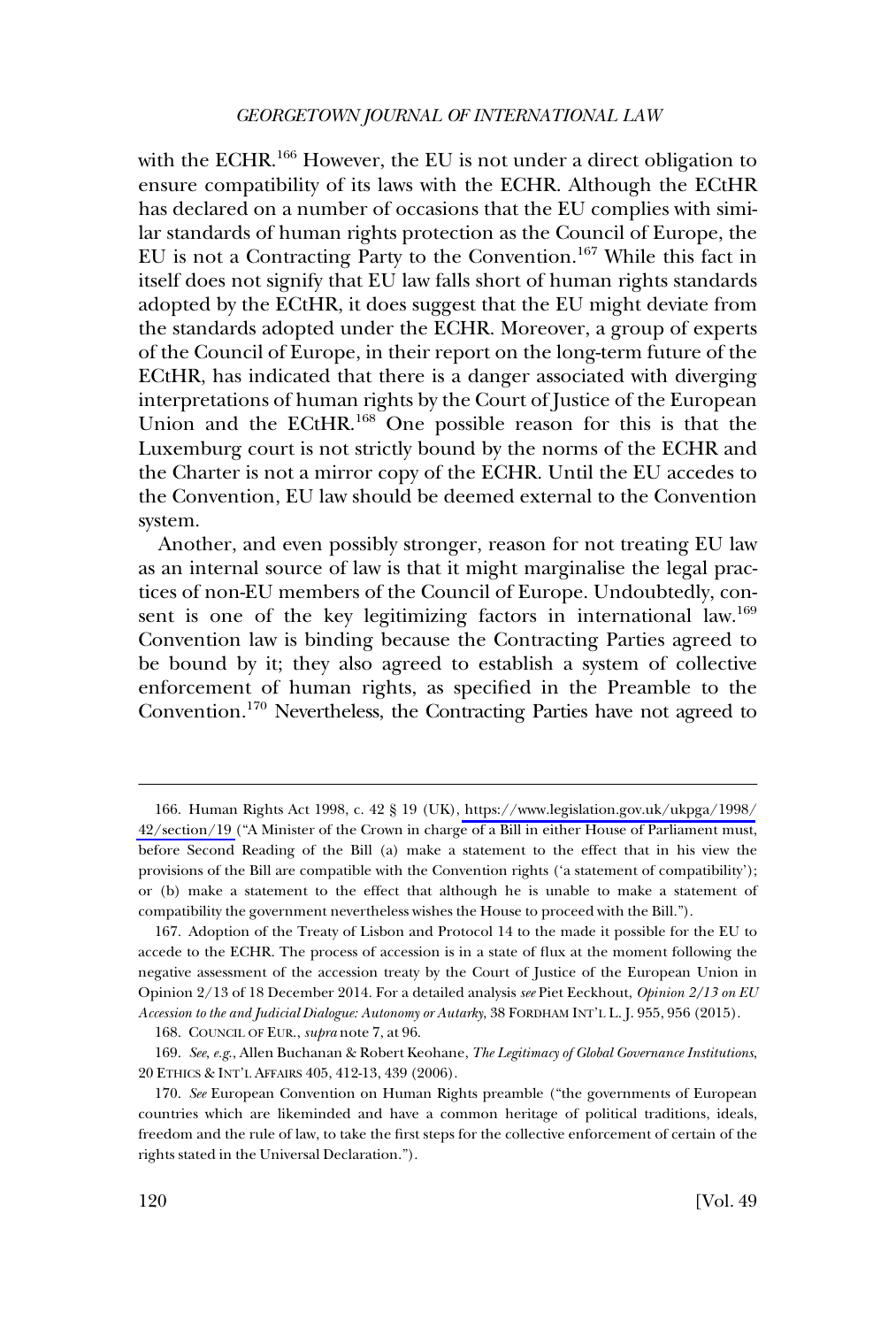<span id="page-32-0"></span>be governed by rules originating from a different regional organisation the EU.

If the EU accedes to the ECHR, $^{171}$  this will resolve the issue of divergent standards, though it will exacerbate other challenges like marginalisation of the non-EU members of the Council of Europe.<sup>172</sup> Regardless, before the EU accedes to the ECHR, it must be recognized that the assumption that EU law is an internal source is unsound, as it is only in part internal to a distinct group of the Contracting Parties to the Convention, and not all of them.<sup>173</sup> Thus, the Court should not deem EU law as an internal legal source.

# III. THE CHOICE OF SOURCES: A QUESTION OF LEGITIMACY

Commentators have suggested that referring to sources other than the Court's own case law is beneficial to the quality of the Court's reasoning and also facilitates a broader outreach of the judgments.<sup>174</sup> Some have argued that the ECtHR positions itself as a court whose ambition to set human rights standards spreads beyond the borders of the Council of Europe. In order to be influential outside Europe it is important for the Court to take into account global tendencies in human rights protection.<sup>175</sup> Part III will argue that, although these aspirations are undoubtedly important, the Court should focus on its main role as guardian of human rights in Europe, which would justify its treatment of external legal sources as persuasive considerations of secondary importance in comparison to internal sources.

At the outset, it is important to distinguish between two ways the Court can utilize legal sources—by concentrating on either the outcomes or reasons of the legislative processes. Illustrative of the difference between the two is the example of the French prohibition of fullface veils.176 The first approach focuses on the number of states that have a similar ban in place without consideration of the reasons for this prohibition. In the majority of cases, the Court uses this approach, $177$ 

<sup>171.</sup> Lock, *supra* note 155, at 808.

<sup>172.</sup> Dzehtsiarou & Repyeuski, *supra* note 153, at 319.

<sup>173.</sup> It seems that only those provisions of EU law that are directly effective within the EU member states can be considered internal for that member states.

<sup>174.</sup> Sandra Fredman, *Foreign Fads or Fashions? The Role of Comparativism in Human Rights Law*, 64 INT'L & COMP. L.Q. 631, 634 (2015); WALDRON, *supra* note 21, at 3.

<sup>175.</sup> EUROPEAN CONSENSUS, *supra* note 31, at 76-77.

<sup>176.</sup> S.A.S. v. France, App. No. 43835/11, Eur. Ct. H.R. ¶ 156-59 (2014).

<sup>177.</sup> *See, e.g*., Bayatyan v. Armenia, App. No. 23459/03, Eur. Ct. H.R. (2011); A, B & C v. Ireland, App. No. 25579/05, Eur. Ct. H.R. (2010); Leyla S**�** ahin v. Turkey, App. No. 44774/98, Eur. Ct. H.R. (2005).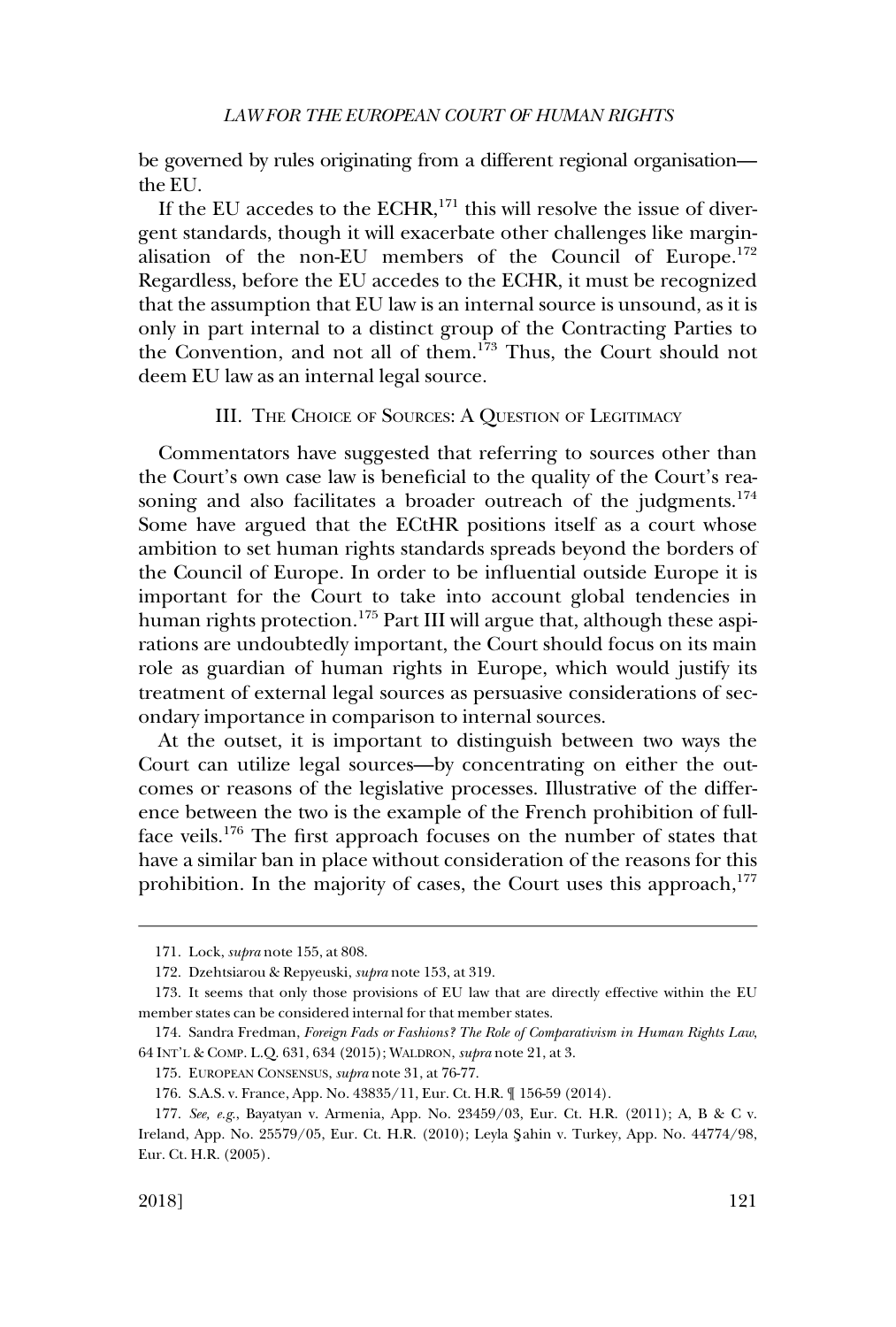and this Article is mostly relevant to the deployment of the face value outcomes of the legislative or judicial processes.

The second approach pays less attention to the outcomes of the legislative decisions and is more concerned with the reasons for these decisions. Using the example of the French full-face veil ban, the Court would have to establish why full-face veils are prohibited in some countries and then accept or reject the application of these reasons in the case at hand. This approach is sometimes labelled as a deliberative approach, and the Court has been criticized for not living up to the standards of deliberative judging.178 Although a deliberative approach tends to solve some challenges related to the divide between internal and external sources, it brings some fresh challenges to the table. If a deliberative approach is adopted, then it does not matter where the reasons originate—more important is how convincing these reasons are. Moreover, how many judgments are analyzed and which jurisdictions are considered matter less. However, this approach is rarely applied by the ECtHR, as the ECtHR more frequently utilizes the results of various legal regulations rather than looking into the reasoning behind them.179 A deliberative approach also leaves a wide scope of discretion to the judges because they are invited to decide whether a particular reason is convincing or not. In this case the hierarchy of sources is less important because it is possible that more convincing argument is taken from subordinate sources. Since this Article suggests a hierarchy of sources, it mostly focuses on the outcomes of judicial and legislative practice, rather than the reasons behind them. Moreover, it is not always possible due to lack of information or available resources to establish the reasons behind introduction of a particular legal regulation.

It is more legitimate to deploy internal legal sources than alternative external legal sources for persuasive purposes. The Court's reputation and impact mostly depend on how effective and well-respected its

<sup>178.</sup> Fredman, *supra* note 174, at 631; Sandra Fredman, *From Dialogue to Deliberation: Human Rights Adjudication and Prisoners Right to Vote*, PUB. L. 292, 310 (2013); *see* Joshua Cohen, *Deliberation and Democratic Legitimacy*, *in* THE GOOD POLITY 17-33 (Alan Hamlin & Philip Pettit eds., 1989).

<sup>179.</sup> Fredman argues that "Once it is recognized that the function of comparative law is deliberative rather than binding, the force of many of the criticisms falls away. Because comparative materials are not binding precedents, they need only be chosen for the force of their reasoning, rather than for their legal status in foreign countries. This undercuts the basis of the cherry-picking critique: judgments can be chosen from those countries where there is relevant and valuable material, and dissents could be preferred to majorities." Fredman, *supra* note 174, at 634.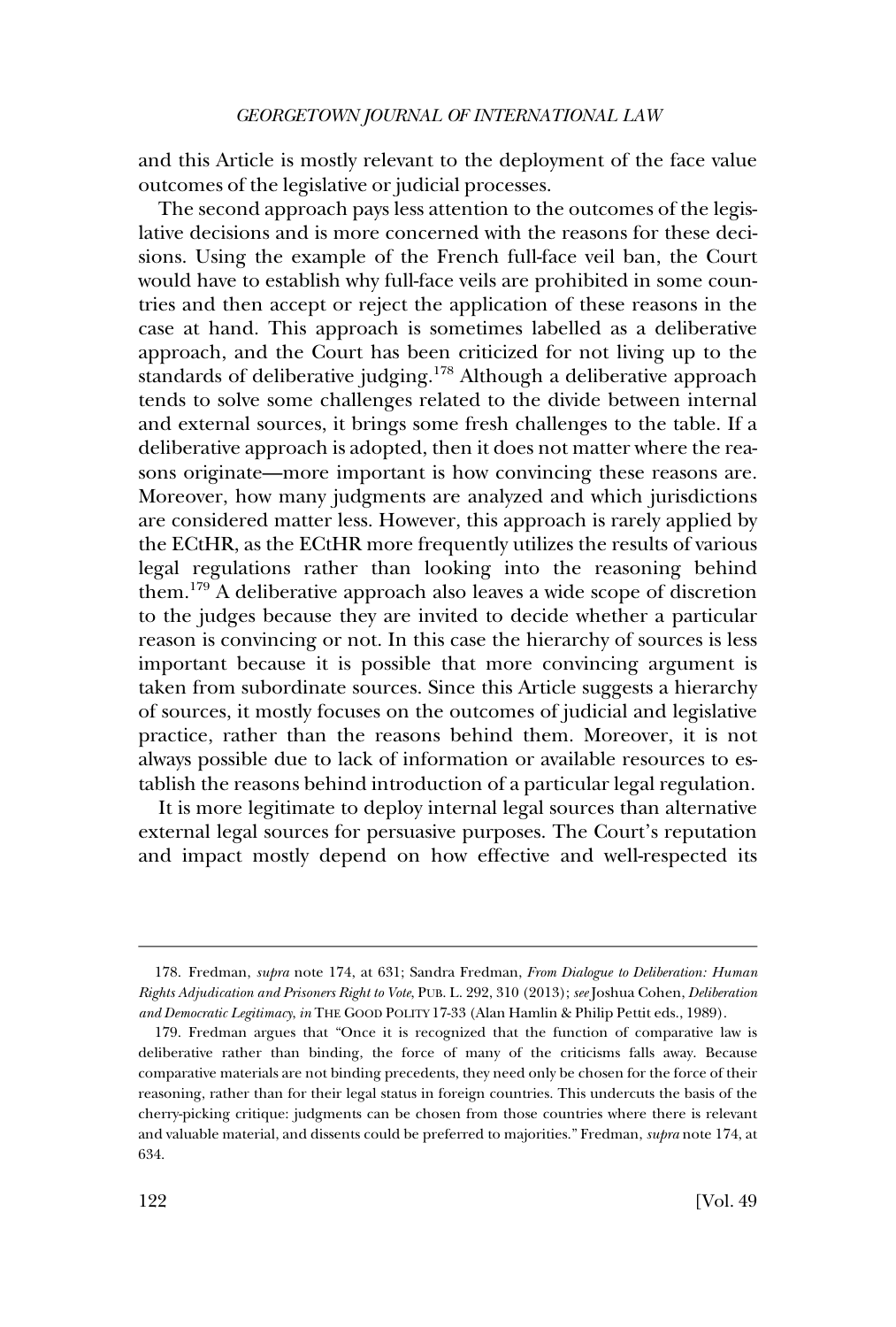judgments are among the member states of the Council of Europe.<sup>180</sup> While the Court's impact outside the frontiers of the Council of Europe is an important additional feature, the Court's primary role is to persuade the Contracting Parties to the Convention to conform their practice to ECtHR judgments.

It is almost impossible to prove conclusively that references to national laws of the Contracting Parties can enhance the persuasive effect of the Court's judgments. While some judges of the ECtHR seem to believe so,181 it is an extremely laborious task to statistically substantiate this claim. Proof would involve statistical analysis of whether the Contracting Parties implement the Court's judgments in which national laws are referred to more eagerly than the judgments without such references. To be of any statistical significance, such a study would need to consider a high volume of judgments. Moreover, the execution of ECtHR judgments can depend on a number of non-legal factors which are hard to account for.<sup>182</sup> Very often, effective implementation of judgments depends on the political will of the Contracting Parties. This Article does not suggest that the Court's reliance on external sources is so fundamentally problematic that it would immediately undermine the legitimacy of the judgment. Instead, it is only argued that the Court must clearly establish that if there exists a contradiction between internal and external sources, the former should be given priority in the Court's reasoning. In many of its judgments, the Court has used internal legal sources as persuasive reasons which, in turn, created

<sup>180.</sup> *See* DOTHAN*, supra* note 110; Shai Dothan, *How International Tribunals Enhance Their Legitimacy*, 14 THEORETICAL INQUIRES IN L. 455, 458-59 (2013).

<sup>181.</sup> Only a few of the thirty-three interviewed judges were sceptical of the persuasive effect of reliance on national law of the Contracting Parties and European consensus. Judge Vincent De Gaetano pointed out, "That should be the common sense approach. It is true that if out of 47 states, let's say 40 states have this particular provision in their law then it should seem reasonable that the other 7 states should try to introduce a provision not exactly identical but similar." Former Judge Kalaydjieva explained that "in hinting the existing practices or consensus in Europe as a whole you would probably facilitate the national authorities' steps to amend their legislation or practices accordingly." Former judge Mahoney was also of the opinion that there is a chance that reliance on national law of the Contracting Parties to the Convention can persuade the respondent state: "The reason why there is more information given in the judgment is precisely to make the judgments more convincing; that is why material goes into the judgment." Former Judge Popovic was more cautious in assessing the effects of consensus by stating that persuasion is "the idea behind the use of consensus. Whether it has a proper effect is not for me to assess."

<sup>182.</sup> *See* Fiona de Londras & Kanstantsin Dzehtsiarou, *Mission Impossible? Addressing Non-Execution through Infringement Proceedings in the European Court of Human Rights* 66 INT'L & COMP. L. Q. 467, 467 (2017).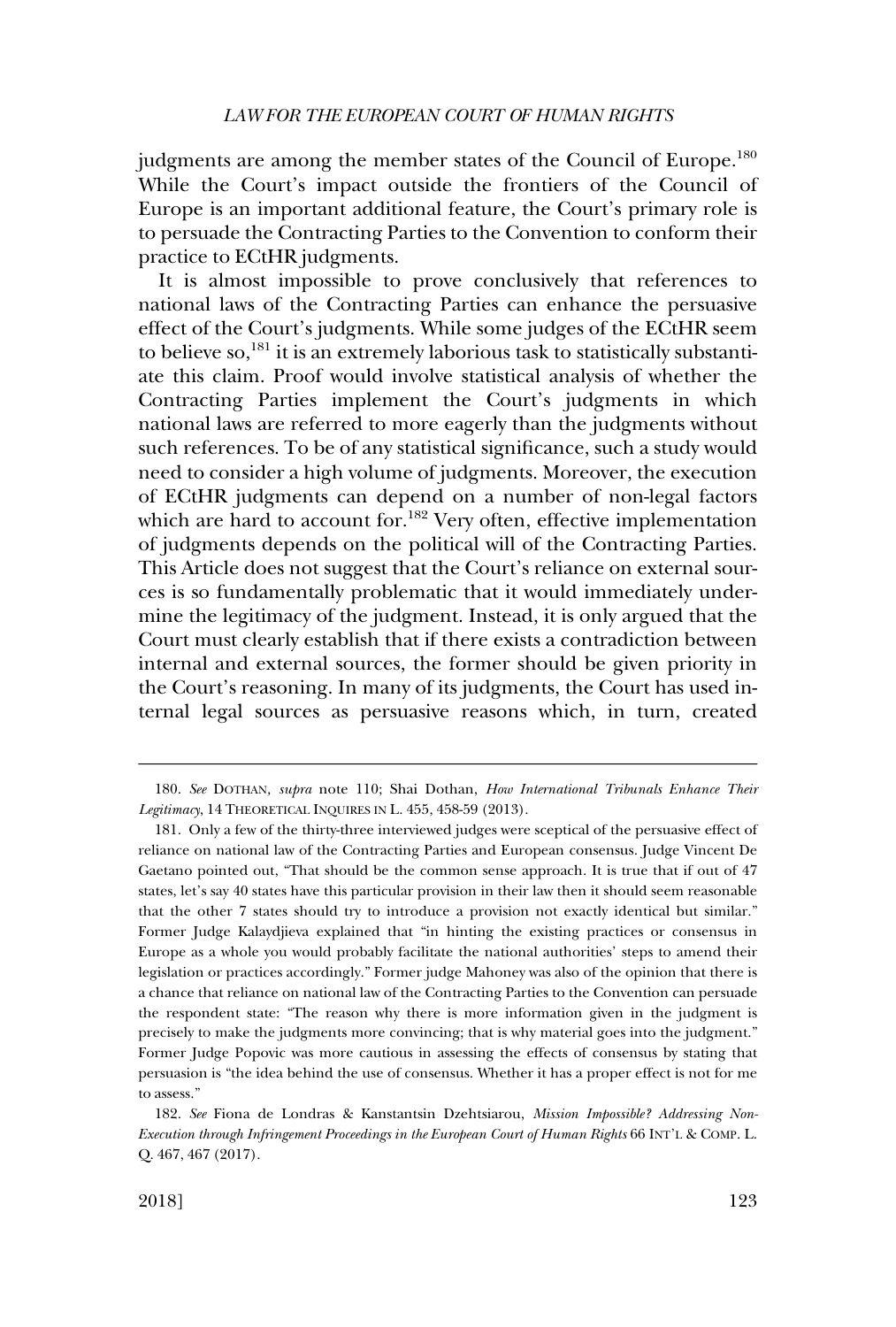expectations that such sources would be referenced in future cases. The Court has built a framework in which an evolutive interpretation of the Convention should normally be supported by the traceable changes in the domestic laws of Contracting Parties. The Court's reliance on external sources, rather than searching for a tendency confirmed by the internal legal sources, can be perceived as illegitimate.<sup>183</sup> For example, in *Christine Goodwin v. the United Kingdom*, 184 the Court could not rely on European consensus in interpreting of the Convention because, in a similar previous case, *Sheffield and Horsham v. the United Kingdom*, the Court ruled that, although there was an emerging legislative trend in Europe in favour of legal recognition of new sexual identity, it could not establish European consensus.185 Instead, the Court had to look outside Europe to justify a progressive reading of the Convention, and referred to a continuing international trend in favour of legal recognition of the new sexual identity of post-operative transsexuals.<sup>186</sup> The Court had never used this approach before, and it arguably undermines the coherence and predictability of its reasoning and, consequently, its legitimacy.187 Internal legal sources are the decisions made by the Contracting Parties themselves—they consented to the Convention and the Court, and they adopted certain standards throughout their national legislative processes, arguably with the ECHR in mind. The states are members of the club, sharing certain values. The common interest of the member states should be taken into account by the Court. If a Contracting Party deviates, it is asked to conform its laws to the rules accepted by the other members of the club.<sup>188</sup> Therefore, internal legal sources are more legitimate tools of the Court's reasoning than the external ones.

It is difficult to conclusively establish what improves the legitimacy of an international human rights tribunal; it is easier to identify the reasons why its legitimacy can be undermined.189 It seems that the

<sup>183.</sup> During the backbenchers' debate on prisoner voting case the fact that the UK was not the last country in Europe with prisoner voting ban was discussed. Mr Paisley MP asked "[i]s it not the case that in the European Community, six other member states have an outright ban on prisoners voting, and 13 impose varying limits on the right to vote?" 523 Parl Deb HC (6th ser.) (2011) col. 508 (UK), [http://www.publications.parliament.uk/pa/cm201011/cmhansrd/cm110210/debtext/](https://publications.parliament.uk/pa/cm201011/cmhansrd/cm110210/debtext/110210-0002.htm)  [110210-0002.htm.](https://publications.parliament.uk/pa/cm201011/cmhansrd/cm110210/debtext/110210-0002.htm)

<sup>184.</sup> Goodwin v. United Kingdom, App. No. 28957/95, Eur. Ct. H.R. (2002).

<sup>185.</sup> Sheffield & Horsham v. United Kingdom, Eur. Ct. H.R. ¶ 16 (1996).

<sup>186.</sup> *Id*. at ¶ 50.

<sup>187.</sup> EUROPEAN CONSENSUS, *supra* note 31, at 65-71.

<sup>188.</sup> *See* Tekeli v. Turkey*, supra* note 12, ¶ 61.

<sup>189.</sup> EUROPEAN CONSENSUS, *supra* note 31, at 143.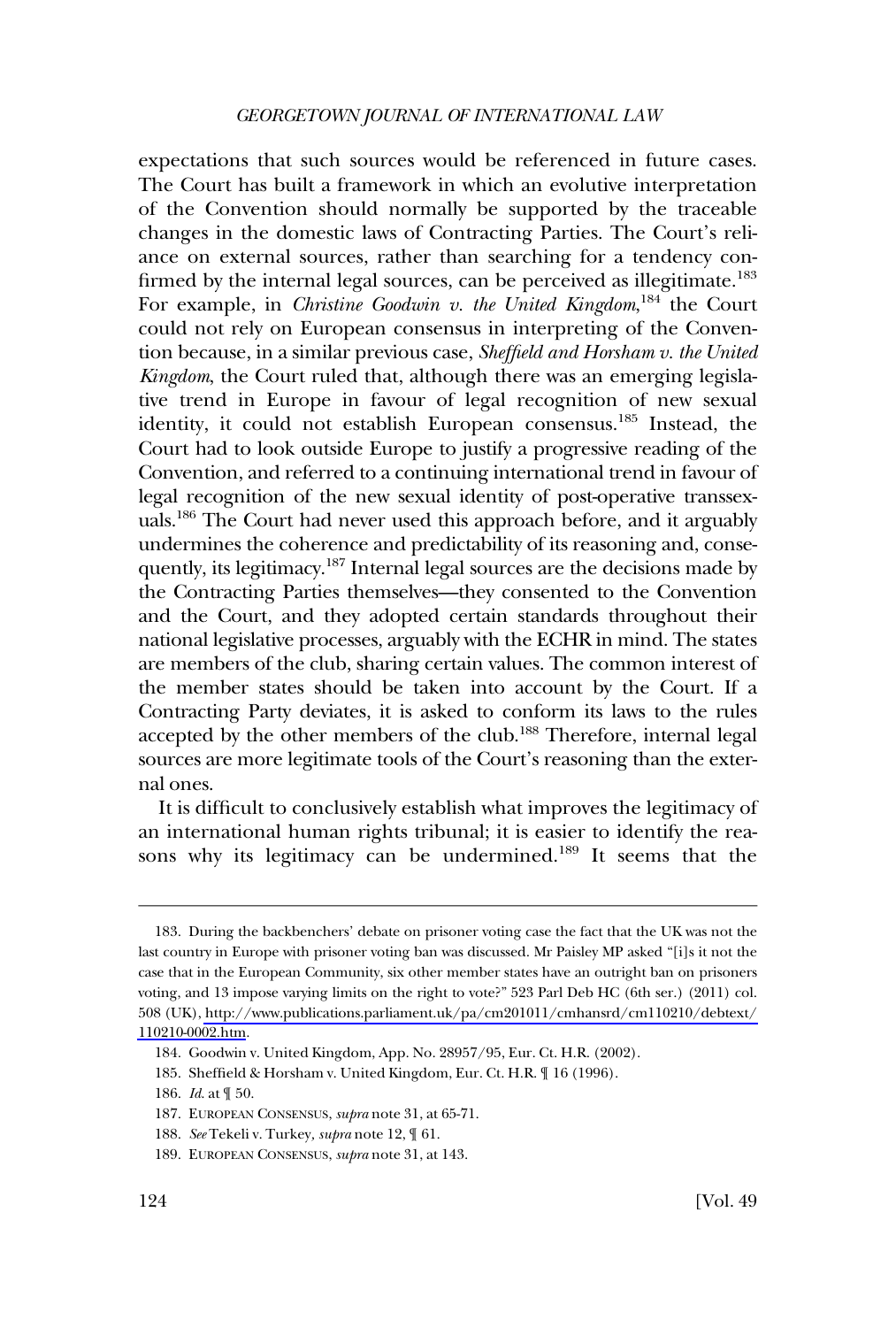# *LAW FOR THE EUROPEAN COURT OF HUMAN RIGHTS*

challenges to the Court's legitimacy are twofold. First, there are those challenges linked to the fact that the Court is an international tribunal and the ECtHR is therefore perceived as foreign by national authorities and the public.<sup>190</sup> These challenges may be referred to as international constitutional challenges. These challenges are constitutional because they are common to broadly-defined human rights tribunals dealing with individual complaints. Second, because the ECtHR is sometimes called to review the decisions made by democratically legitimate bodies, it also faces a democratic legitimacy deficit, which is often labelled as a counter-majoritarian difficulty.191 These challenges may be referred to as national constitutional challenges.

To counter international constitutional challenges, the Court must ensure that its interpretation does not fall outside the consent of the Contracting Parties, it relies on clear and predictable sources, and its subsidiary role is fully observed.<sup>192</sup>

International law has its own toolkit on treaty interpretation. This toolkit is described in Articles 31-33 of the Vienna Convention on the Law of Treaties (VCLT). Article 31(3) is important here because it explains what sources should be taken into account for the interpretation of treaties.<sup>193</sup> When interpreting a treaty, Article  $31(3)(b)$ invites judges to take into account the subsequent practice of the

193. According to Article 31(3):

There shall be taken into account, together with the context:

- (a) any subsequent agreement between the parties regarding the interpretation of the treaty or the application of its provisions
- (b) any subsequent practice in the application of the treaty which establishes the agreement of the parties regarding its interpretation;
- (c) any relevant rules of international law applicable in the relations between the parties.

<sup>190.</sup> During the backbenchers debates on prisoner voting Mr Philip Hollobone, MP pointed out, "How has it come about that we, in a sovereign Parliament, have let these decisions be taken by a kangaroo court in Strasbourg, the judgments of which do not enjoy the respect of our constituents?" 523 Parl Deb HC (6th ser.) (2011) col. 537 (UK), [http://www.publications.](http://www.publications.parliament.uk/pa/cm201011/cmhansrd/cm110210/debtext/110210-0002.htm)  [parliament.uk/pa/cm201011/cmhansrd/cm110210/debtext/110210-0002.htm](http://www.publications.parliament.uk/pa/cm201011/cmhansrd/cm110210/debtext/110210-0002.htm). *See also* Licari, *supra* note 15.

<sup>191.</sup> *See* Adrienne Stone, *Judicial Review without Rights: Some Problems for the Democratic Legitimacy of Structural Judicial Review* 28 OXF. J. LEG. STUD. 1, 1-2 (2008). *See also*, Jeremy Waldron, *Deliberation, Disagreement and Voting, in* DELIBERATIVE DEMOCRACY AND HUMAN RIGHT (H.H. Koh & R.C. Slye eds., 1999); Steven Croley, *The Majoritarian Difficulty: Elective Judiciaries and the Rule of Law*  65 U. CHI. L. REV. 689 (1995); Robert Bork, *Neutral Principles and Some First Amendment Problems* 74 IND. L.J. 10 (1971).

<sup>192.</sup> After Protocol 15 enters into force references to subsidiarity and margin of appreciation will be added to the Preamble to the Convention.

Vienna Convention on the Law of Treaties, May 23, 1969, 1155 U.N.T.S. 331.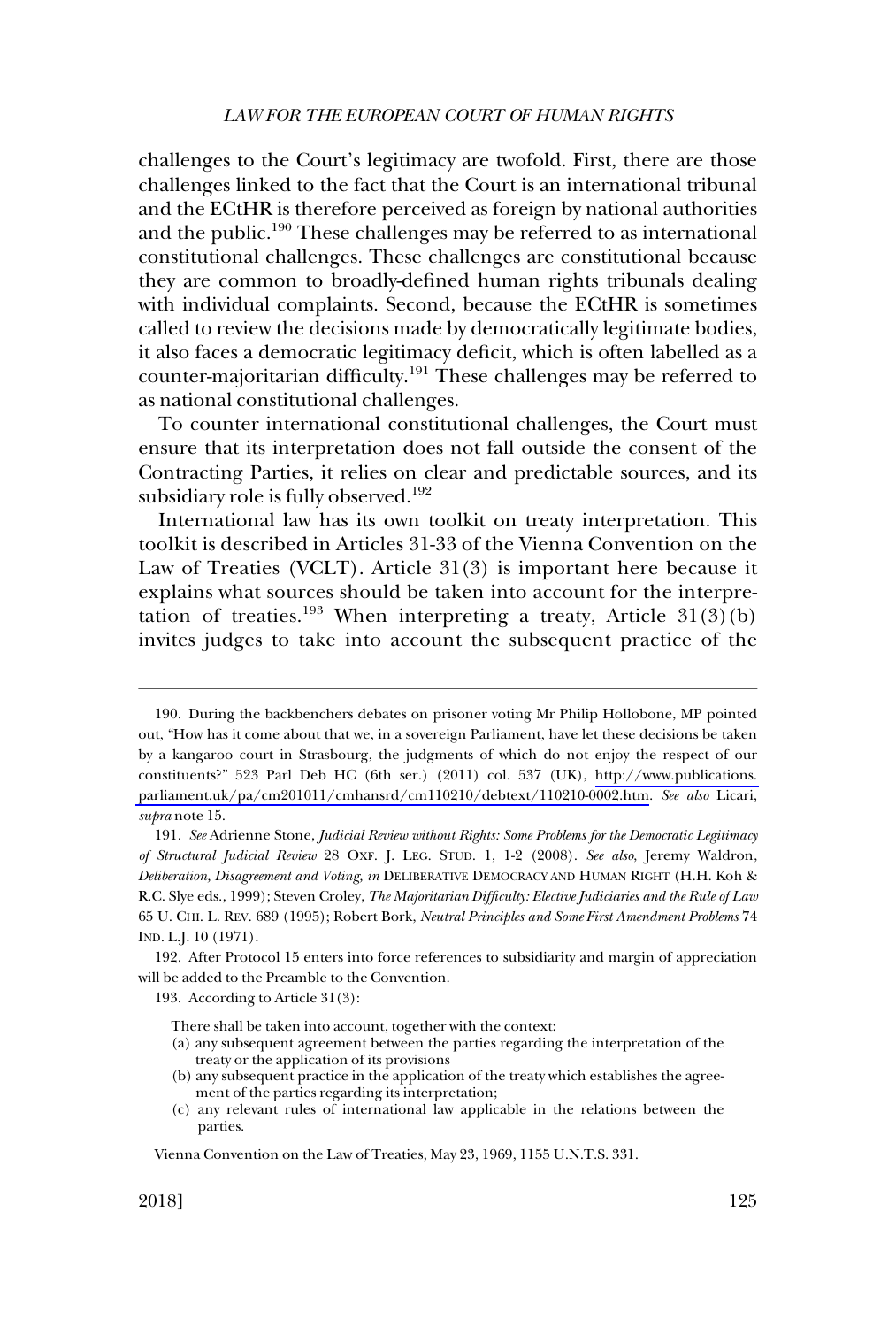signatories.<sup>194</sup> In other words, Article  $31(3)(c)$  allows the Court to use internal legal sources in interpreting the Convention.<sup>195</sup> This is useful because it gives some traction to the argument that what this study characterizes as "internal sources" can and should be used. This, however, does not prove that internal sources should have priority over external sources. Proving the latter is the ambition of Part III.

This argument requires reference to Article  $31(3)(c)$  of the VCLT, according to which the interpreter can take into consideration any relevant rules of international law that are applicable in the relation between the parties.196 These are rules that are extraneous to the ECHR. Indeed, at first glance,  $31(3)(c)$  mainly concerns rules of international law, which, using the terminology of this Article, are external sources to the ECHR.

Article  $31(3)(c)$  appears to not only include external sources, but also internal sources.<sup>197</sup> The International Law Commission has, rather unsurprisingly, recommended applying general international law (predominantly external source from the perspective of this Article) through the so-called principle of systemic integration.<sup>198</sup> According to the International Law Commission, the rationale for such prioritization is to avoid the fragmentation of international law.199 The International Law Commission has criticized the interpretation that fails to open the treaty under interpretation to the broader system of international law (encompassing—taking especially into account the broad way in which the ECtHR has used Article  $31(3)(c)$ —both internal and external sources).200 However, it is clear that the critique by the International Law Commission is not unbiased, as its main preoccupation and the reason

<sup>194.</sup> *Id*.

<sup>195.</sup> *See, e.g*., Georg Nolte, Int'l Law Comm'n, Second Report on Subsequent Agreements and Subsequent Practice in Relation to the Interpretation of Treaties, U.N. Doc. A/CN.4/671 at ¶ 40 (2014).

<sup>196.</sup> Vienna Convention on the Law of Treaties, May 23, 1969, 1155 U.N.T.S. 331(3)(c).

<sup>197.</sup> Vassilis Tzevelekos, *The Use of Article 31(3)(C) of the VCLT in the Case Law of the ECtHR: An Effective Anti-Fragmentation Tool or a Selective Loophole for the Reinforcement of Human Rights Teleology - Between Evolution and Systemic Integration*, 31 MICH. J. INT'L L. 621, 651, 688 (2010).

<sup>198.</sup> Martti Koskenniemi, Int'l Law Comm'n, *Fragmentation of International Law: Difficulties Arising from the Diversification and Expansion of International Law*, U.N. Doc. A/CN.4/L.682, ¶ 415 (2006).

<sup>199.</sup> *Id*. at ¶ 423. *See also*, Campbell Mclachlan, *The Principle of Systemic Integration and Article 31 (3)(C) of The Vienna Convention*. 54(2) Int'l & Comp. L.Q. 279 (2005); PANOS MERKOURIS, ARTICLE 31(3)(c) VCLT AND THE PRINCIPLE OF SYSTEMIC INTEGRATION (2005).

<sup>200.</sup> PANOS MERKOURIS, ARTICLE 31(3)(c) VCLT AND THE PRINCIPLE OF SYSTEMIC INTEGRATION (2005).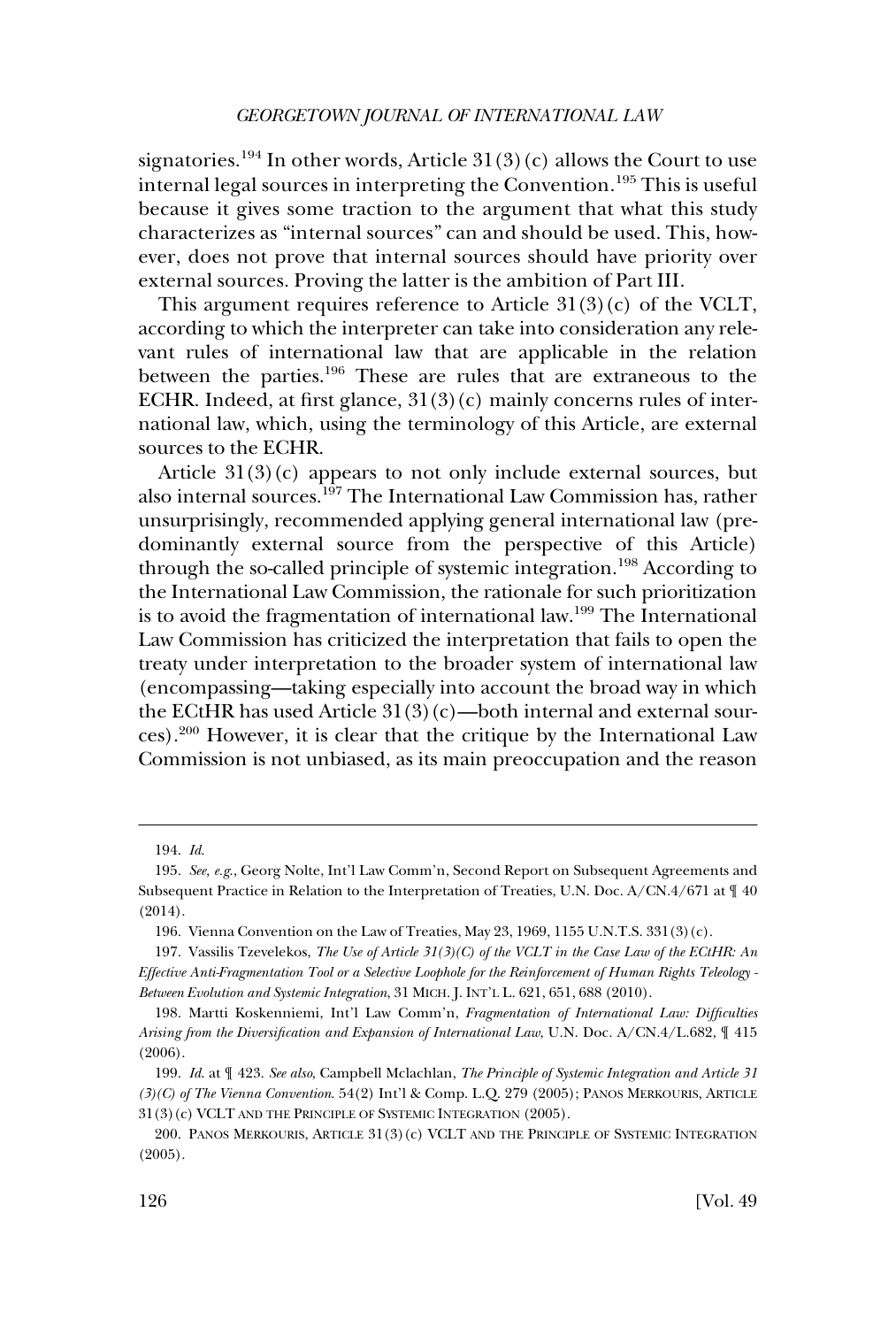why it is suggesting using Article  $31(3)(c)$  is to avoid the fragmentation of international law.

This is counter to the argument developed in this Article. Although the prevention of fragmentation must be taken into account by international tribunals, it should not be done to the detriment of the protection of human rights $201$  or the legitimacy of the tribunal in question. The Court must prevent fragmentation of international law as much as possible, though its primary goal is to be at the frontline of human rights protection. Moreover, legally speaking, the VCLT does not clearly establish any hierarchy on supplementary sources of interpretation. As Tzevelekos rightly points out,

[V]aluable as it may be, Article  $31(3)(c)$  is of very limited usefulness in the case of conflict of norms . . . . Its function is limited to bringing the conflicting rules in 'contact', ie allowing the ECtHR to open the windows of the *Palais des droits de l'homme* and let extraneous to the ECHR rules get into its normative environment. Yet, after employing Article  $31(3)(c)$ , ... conflicting rules remain . . . conflicting. This means that the Court must employ other tools and techniques to solve conflicts.<sup>202</sup>

This Article suggests that internal sources should have a priority over external and the following normative reasons can justify this prioritisation.

Reliance on internal sources can demonstrate to the Contracting Parties that the ECtHR is not a foreign or arbitrary decision-maker. The Court's reliance on national legal provisions is designed to prove that it takes the solutions adopted by the Contracting Parties into account. Conversely, external sources emphasize, rather than minimize, the international nature of the ECtHR. This is irrelevant when external sources underpin the position supported by the internal ones. A more challenging scenario is when the Court is facing the conflict of laws,

<sup>201.</sup> Rachovitsa argues, for example that systemic integration might "hinder the progressive development of other interests and concerns [other than prevention fragmentation] in international law and cause our imaginative space to become stagnant preventing us from looking beyond the present human rights regime(s)." Adamantia Rachovitsa, *The Principle of Systemic Integration in Human Rights Law* 66 INT'L & COMP. L.Q, 557, 573 (2017). *See also*, Tzevelekos, *supra* note 197, at 663, 686.

<sup>202.</sup> Vassilis Tzevelekos, *The Al-Dulimi Case before the Grand Chamber of the European Court of Human Rights: Business as Usual? Test of Equivalent Protection, (Constitutional) Hierarchy and Systemic Integration*, Questions of Int'l Law Zoom-In 5 (2017).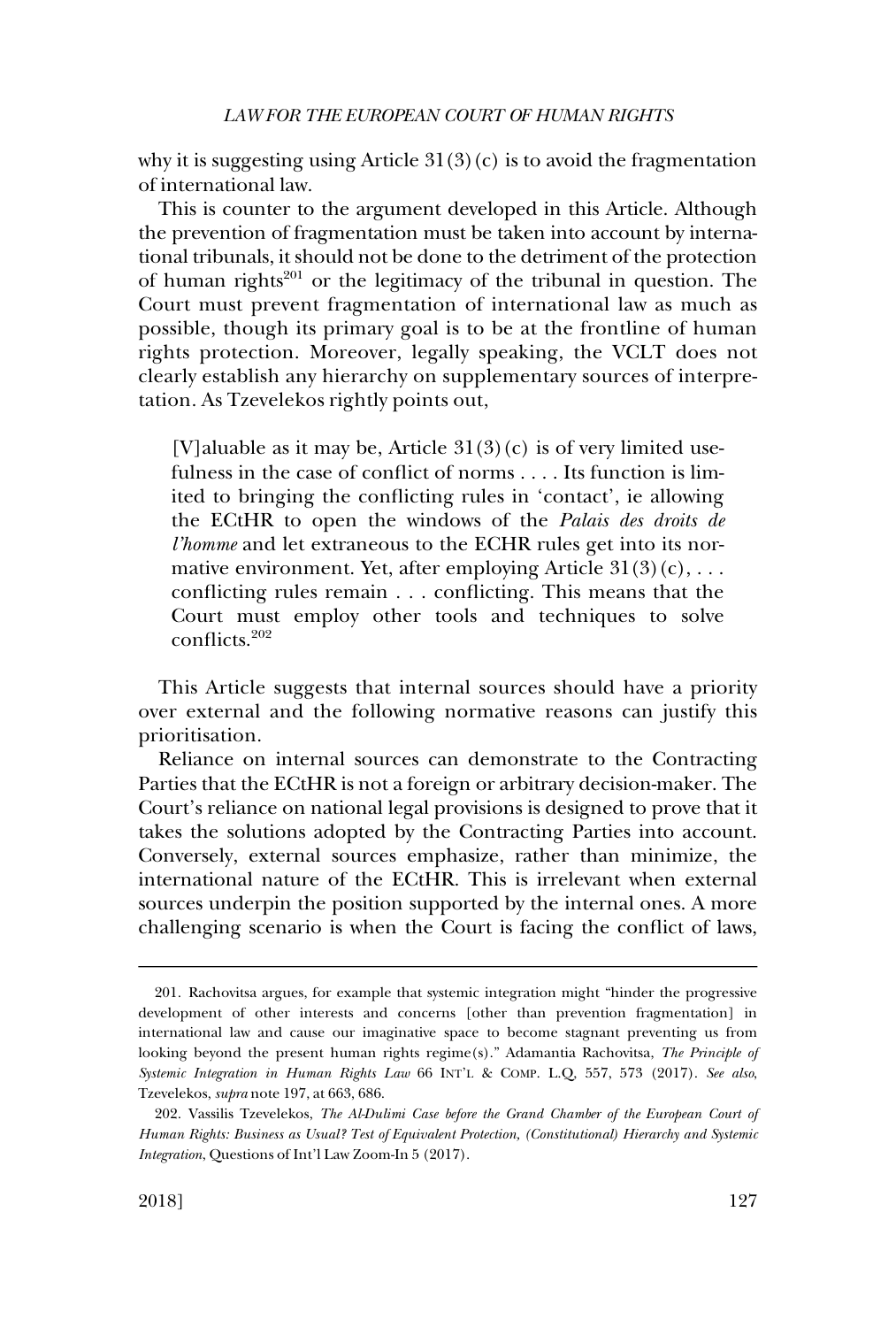namely when internal law points to one direction and external sources provide for a different solution. The previously-mentioned case of *Hirst No 2* serves as an example of such a situation. In *Hirst No 2*, the Court prioritized the case law from the Canadian and South African highest courts and ruled that the blanket ban on prisoner voting is incompatible with the Convention.<sup>203</sup> The Court established that there was a lack of European consensus, 204 which usually means that a broad margin of appreciation is reserved to the respondent Party. That, in turn, means that no violation is found in such cases.<sup>205</sup> Regardless, the Court found a violation of the Convention and restricted the margin of appreciation.<sup>206</sup> Although it is hard to attach certain weight to different persuasive arguments with mathematical precision—here, internal sources pointed in one direction and external in the opposite—the Court chose an outcome that was supported by the latter sources. With a certain degree of simplification, one may suggest that *Hirst No 2* is an example of prioritizing external sources. The line of case law that emanated from *Hirst No 2* is one of the most controversial and threatening to the Court's legitimacy.207 In *Christine Goodwin v. the United Kingdom*, the Court also disregarded the lack of European consensus.<sup>208</sup> The Court relied on the "continuing international trend," drawing its conclusion from the developments in the laws and practices of some

205. The Court stated,

Dickson v. the United Kingdom, App. No. 44362/04, Eur. Ct. H.R. at 24 (2007). 206. Hirst v. United Kingdom, *supra* note 87.

207. It includes a major number of cases and forceful resistance of the Contracting Parties. Among still unenforced judgments dealing with this matter are: Hirst v. United Kingdom, *supra*  note 87; Greens & M.T. v. United Kingdom, n 161 above; Anchugov & Gladkov v. Russia, App. Nos.11157/04 & 15162/05, Eur. Ct. H.R. (2013); Söyler v. Turkey, App. No. 29411/07, Eur. Ct. H.R. (2013); for a general overview, *see* Dzehtsiarou, *Prisoner Voting Saga: Reasons for Challenges*, *supra* note 151.

<sup>203.</sup> Hirst v. United Kingdom, *supra* note 87, ¶ 80.

<sup>204.</sup> *Id*. ¶ 81.

Where [. . .] there is no consensus within the member States of the Council of Europe either as to the relative importance of the interest at stake or as to how best to protect it, the margin will be wider. This is particularly so where the case raises complex issues and choices of social strategy: the authorities' direct knowledge of their society and its needs means that they are in principle better placed than the international judge to appreciate what is in the public interest. In such a case, the Court would generally respect the legislature's policy choice unless it is 'manifestly without reasonable foundation.' There will also usually be a wide margin accorded if the State is required to strike a balance between competing private and public interests or Convention rights.

<sup>208.</sup> Goodwin v. United Kingdom, App. No. 28 957/95, Eur. Ct. H.R. (2002).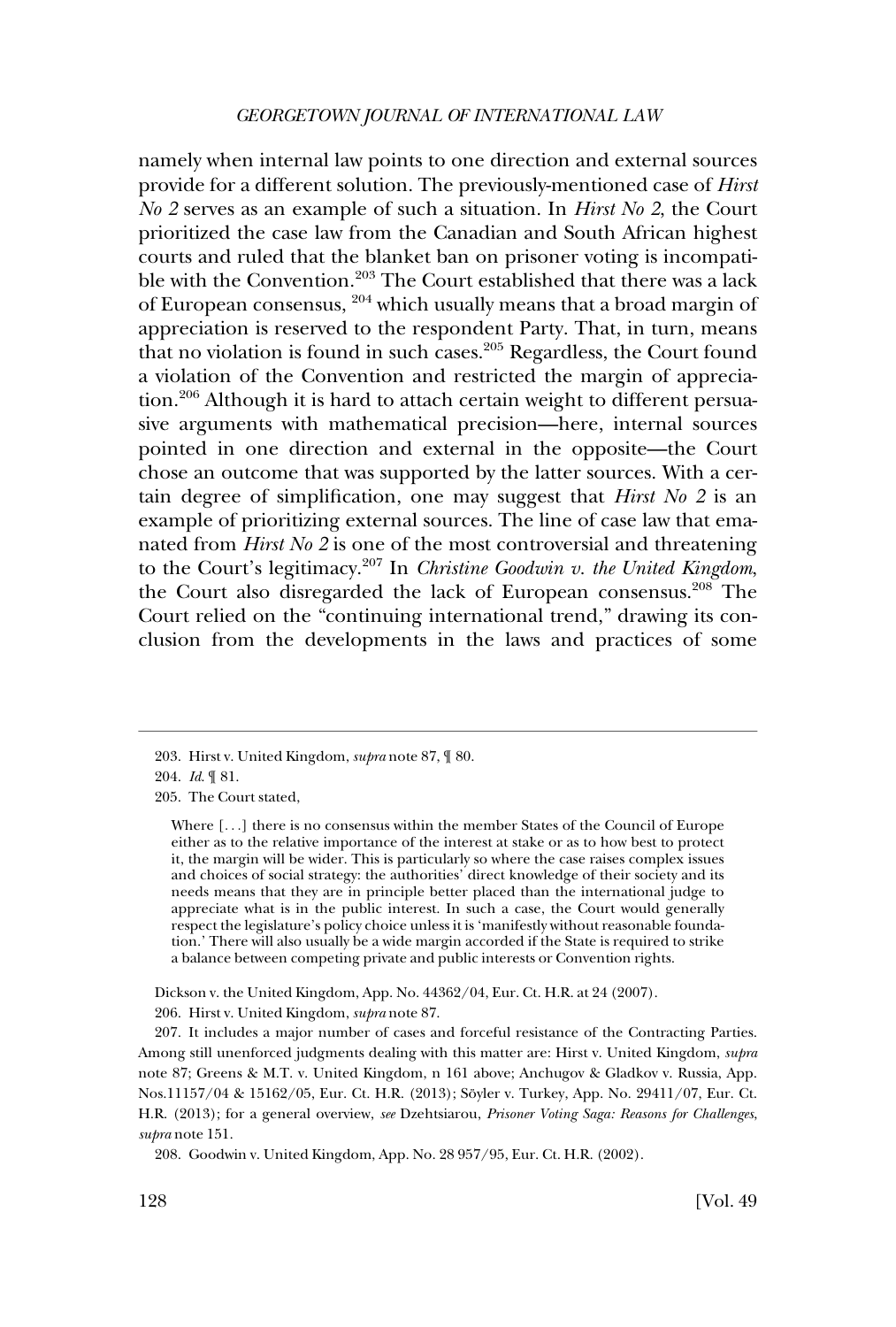predominantly common law states worldwide.<sup>209</sup> Although there are not many cases in which the Court prioritises external sources, the few cases in existence may be sufficient to cause a legitimacy crisis, as illustrated by the prisoner voting saga. $210$  Reliance on external sources is highly problematic and might lead to strengthening the perception of the ECtHR as a foreign court.

If there is a standard accepted by the majority of the Contracting Parties, it should be prioritized by the ECtHR as having a strong persuasive effect on the Court—a proposition supported by a number of reasons. First, the dialogue between the ECtHR and the Contracting Parties is crucial for the effectiveness of the Strasbourg system of human rights protection.<sup>211</sup> This dialogue arguably minimizes the tension between the Court and the Contracting Parties, where the former finds the Contracting Parties violating the Convention. The Court must effectively rely on the good will of the Contracting Parties found in violation of the Convention to execute its judgment. Legitimacy concerns of the Contracting Parties are often formulated as a request to the Court to take the national decisions and priorities seriously.<sup>212</sup> Therefore, a logical response to such legitimacy challenges may include prioritizing the laws and practices of the Contracting Parties to the Convention, as well as other internal sources. A result of an analysis of internal sources may be the reaching of European consensus. European consensus facilitates a dialogue between the Contracting Parties to the Convention and the Court and reinforces the subsidiarity of the ECtHR.<sup>213</sup> European consensus signifies that the standard confirmed by the Court is a standard shared by the vast majority of the Contracting Parties. The Court listens to what the Contracting Parties have to say and applies this common voice in its case law. By the same token, this means that the Court acknowledges its subsidiary role and defers to the collective shared decisions made by the Contracting Parties. None of this is applicable to external legal sources; the court is not expected to establish a dialogical mode with other international tribunals or with the states worldwide.

<sup>209.</sup> Jeffrey Brauch, *The Margin of Appreciation and the Jurisprudence of the European Court of Human Rights: Threat to the Rule of Law*, 11 COLUM. J. EUR. L. 113 (2004); EUROPEAN CONSENSUS, *supra* note 31, at 65-71.

<sup>210.</sup> *See* Dzehtsiarou, *Prisoner Voting and Power Struggle*, *supra* note 151.

<sup>211.</sup> GLAS, *supra* note 15, at 127-147; M. Amos, *The Dialogue between United Kingdom and the European Court of Human Rights*, 61 INT'L & COMP. L. Q. 557 (2016).

<sup>212.</sup> This was requested from the Court by the Brighton and Brussels declarations.

<sup>213.</sup> EUROPEAN CONSENSUS, *supra* note 31, at 165-167.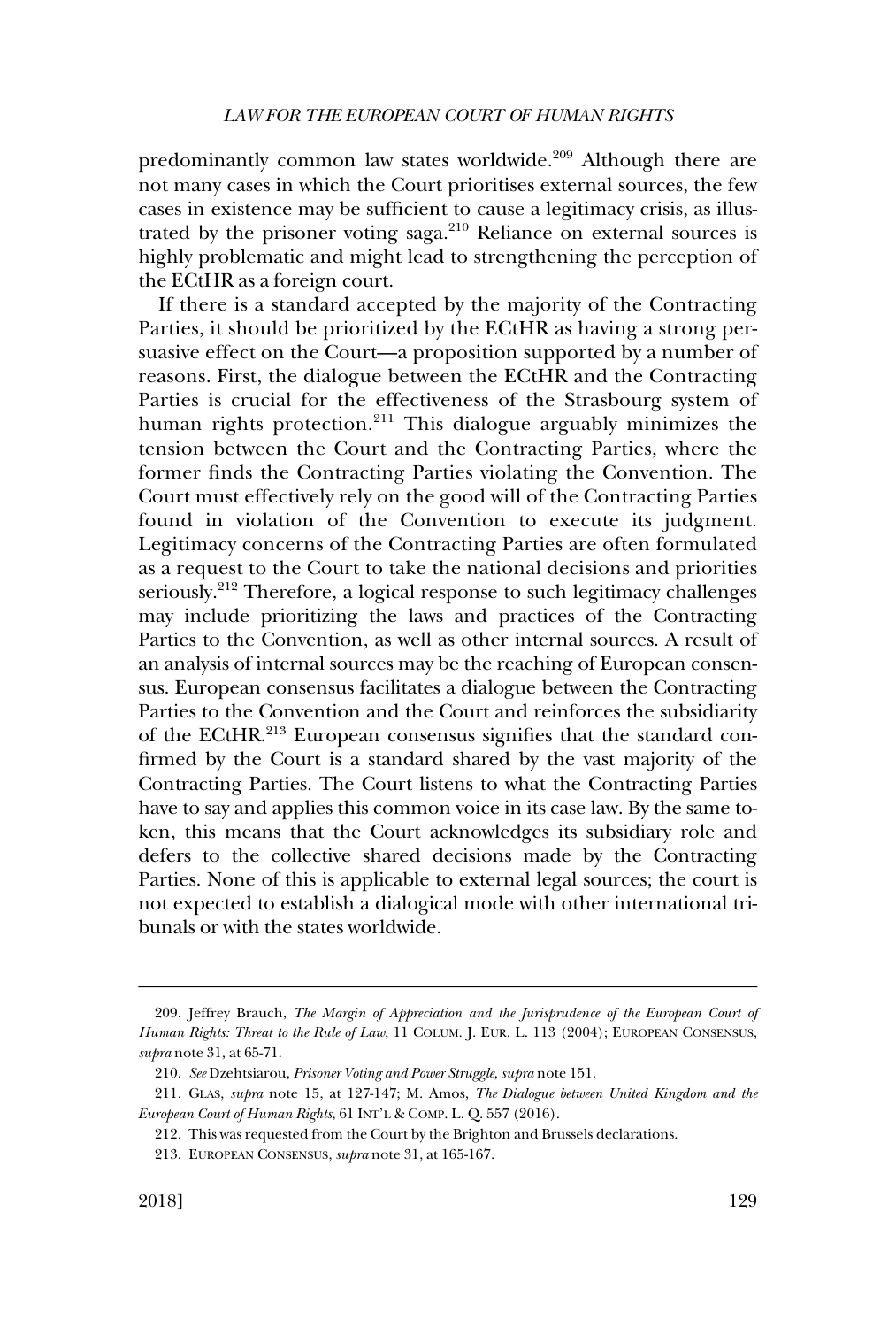The second reason for prioritizing internal legal sources is closely linked to the first one. The ECtHR is a subsidiary mechanism to internal systems of human rights protection that exist among the Contracting Parties. When Protocol 15 enters into force, subsidiarity and the margin of appreciation will appear in the Preamble to the Convention. Subsidiarity means that the opinion of the Contracting Parties must be taken into account in the decision-making of the Court. The role of the Contracting Parties as the main guarantors of human rights will be even more emphasized. The rhetoric of internal legal sources is a symbol that reflects the Court's respect for the hard political choices that have been made on the national level. The departure from the solutions supported by internal legal sources is profoundly problematic. Internal sources offer a middle ground between doing too much and not doing enough—between unjustifiable judicial activism and excessive judicial self-restraint. They allow the Court to be creative and innovative, and, at the same time, take its subsidiary role seriously.<sup>214</sup>

Third, there is a presumption that internal legal sources are in compliance with the Convention. Laws and practices of every Contracting Party take the Convention into account.<sup>215</sup> Therefore, the development of the legal systems of the forty-seven Contracting Parties is conditioned, at least to some extent, by the rights enshrined in the Convention. The laws and practice of the Contracting Parties implement and develop the provisions of the Convention, while the states outside Europe are under no obligation to give any effect to the Convention rights. $216$ 

Fourth, the Preamble to the Convention states its aim as the achievement of a greater unity among the European states through better

<sup>214.</sup> Spano, *supra* note 14.

<sup>215.</sup> In all Contracting Parties, the ECHR has some legal effect, and all laws should be adopted in compliance with the Convention. For example, in the United Kingdom, the Human Rights Act 1998 implemented the ECHR into the national legal order. Human Rights Act 1998, c. 42 § 19 (UK),<https://www.legislation.gov.uk/ukpga/1998/42/section/19>("(1) A Minister of the Crown in charge of a Bill in either House of Parliament must, before Second Reading of the Bill— (a) make a statement to the effect that in his view the provisions of the Bill are compatible with the Convention rights ("a statement of compatibility"); or (b) make a statement to the effect that although he is unable to make a statement of compatibility the government nevertheless wishes the House to proceed with the Bill. (2) The statement must be in writing and be published in such manner as the Minister making it considers appropriate.").

<sup>216.</sup> This is true even if the states outside the Council of Europe have Bills of Rights similar to the ECHR. Fredman argues that "[j]udgments based on a legal text with important differences in wording may not be as persuasive as those based on more similar constitutional texts." Fredman, *supra* note 174, at 635, 642.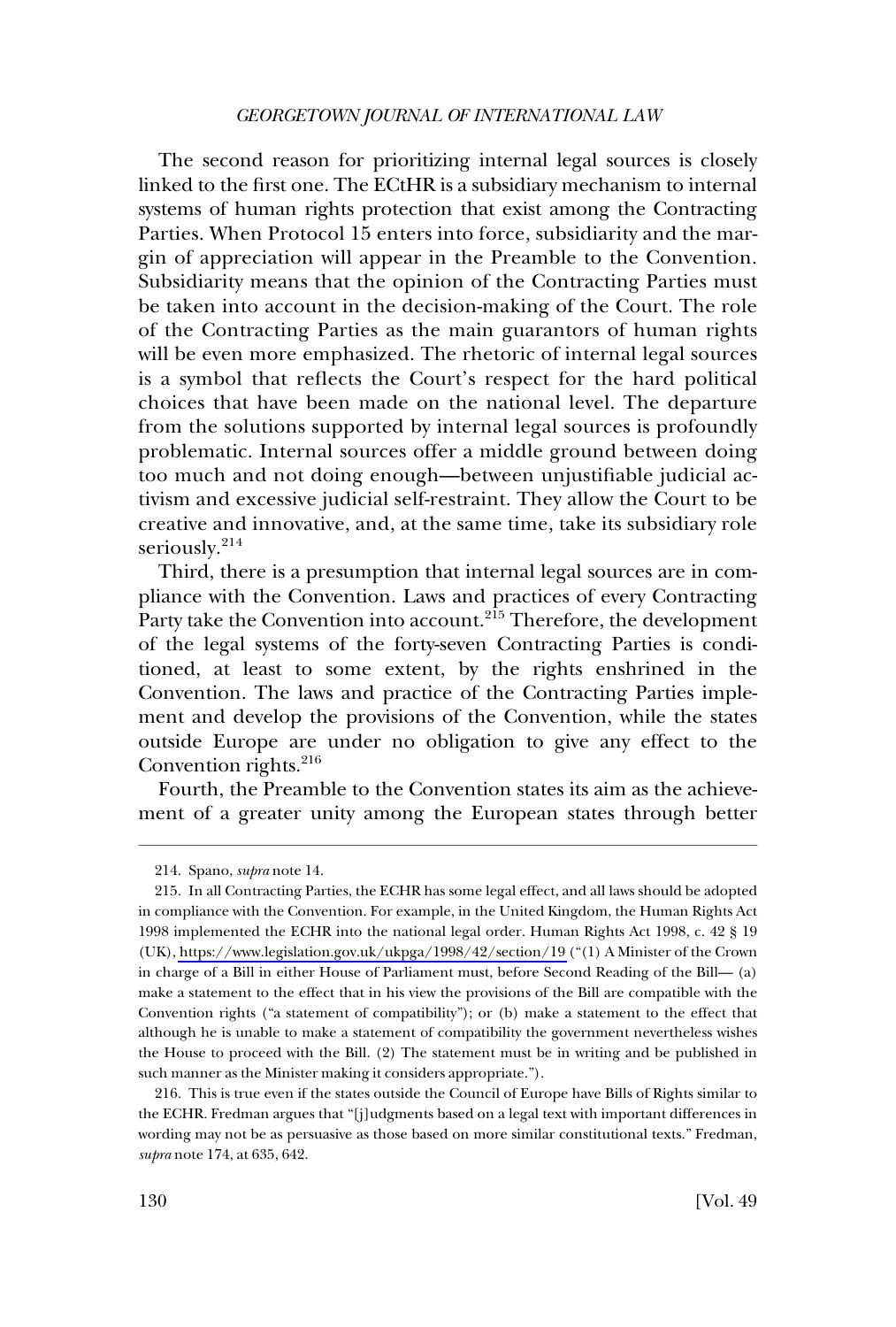protection of human rights.<sup>217</sup> Common understanding of human rights can be developed only if the ECtHR listens to what the Contracting Parties have to say by considering their laws and practices in its decision-making. It seems that internal legal norms form the European public order of which the ECHR is a constitutional instrument.<sup>218</sup> Conversely, external legal sources can contribute to the development of European public order, but not change it.

Fifth, the Contracting Parties are the main addressees of the judgments and are instrumental for the legitimacy and effectiveness of the ECtHR. The Court should provide the Contracting Parties with an avenue of collective direct impact on the decisions of the ECtHR by integrating the national laws of the Contracting Parties into the prioritized legal sources of interpretation of the Convention. This argument does not mean that the Contracting Parties are granted powers to use their domestic laws to justify the breach of the ECHR. Such an approach would clearly contradict to Article 27 of the VCLT.<sup>219</sup> The domestic laws of individual Contracting Parties are not binding on the Court, but rather used as a collective standard to interpret the Convention and affect the outcome of the case through the proxy of the Convention. Collective protection of human rights in Europe should be clearly reflected in interpretation of the Convention.

Sixth, the Court began to rely on the laws of the Contracting Parties beginning with the very early cases.<sup>220</sup> It may be argued that it is a wellestablished method of interpretation of the Convention. There is an unwritten understanding between the ECtHR and the Contracting Parties that their legal opinions are taken into account and the Court must adhere to its part of the understanding.

Finally, internal sources reintegrate the notion of consent in the Court's decision-making process. While the text of the Convention and, to some extent, the case law, can be considered by the Contracting

<sup>217.</sup> According to the Preamble to the Convention the aim of the Council of Europe is the achievement of greater unity between its members and that one of the methods by which that aim is to be pursued is the maintenance and further realisation of Human Rights and Fundamental Freedoms.

<sup>218.</sup> Banković and Others v. Belgium and Others, App. No. 52207/99, Eur. Ct. H.R.  $\mathcal{F}$  23 (2001).

<sup>219.</sup> Pursuant to Article 27 of the Vienna Convention on the Law of Treaties a party may not invoke the provisions of its internal law as justification for its failure to perform a treaty.

<sup>220.</sup> Traces of consensual analysis one can find in such early cases of the European Commission and the ECtHR as Greece v. United Kingdom, App. No. 176/56, Eur. Conv. H.R. ¶ 179 (1960); Golder v. United Kingdom, App. No. 4451/70 Eur. Ct. H.R. ¶ 15 (1975); Handyside v. United Kingdom, App. No. 4451/70, Eur. Ct. H.R. ¶ 24 (1976).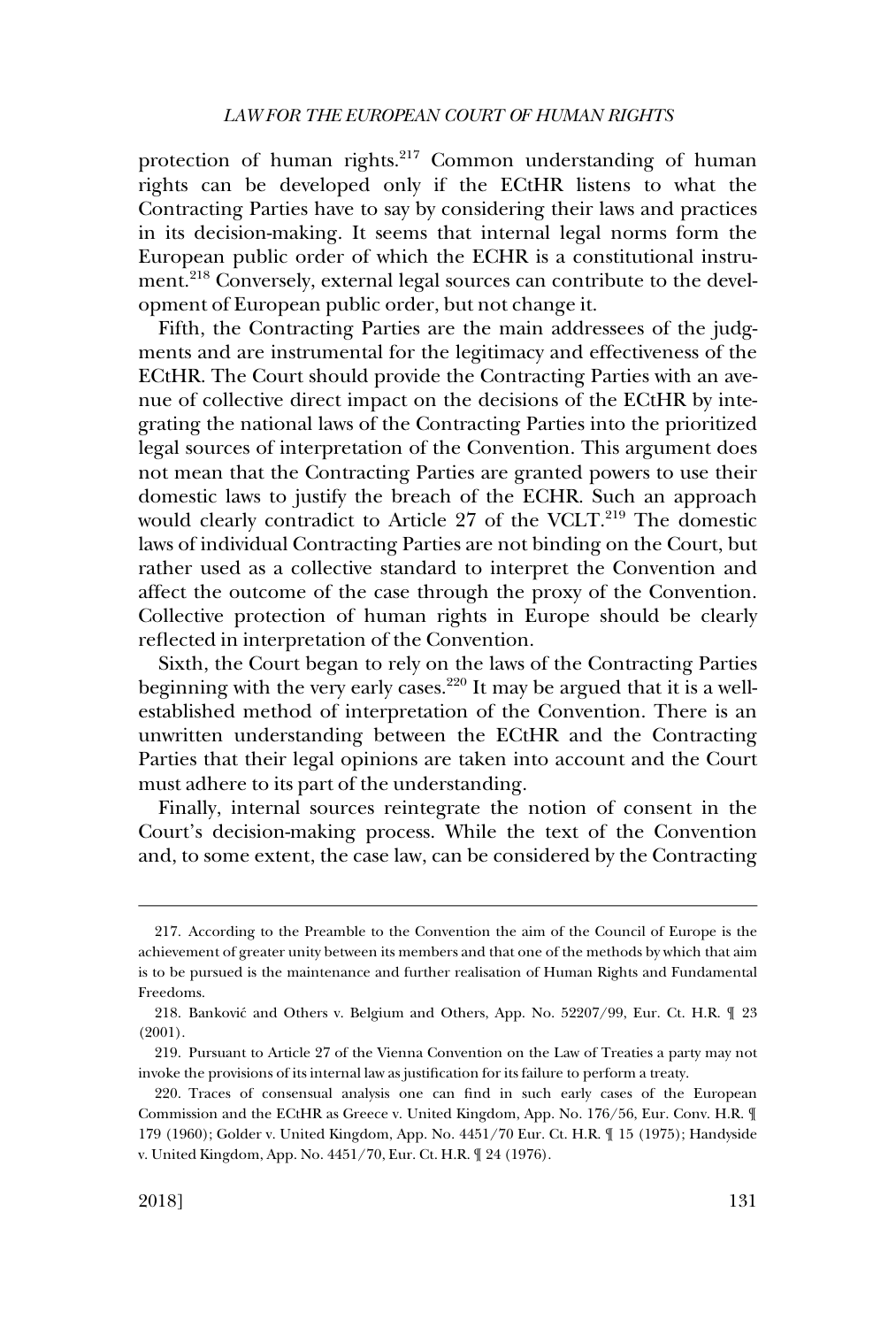Parties at the moment of ratification, it is arguable whether the Court's reliance on the laws of the Contracting Parties shows that the Court is seeking an updated tacit consent to its rulings.

International law may offer a response to international constitutional challenges if it is duly implemented by the Contracting Parties to the Convention. However, even if treaty-based international law is ratified by all of the Contracting Parties, it is safe to suggest that the Court can still prioritise the internal sources. First, the provisions of international conventions might be abstract and require implementation mechanisms. If so, it is more legitimate for the Court to rely on more precise and concrete domestic legal regulations. Second, if an international legal provision is legally binding, then it should have been adopted by the Contracting Parties—and there cannot be contradictions between internal and external legal sources.

References to external sources are unlikely to offer a response to the international constitutional challenges of the ECtHR. International law cannot bring the Court closer to the Contracting Parties, which is exactly what is required to rebut the accusations of the Court being remote and foreign. International law cannot "shorten the distance" between Strasbourg and the member states of the Council of Europe. Reliance on abstract norms of international law and on the laws and practices outside the Council of Europe might bolster an argument made by those who consider the Court as indifferent to the interests of the Contracting Parties.

Finally, national constitutional challenges to the ECtHR emphasise the counter-majoritarian and perceived anti-democratic character of judicial review. It questions the legitimacy of a group of judges to review the decisions adopted by democratically legitimate parliaments. These challenges are more prominent in relation to national constitutional courts that can strike down the acts of parliaments.<sup>221</sup> Although the ECtHR cannot directly declare national laws void, it, nevertheless, can pronounce that an act of Parliament has violated the Convention.<sup>222</sup> Therefore, some lighter form of national constitutional challenges is also applicable here. The ratification of the ECHR itself provides some democratic legitimacy to the ECtHR. However, after years of operation,

<sup>221.</sup> For example, if the U.S. Supreme Court declares an act unconstitutional it immediately loses its legal force. *See, e.g*., Marbury v. Madison, 5 U.S. 137 (1803), Judiciary Act of 1789, ch. 20, 1 Stat. 73.

<sup>222.</sup> There are plenty of examples. The Court can even declare a provision of a national constitution incompatible with the Convention. *See* Sejdic´ & Finci v. Bosnia & Herzegovina, App. Nos. 27996/06 & 34836/06, Eur. Ct. H.R. ¶ 28-34 (2009); Anchugov and Gladkov v. Russia, App. Nos. 11157/04 & 15162/05, Eur. Ct. H.R. (2013).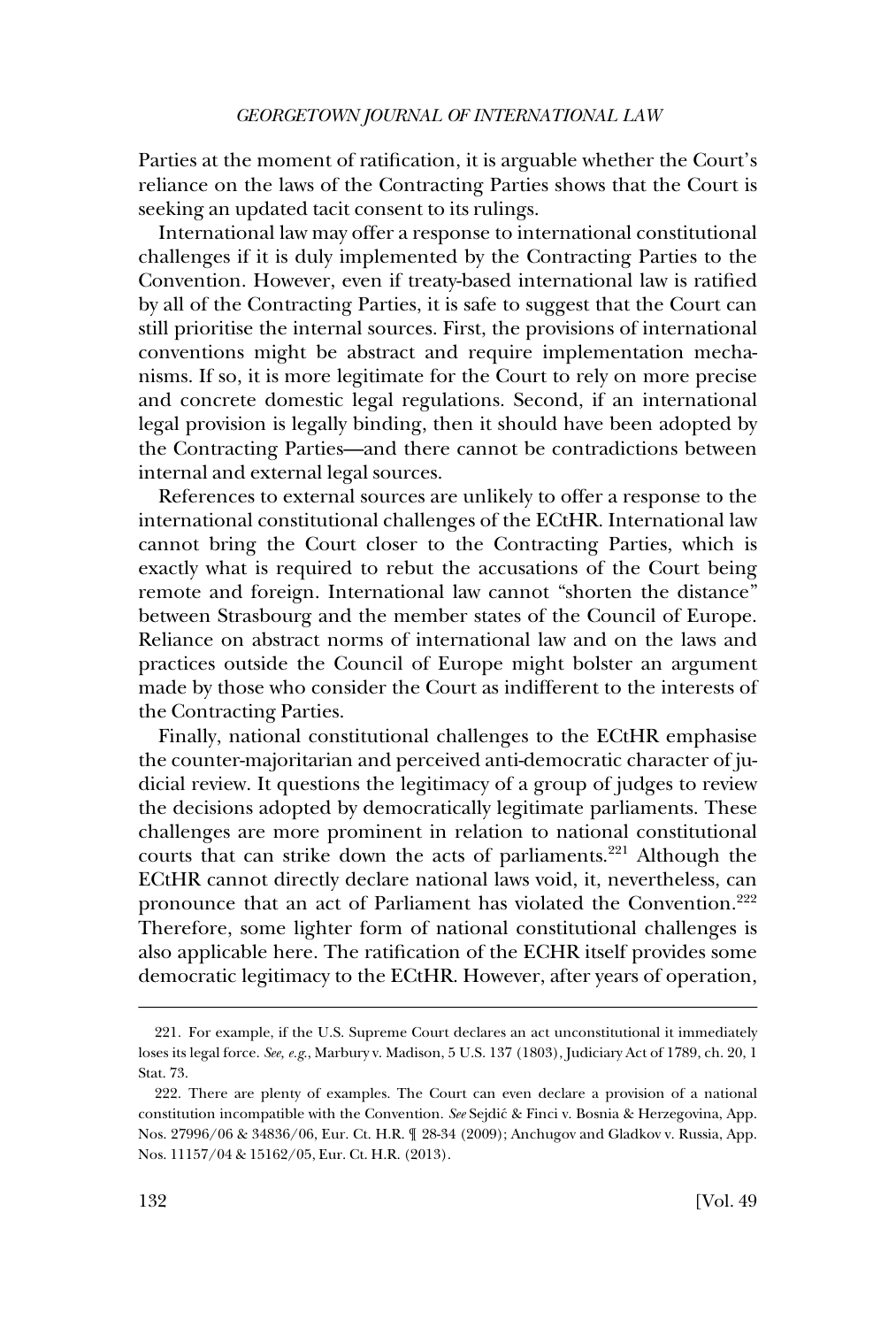# *LAW FOR THE EUROPEAN COURT OF HUMAN RIGHTS*

<span id="page-44-0"></span>the text of the Convention and rulings of the Court might become somewhat disconnected. By relying on internal legal sources, the Court injects some elements of majoritarian decision-making and increases the democratic legitimacy of its judgments. The Court considers what understanding of the Convention rights are adopted by the majority of the Contracting Parties. All of the Contracting Parties to the Convention are at least nominally democracies and, therefore, the inclusion of democratically adopted decisions into the Court's decision-making process would offer some response to the counter-majoritarian difficulty. International law is unlikely to provide a sound response to the national constitutional challenges, as it is sometimes accused of being non-democratic itself. International law can, therefore, suffer from counter-majoritarian difficulty and democratic deficit; it is a result of compromises between different regimes worldwide and very rarely approved through democratic mechanisms.

To sum up, reliance on external sources for persuasive purposes cannot offer a clear answer to the legitimacy challenges the ECtHR is facing; at the same time prioritizing internal legal sources allows the Court to share responsibility of human rights protection with the Contracting Parties to the Convention.

# IV. CONCLUSION

The Court deploys various legal and non-legal considerations in issuing judgments in hard and controversial cases. This Article centers on legal considerations, which are divided into two broad groups: internal and external considerations. Internal legal considerations originate from within the Convention system and comprise of the Convention's text, ECtHR case law, laws of the Contracting Parties, and the legal documents produced by the Council of Europe. External legal considerations are developed outside the Council of Europe and include treaty-based and customary international law, as well as the laws and practices of states worldwide. The Court uses these sources for various purposes, ranging from mere informational functions to persuasive arguments that have the potential of influencing the final judgment.

This Article makes the normative claim that reliance on external sources for persuasive purposes is problematic when these sources contradict, or substantively deviate, from the internal ones. Reliance on internal sources supports the Court's argument against legitimacy challenges; external sources cannot offer the same support. While factors such as dialogue, subsidiarity, and the consent of Contracting Parties define the framework in which the legitimacy of the ECtHR has been discussed in recent years, the reliance on external legal sources